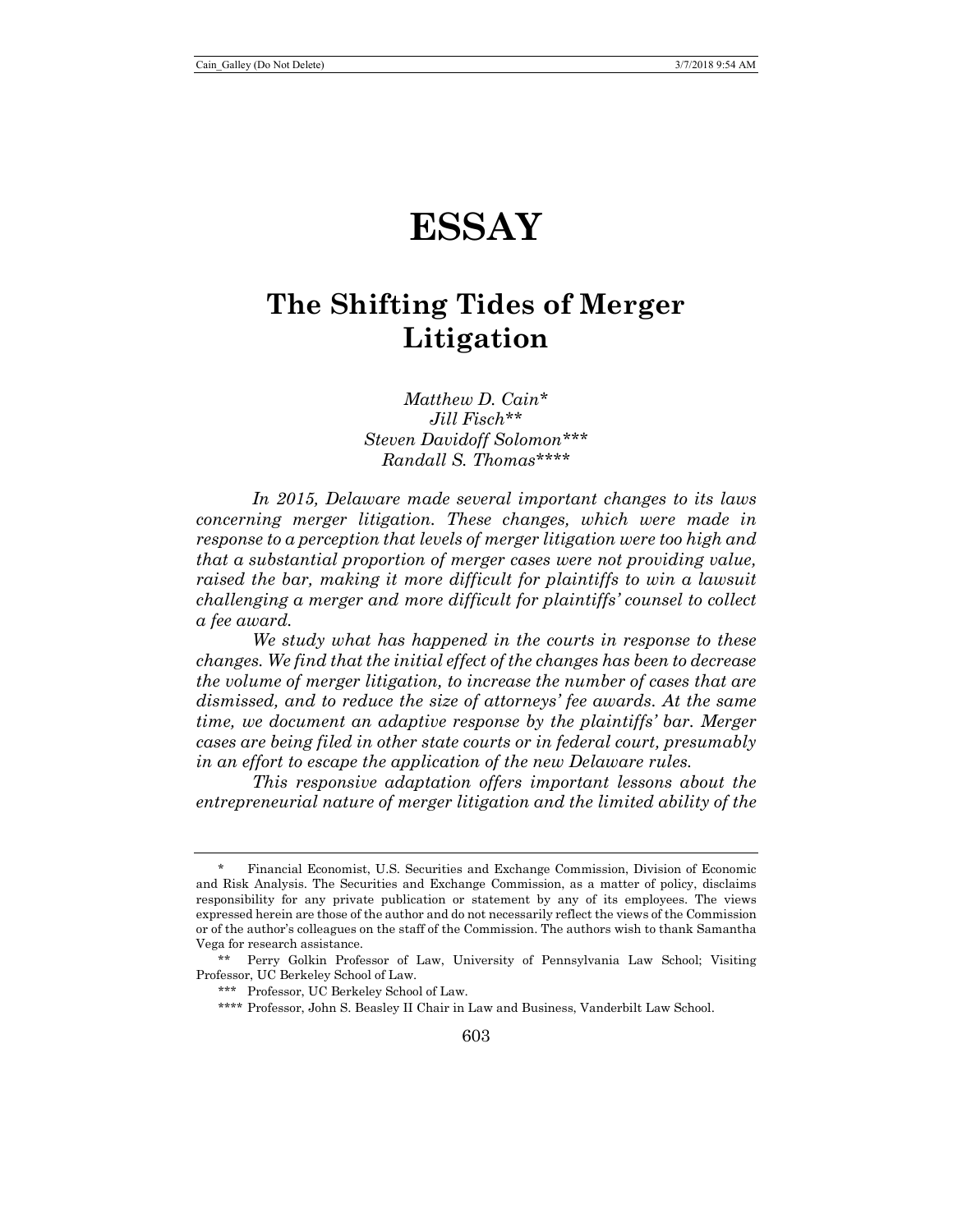*courts to reduce the potential for litigation abuse. In particular, we find that plaintiffs' attorneys respond rationally to these changes by shifting their filing patterns, and that defendants respond in kind. We argue, however, that more expansive efforts to shut down merger litigation, such as through the use of fee-shifting bylaws, are premature and create too great a risk of foreclosing beneficial litigation. We also examine Delaware's dilemma in maintaining a balance between the rights of managers and shareholders in this area.*

| $\mathbf{L}$ |             | RECENT DEVELOPMENTS IN MERGER LITIGATION  610     |  |  |  |  |  |
|--------------|-------------|---------------------------------------------------|--|--|--|--|--|
| H.           |             |                                                   |  |  |  |  |  |
|              | A.          |                                                   |  |  |  |  |  |
|              | B.          |                                                   |  |  |  |  |  |
| III.         |             |                                                   |  |  |  |  |  |
|              | A.          | Litigation Practices Are Responsive to Changes in |  |  |  |  |  |
|              |             |                                                   |  |  |  |  |  |
|              |             | Deal Litigation Moves to Other<br>1.              |  |  |  |  |  |
|              |             |                                                   |  |  |  |  |  |
|              |             | Plaintiffs Shift Resources into Other Forms<br>2. |  |  |  |  |  |
|              |             |                                                   |  |  |  |  |  |
|              | $B_{\cdot}$ |                                                   |  |  |  |  |  |
|              | $C_{\cdot}$ |                                                   |  |  |  |  |  |
|              |             |                                                   |  |  |  |  |  |

#### **INTRODUCTION**

In recent years, over 96% of publicly announced mergers have attracted a shareholder lawsuit,<sup>[1](#page-1-0)</sup> with many mergers attracting suits in multiple jurisdictions.[2](#page-1-1) This extraordinarily high litigation rate has drawn criticism from those who claim that the bulk of merger litigation

<span id="page-1-0"></span><sup>1.</sup> Private litigation is the dominant mechanism for challenging the price, fairness, or disclosures in connection with a public company merger. SEC enforcement actions have typically been limited to particular transaction contexts such as reverse mergers and, even in such cases, are addressed exclusively to disclosure issues. *See, e.g.*, Paul Rodel, *A Look at Market Trends in Reverse Mergers*, LAW360 (Mar. 21, 2017, 2:05 PM), https://www.law360.com/articles/904096/alook-at-market-trends-in-reverse-mergers [https://perma.cc/E7Y2-WHE5] (describing SEC enforcement actions in several reverse merger cases in 2011).

<span id="page-1-1"></span><sup>2.</sup> Matthew D. Cain & Steven Davidoff Solomon, Takeover Litigation in 2014 (Feb. 20, 2015) (unpublished manuscript) (on file with authors), https://ssrn.com/abstract=2567902 [https://perma.cc/GP7L-Q53Y].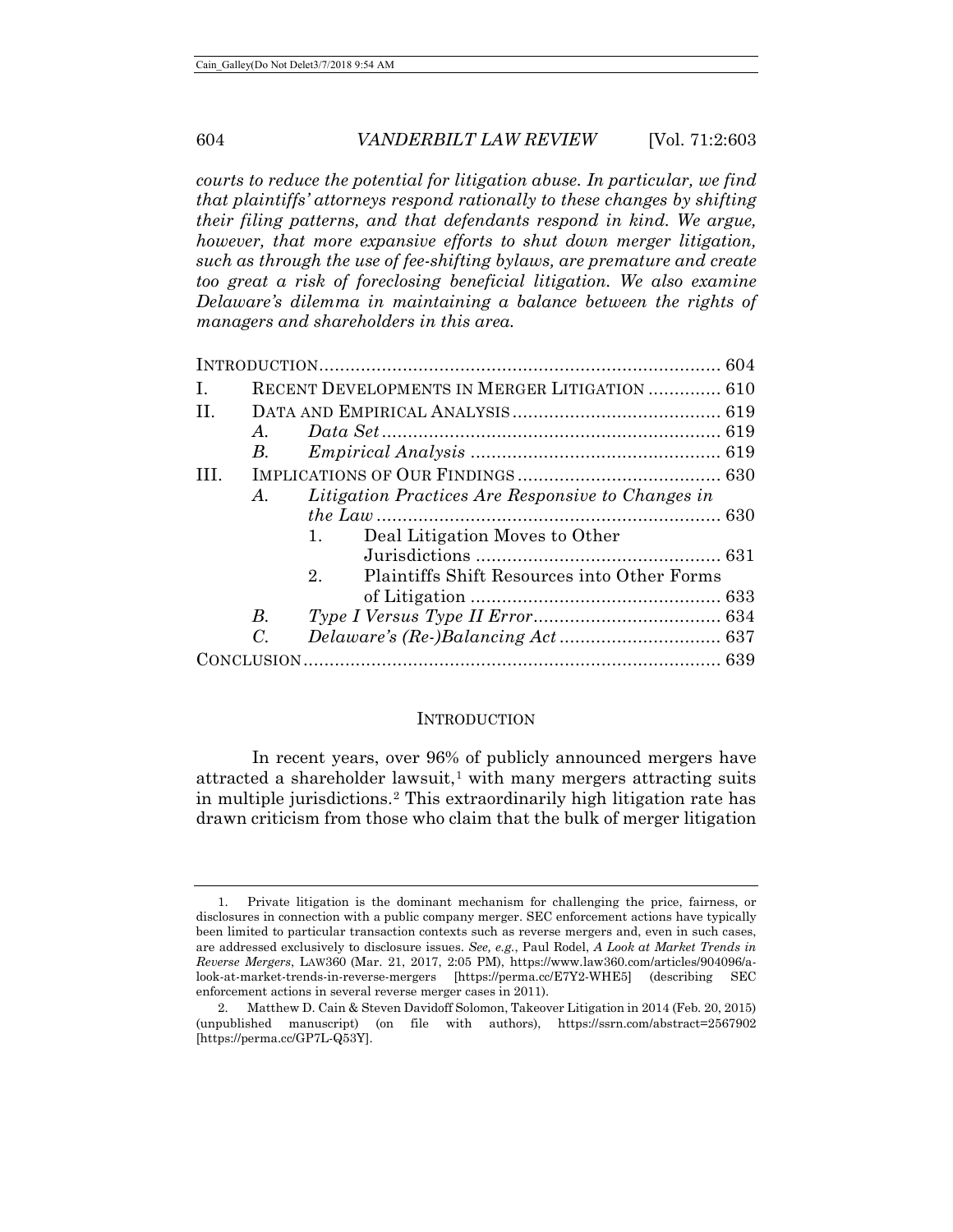<span id="page-2-0"></span>is frivolous.[3](#page-2-1) Critics also observe that merger litigation is typically settled without material benefit to shareholders but with a significant fee paid to the lead plaintiffs' attorneys filing the case.[4](#page-2-2)

In the summer and fall of 2015, the Delaware courts forcefully responded to this criticism. In several decisions, judges openly questioned the value of so-called disclosure-only merger litigation settlements in which the only relief provided to the plaintiff class was additional disclosure by the takeover parties.[5](#page-2-3) In particular, the courts criticized the lack of materiality of the additional disclosures and the overly broad releases negotiated by the parties.[6](#page-2-4) This judicial push back culminated in the January 2016 Delaware Chancery Court decision, *In re Trulia*, which held that the Delaware courts would no longer countenance merger litigation settlements that did not achieve meaningful benefits for shareholders.[7](#page-2-5) The court specifically rejected the proposed disclosure-only settlement in that case which provided for additional nonmaterial disclosures, a broad release, and a fee award to plaintiffs' counsel.[8](#page-2-6)

At the same time, the Delaware courts significantly restricted the substantive ability of plaintiffs to win takeover-related claims by

<span id="page-2-1"></span><sup>3</sup>*. See, e.g.*, Gregory A. Markel & Gillian G. Burns, *Assessing a Judicial Solution to Abusive Merger Litigation*, LAW360 (Nov. 19, 2015, 9:59 AM), https://www.law360.com/articles/ 728061/assessing-a-judicial-solution-to-abusive-merger-litigation [https://perma.cc/YG87-JB2A] (observing that "lawsuits are filed after virtually every public merger is announced, in many cases with little regard to the merits of the claim").

<span id="page-2-2"></span><sup>4.</sup> Jill E. Fisch, Sean J. Griffith & Steven Davidoff Solomon, *Confronting the Peppercorn Settlement in Merger Litigation: An Empirical Analysis and a Proposal for Reform*, 93 TEX. L. REV. 557, 559 (2015). *But see* Phillip R. Sumpter, *Adjusting Attorneys' Fee Awards: The Delaware Court of Chancery's Answer to Incentivizing Meritorious Disclosure-Only Settlements*, 15 U. PA. J. BUS. L. 669, 674 (2013) (defending the value of disclosure-only settlements in merger litigation).

<span id="page-2-3"></span><sup>5</sup>*. E.g.*, Transcript of Settlement Hearing and Rulings of the Court at 74–75, *In re* Aruba Networks Stockholder Litig., No. 10765-VCL (Del. Ch. Oct. 9, 2015); Transcript of Settlement and Hearings of the Court at 14, *In re* Riverbed Tech., Inc. Stockholders Litig., No. 10484-VCG (Del. Ch. Sept. 17, 2015); Settlement Hearing and Request for Attorneys' Fees and the Court's Rulings at 45–46, Acevedo v. Aeroflex Holding Corp., No. 9730-VCL (Del. Ch. July 8, 2015).

<span id="page-2-4"></span><sup>6</sup>*. See* Fisch et al., *supra* note [4,](#page-2-0) at 591–92 (describing growing judicial criticism of disclosure-only settlements).

<span id="page-2-5"></span><sup>7</sup>*. In re* Trulia, 129 A.3d 884, 899 (Del. Ch. 2016). The *Trulia* court found that, because the supplemental disclosures obtained by the plaintiffs in the settlement were not material, they "provided no meaningful benefit to stockholders." *Id.*; *see also* Transcript of Settlement Hearing and Rulings of the Court at 37, 40, Assad v. World Energy Sols., Inc., No. 10324-CB (Del. Ch. Aug. 20, 2015) (stating that "it should be pretty clear from some of the questions that I'm asking and some of the recent hearings ... that there is a lot of concern in this court about nonmonetary settlements," and "there is going to be more scrutiny on some of the give and the get of these things").

<span id="page-2-6"></span><sup>8</sup>*. Trulia*, 129 A.3d at 907.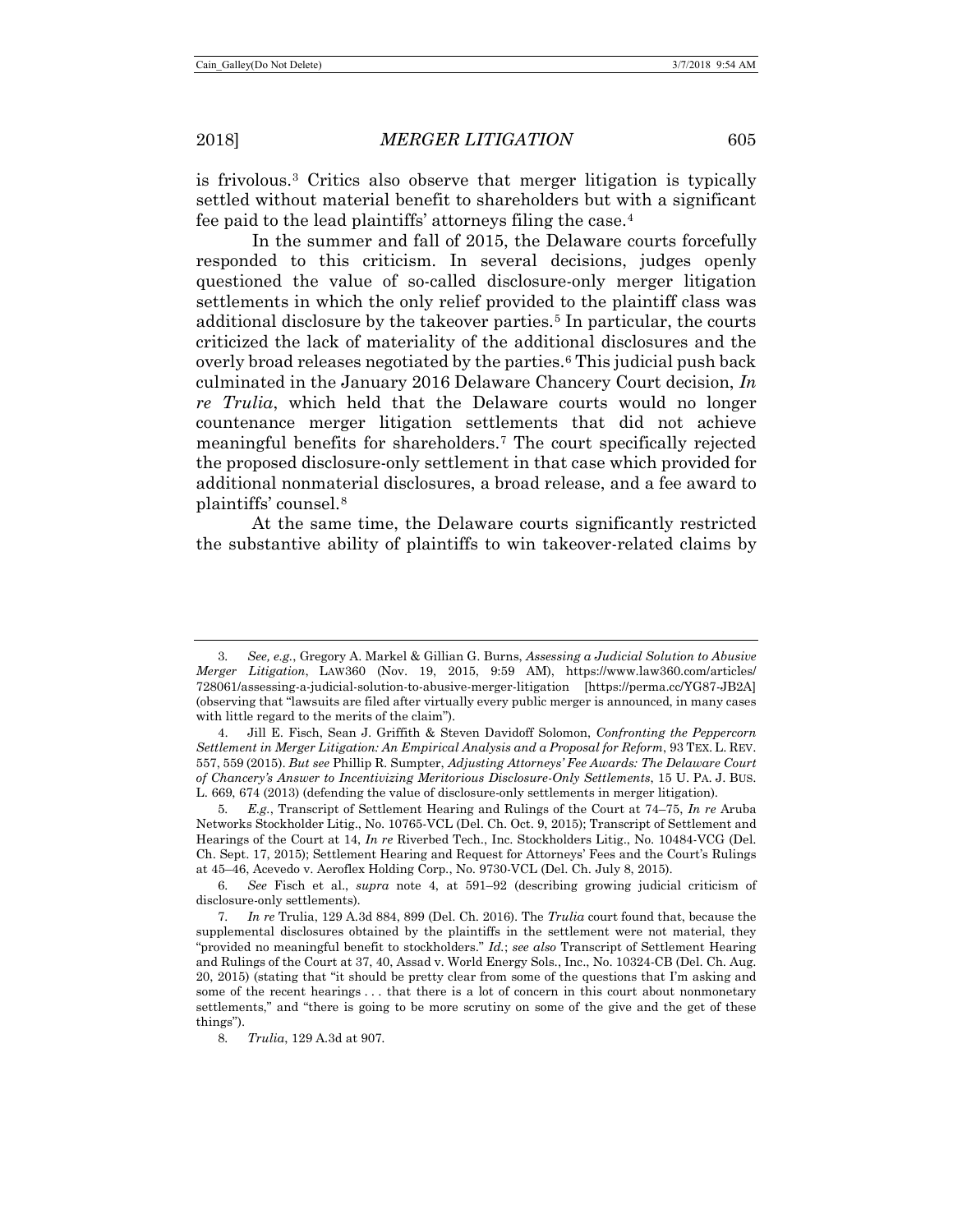<span id="page-3-6"></span>adopting more deferential standards of judicial review in these cases.<sup>[9](#page-3-0)</sup> In *Corwin v. KKR Financial Holdings LLC*, the Delaware Supreme Court held that the business judgment rule is "the appropriate standard of review for a post-closing damages action when a merger that is not subject to the entire fairness standard of review has been approved by a fully informed, uncoerced majority of the disinterested stockholders."[10](#page-3-1) The Chancery Court extended *Corwin*'s holding in *Volcano* to cases involving a tender offer.<sup>[11](#page-3-2)</sup> The net effect of these two cases was to limit substantially the availability of a post-closing suit for damages. Only if the target company failed to disclose the alleged improprieties prior to shareholder approval of the transaction would the court allow a claim to proceed.[12](#page-3-3)

These decisions made the successful prosecution of merger litigation cases more difficult. They reduced the likelihood that a plaintiff could recover damages by challenging a merger involving a Delaware corporation. In addition, they reduced the likelihood that plaintiffs' counsel could receive a significant fee award by bringing litigation in the Delaware courts.

The Delaware legislature also responded to the increase in multijurisdictional litigation. In 2015, the legislature adopted amendments to the Delaware General Corporation Law explicitly authorizing issuers to adopt forum selection bylaws,[13](#page-3-4) which would enable Delaware corporations to halt the filing of merger-related suits in multiple states.[14](#page-3-5) Issuers' widespread adoption of these bylaws both before and after the legislative response provided some reason for Delaware courts to expect that any crack-down on merger litigation

<span id="page-3-0"></span><sup>9.</sup> Steven Davidoff Solomon & Randall S. Thomas, *The Rise and Fall of Delaware's Takeover Standards*, *in* THE CORPORATE CONTRACT IN CHANGING TIMES (Steven Davidoff Solomon & Randall S. Thomas eds., forthcoming 2018).

<sup>10.</sup> Corwin v. KKR Fin. Holdings LLC, 125 A.3d 304, 305–06 (Del. 2015).

<sup>11</sup>*. In re* Volcano Corp. Stockholder Litig., 143 A.3d 727, 750 (Del. Ch. 2016).

<span id="page-3-3"></span><span id="page-3-2"></span><span id="page-3-1"></span><sup>12.</sup> The previous year, the Delaware Supreme Court for the first time applied the deferential business judgment standard of review in the context of a controlling shareholder merger, making shareholder litigation more difficult in that context. Kahn v. M&F Worldwide Corp., 88 A.3d 635, 644 (Del. 2014).

<span id="page-3-4"></span><sup>13.</sup> DEL. CODE. ANN. tit. 8, §§ 102(b)(4), 109(b) (West 2017). The legislation codified the Delaware Chancery Court's decision in *Boilermakers Local 154 Retirement Fund v. Chevron Corp.*, 73 A.3d 934 (Del. Ch. 2013), upholding the validity of a board-adopted forum selection bylaw.

<span id="page-3-5"></span><sup>14.</sup> Prior to the legislation, corporations had experimented with the adoption of forum selection bylaws. Joseph Grundfest, *The History and Evolution of Intra-Corporate Forum Selection Clauses: An Empirical Analysis*, 37 DEL. J. CORP. L. 333, 337 (2012). In *Boilermakers*, the Delaware Supreme Court upheld the facial validity of such bylaws, and this holding was ratified by the 2015 legislation. 73 A.3d at 934. Notably, however, the legislation prohibits Delaware corporations from excluding the Delaware courts as a permissible forum. *See* Jill E. Fisch, *The New Governance and the Challenge of Litigation Bylaws*, 81 BROOK. L. REV. 1637, 1640 (2016) (explaining and analyzing the scope of the Delaware legislation).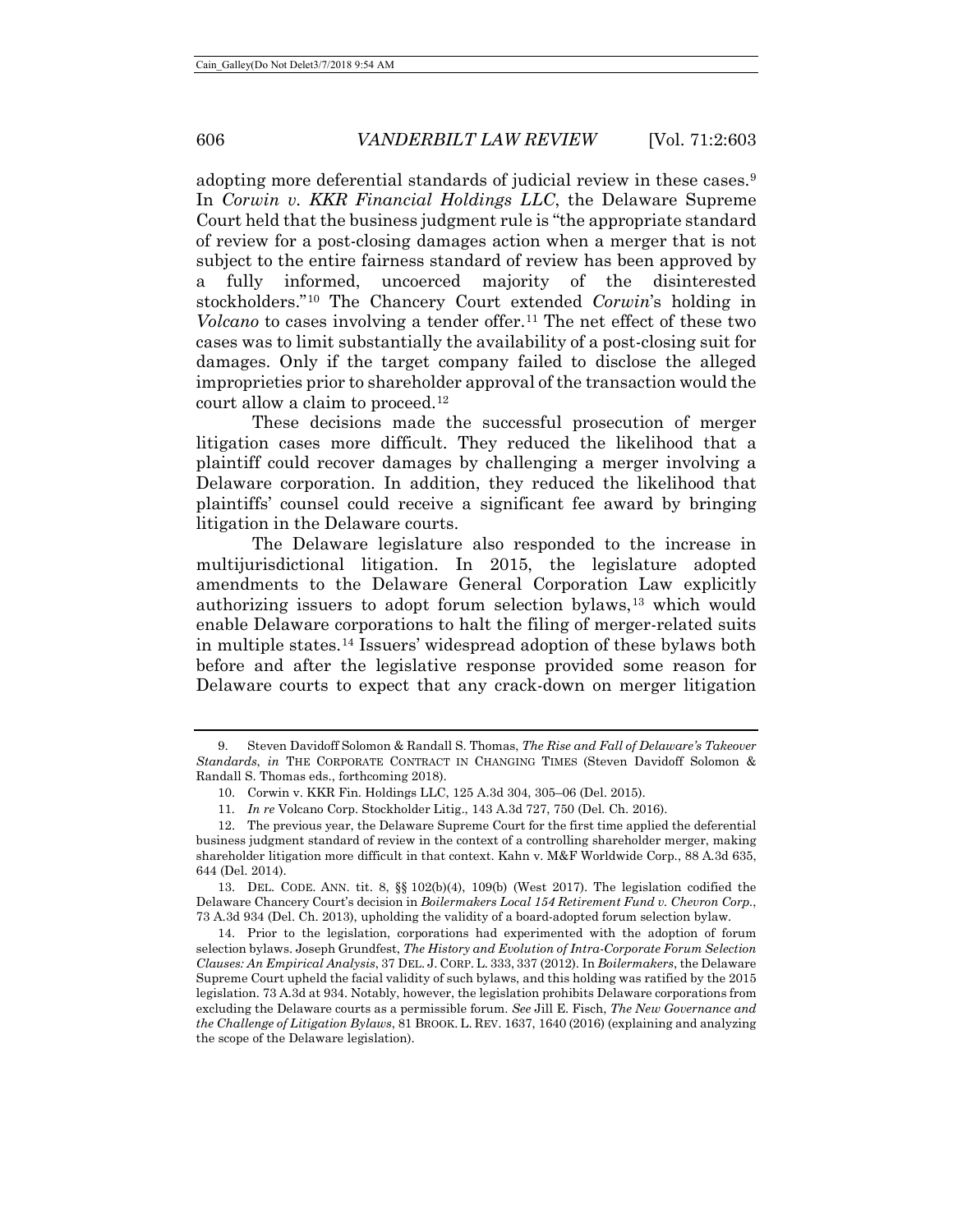would not simply shift these cases out of Delaware. This then provided the foundation for *Trulia* and its progeny.[15](#page-4-0)

In this Essay, we explore the effect of these developments on the shifting dynamics of merger litigation. We focus, in particular, on disclosure-only settlements and the related phenomenon of multijurisdictional litigation. We hypothesize that, as many commentators have long recognized, plaintiffs and their lawyers respond to litigation incentives. Specifically, we predict that the increased difficulty of bringing a successful claim for money damages and the reduced likelihood that plaintiffs' attorneys will receive a fee award in the absence of a recovery of money damages will push plaintiffs' attorneys to find ways to file and resolve merger litigation outside of Delaware despite the presence of forum selection clauses.[16](#page-4-1) We also expect that plaintiffs' lawyers will find alternative ways to bring and prosecute merger-related suits in order to continue to collect attorneys' fees.

<span id="page-4-3"></span>One such avenue is to file merger litigation in federal court. Forum selection bylaws prohibit merger litigation from being pursued in state courts outside of Delaware, but they do not prevent plaintiffs from bringing federal suits alleging disclosure violations under Rule 14a-9, the federal prohibition against proxy fraud.[17](#page-4-2)

Another option is collusion between plaintiffs' counsel and the defendant corporation. Even in corporations that have adopted a forum selection bylaw, the board of directors may waive the application of that bylaw and allow the corporation to be sued in a non-Delaware forum. This enables the corporation to negotiate a settlement on terms that are now prohibited in Delaware by the *Trulia* decision. Along similar lines, in situations where the plaintiffs can credibly allege that the filing of their case led to increased disclosures by the defendants that mooted the litigation, the parties can settle disclosure-only cases on the grounds of "mootness." In such cases, defendants can voluntarily compensate plaintiffs' counsel through a "mootness fee."

We test the incidence of these responses in the first wave of merger cases following the *Trulia* decision. Our empirical analysis in this Essay examines a dataset of merger litigation for deals over \$100

<span id="page-4-0"></span><sup>15</sup>*. See* Lawrence A. Hamermesh, *How Long Do We Have to Play the "Great Game?*,*"* 100 IOWA L. REV. BULLETIN 31, 37 (2015) (arguing that forum selection clauses are likely to substantially diminish multiforum merger litigation).

<span id="page-4-2"></span><span id="page-4-1"></span><sup>16.</sup> Matthew D. Cain & Steven Davidoff Solomon, *A Great Game: The Dynamics of State Competition and Litigation*, 100 IOWA L. REV. 165, 166 (2015).

<sup>17.</sup> 17 C.F.R. § 240.14a-9 (2017).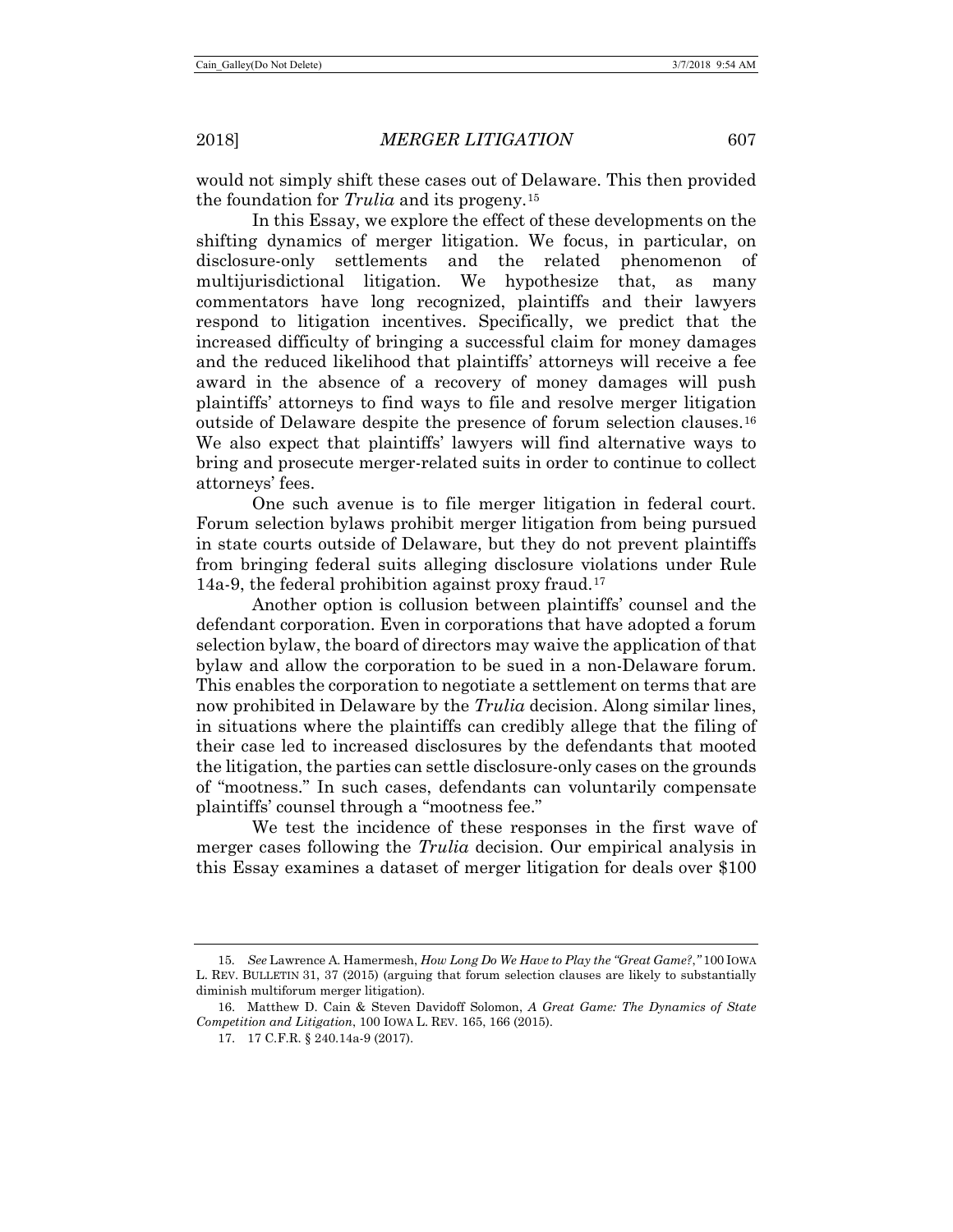million completed from 2003 through October 2017.[18](#page-5-0) We find that overall levels of merger litigation initially declined but have risen back as plaintiffs' attorneys have adapted to the new regime. In 2013, 96% of all completed deals were challenged in at least one lawsuit. That number declined to 73% in 2016 but rose to 85% in 2017.

On the other hand, as we predicted, plaintiffs appear, in the short term at least, to be trying to avoid the effects of the changes in Delaware law by filing their cases elsewhere. Litigation brought in the Delaware Chancery Court has declined substantially. Of the deals completed in 2016, only 34% were challenged in Delaware, while 61% were challenged in other states and 39% in federal court. During the first ten months of 2017 the trend accelerated, with only 9% in Delaware compared to 87% in federal court.<sup>19</sup> The latter number, which represents a significant increase in the percentage of cases filed in federal court, seems to be an attempt to avoid the impact of forum selection bylaws.

We also observe differences in case outcomes. In 2016, 43% of deal litigation settled compared to 63% in 2014. Within Delaware, only 6% of cases settled in 2016, the lowest rate over the past decade. We find no evidence to indicate that the quality of these settlements differs substantially from that in prior years. We also find a substantial increase in dismissals; in particular, the rate at which cases are dismissed spiked to 89% in 2017. Finally, we find a rising use of dismissal combined with the mootness fee. In 2016, 22% of cases were resolved in this manner, while so far in 2017 this rate has skyrocketed to 75%—an all-time high.[20](#page-5-2) Plaintiffs' attorneys' fees have also declined. In 2014—the year before *Trulia*—the median attorneys' fee was \$500,000. In 2017, it was \$280,000.

We find little evidence of collusion. In no cases in our sample did defendants appear to ignore forum selection clauses in order to

<span id="page-5-0"></span><sup>18.</sup> We limit our analysis to larger transactions, as do many similar studies, because larger deals are more likely to attract interest from the plaintiffs' bar. *See, e.g.*, Elliott J. Weiss & Lawrence J. White, *File Early, Then Free Ride: How Delaware Law (Mis)Shapes Shareholder Class Actions*, 57 VAND. L. REV. 1797, 1823 n.87 (2004) (employing similar approach).

<sup>19.</sup> The percentages do not sum to 100% because of multiple cases in multiple forums.

<span id="page-5-2"></span><span id="page-5-1"></span><sup>20.</sup> In the past year, the Chancery Court has approved such fees, albeit at a reduced rate. *See In re* Xoom Corp. Stockholder Litig., No. 11263-VCG (Del. Ch. Aug. 4, 2016) (rejecting mootness fee request of \$275,000 by allowing a smaller fee of \$50,000); *In re* Receptos, Inc. Stockholder Litig., No. 11316-CB, slip op. at 76 (Del. Ch. July 21, 2016) (reducing mootness fee from \$350,000 to \$100,000, stating that:

<sup>[</sup>A] lesson to take away from this [is that there] is no right to cover one's supposed time and expenses just because you sue on a deal, and plaintiffs should not expect to receive a fee in the neighborhood of \$300,000 for supplemental disclosures in a post-*Trulia* world unless some of the supplemental information is material under the standards of Delaware law).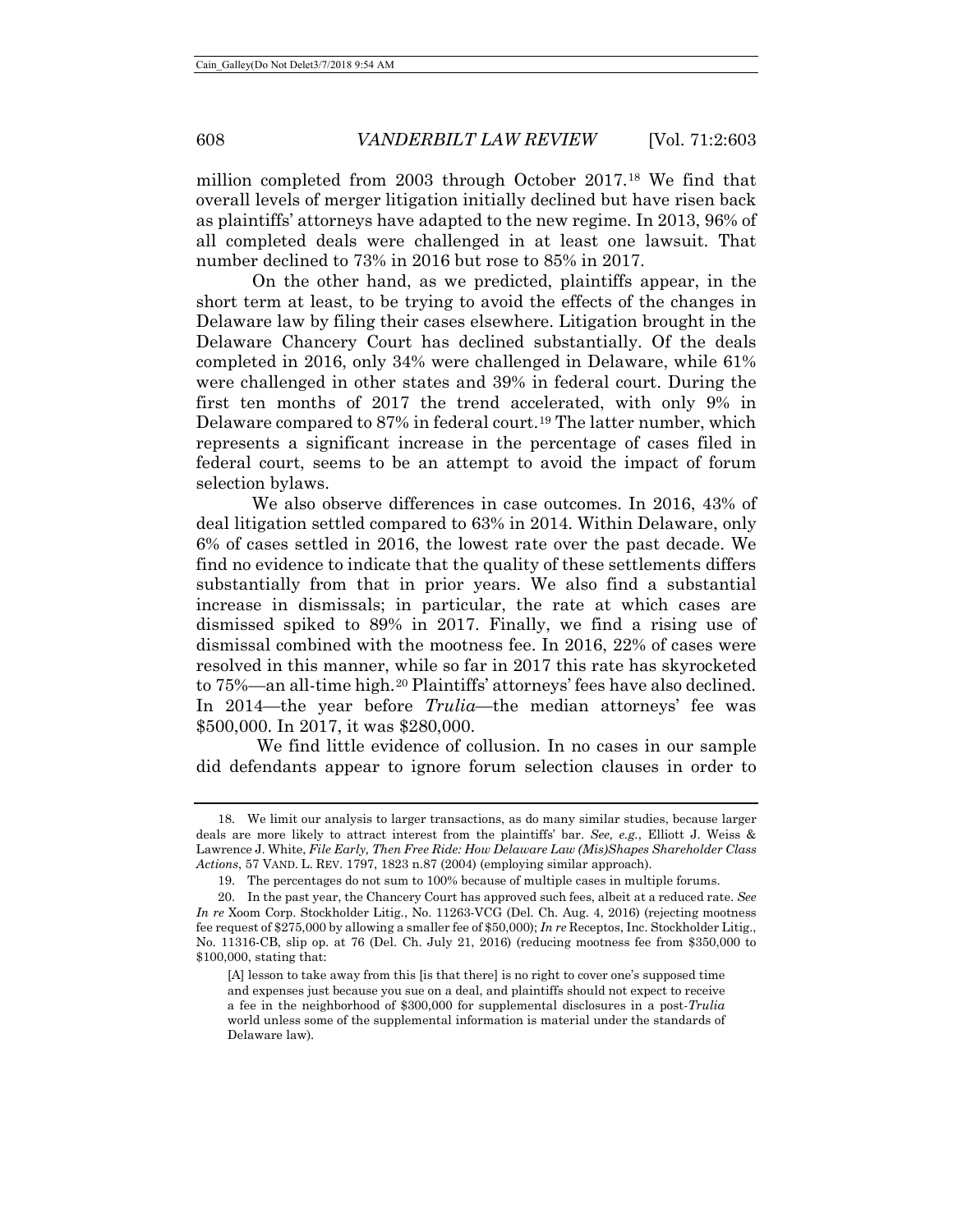avoid the effect of *Trulia* by negotiating a settlement in another jurisdiction that included a release. In five cases, however, litigation was resolved in another state through dismissal and payment of a mootness fee to plaintiffs' counsel even though the issuer had a forum selection bylaw in place requiring that the litigation be pursued in Delaware.

Our sample represents the first wave of litigation response to the developments in merger law. As a result, our findings are necessarily preliminary. Nonetheless, our results document what commentators have often predicted: litigation practices respond to changes in the law and, in the short term, plaintiffs' lawyers will seek alternate forms of recourse if Delaware law becomes more restrictive.

Because of the time frame that we studied, we cannot evaluate the long-term consequences of the changes in Delaware law. Specifically, the extent to which the federal courts and other state courts will adhere to *Trulia* and the other components of Delaware merger law is unclear. We note that at least one federal court has explicitly followed *Trulia* and refused to validate a disclosure-only settlement.<sup>[21](#page-6-0)</sup> In addition, as two of us have noted elsewhere, federal law contains a variety of safeguards against frivolous litigation that may frustrate attempts to use federal court litigation as a substitute.<sup>[22](#page-6-1)</sup> As a result, it seems likely that the shift of deal cases into federal court will work itself out as federal courts address these cases.

More broadly, our results highlight the responsiveness of shareholder litigation to changes in the law and venue options. Plaintiffs' and defendants' attorneys will make moves and countermoves as they seek to shift venues and move to filing alternative forms of shareholder litigation. For example, barriers in Delaware to deal litigation appear to have led to an increase in the number of filings seeking relief under the Delaware appraisal statute.

We also examine claims that Delaware has not done enough to eradicate frivolous lawsuits using the prism of Type I error (false positives) and Type II error (false negatives). If Delaware makes its law less favorable for plaintiffs to reduce the risk of frivolous lawsuits (lowering Type I error), it risks increasing Type II error by blocking out valuable cases that address managerial misconduct. Extreme actions to cut down on strike suits, like fee-shifting bylaws, will inevitably trade off fewer frivolous cases for fewer good cases.[23](#page-6-2)

<sup>21</sup>*. In re* Walgreen Co. Stockholder Litig., 832 F.3d 718, 725 (7th Cir. 2016).

<sup>22.</sup> Fisch et al., *supra* note [4,](#page-2-0) at 597–98.

<span id="page-6-2"></span><span id="page-6-1"></span><span id="page-6-0"></span><sup>23</sup>*. See, e.g.*, Albert H. Choi, *Fee-Shifting and Shareholder Litigation* (Va. Law & Econ., Research Paper No. 2016-15, 2017), https://ssrn.com/abstract=2840947 [https://perma.cc/Y8FX-NCEV] (modeling this trade-off).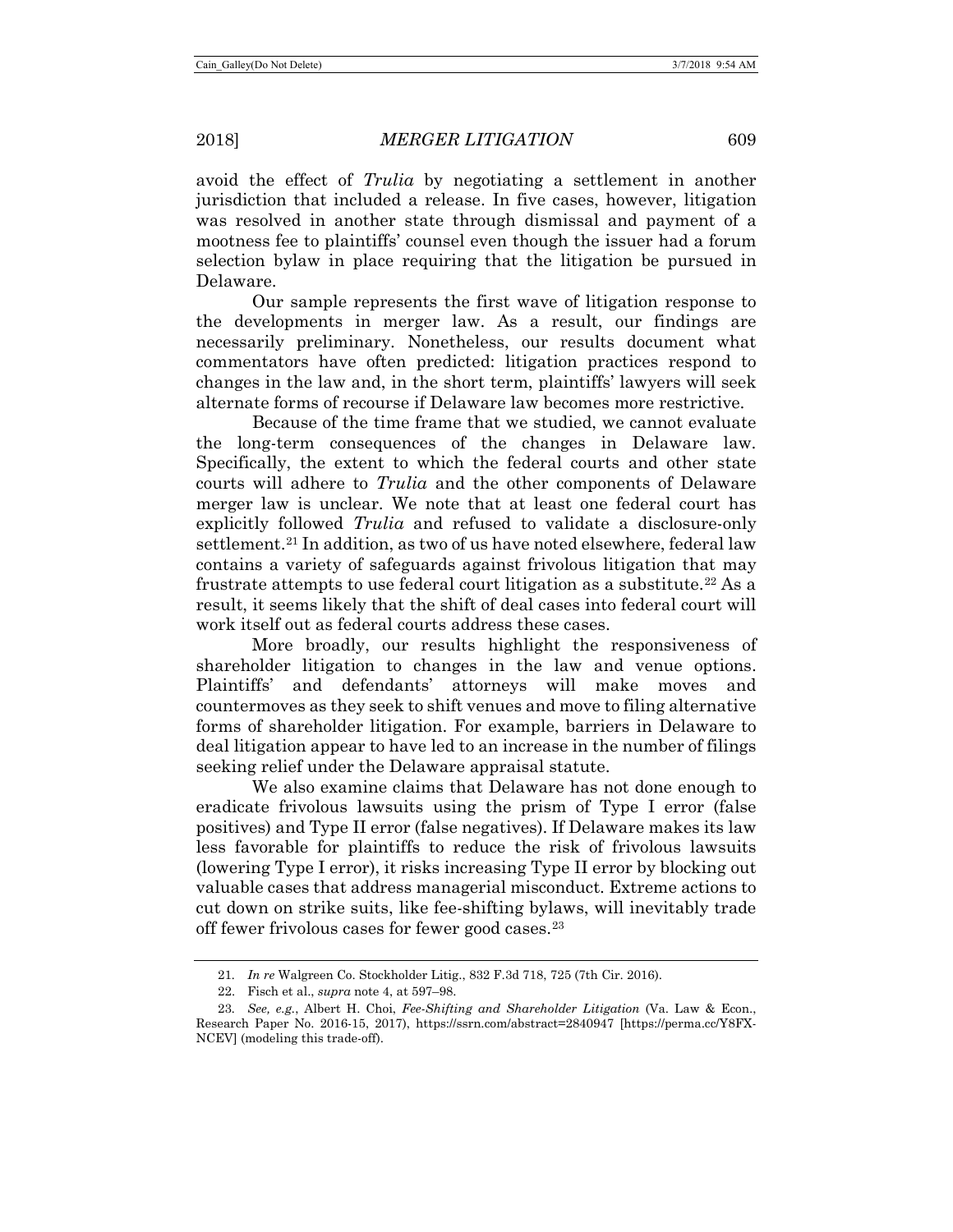<span id="page-7-5"></span>Finally, we revisit the competition between Delaware and other states to analyze how the new, more restrictive rules will impact it. We find that other states may seek to attract litigation by offering a more attractive environment for plaintiffs' counsel. The greater risk for Delaware than losing its cases is losing incorporations as a consequence of its efforts to adopt litigation reforms[.24](#page-7-0) We also argue that some Delaware corporate law stakeholders, especially Delaware lawyers, may push back against overly stringent standards for shareholder litigation. Adaptive responses to these regulatory changes push and pull at Delaware's equilibrium.

In the end, we counsel caution in responding to the fluid situation. The dynamic nature of the merger litigation game shows that the pattern is both adaptive and still a work in progress. The better choice appears to be to wait and ascertain the full effect of forum selection clauses and the federal court response to these issues.

In the remainder of the Essay, Part I discusses the problem of merger litigation and the recent developments, including the *Trulia* decision. Part II sets forth our empirical analysis. Part III considers the implications of our results. A brief conclusion follows.

#### I. RECENT DEVELOPMENTS IN MERGER LITIGATION

In recent years, many commentators have argued that merger litigation is fundamentally broken.[25](#page-7-1) Virtually all deals are challenged through litigation—with the rate of such challenges in deals over \$100 million hovering between 94% and 96%.[26](#page-7-2) In addition, most large mergers are challenged in multiple lawsuits filed in different courts.[27](#page-7-3) In 2013, the average number of such lawsuits was more than seven per merger.[28](#page-7-4) Lawsuits are brought by a number of different plaintiffs'

<span id="page-7-0"></span><sup>24.</sup> Commentators have long expressed concern about the prospect that litigants might seek to avoid the impact of Delaware decisions by filing lawsuits in courts outside of Delaware. *See, e.g*., John Armour, Bernard Black & Brian Cheffins, *Is Delaware Losing Its Cases?*, 9 J. EMPIRICAL LEGAL STUD. 605, 606 (2012).

<span id="page-7-1"></span><sup>25</sup>*. See, e.g.*, Marc Wolinsky & Ben Schireson, *Deal Litigation Run Amok: Diagnosis and Prescriptions*, 47 REV. SEC. & COMMODITIES REG. 1, 1 (2014) (arguing that "the system is broken, that shareholder suits are being filed regardless of the merits, and that shareholder plaintiffs are imposing a dead weight on society").

<span id="page-7-2"></span><sup>26.</sup> Fisch et al., *supra* not[e 4,](#page-2-0) at 558–59; *see also In re* Trulia, Inc. Stockholder Litig., 129 A.3d 884, 907 (Del. Ch. 2016) (noting the high rate of merger litigations).

<sup>27.</sup> Fisch et al., *supra* note [4,](#page-2-0) at 604–05.

<span id="page-7-4"></span><span id="page-7-3"></span><sup>28.</sup> Matthew D. Cain & Steven Davidoff Solomon, *Takeover Litigation in 2013*, at 1–2 (Ohio State Pub. Law, Working Paper No. 236, 2014), https://ssrn.com/abstract=2377001 [https://perma.cc/MCJ3-C2AW].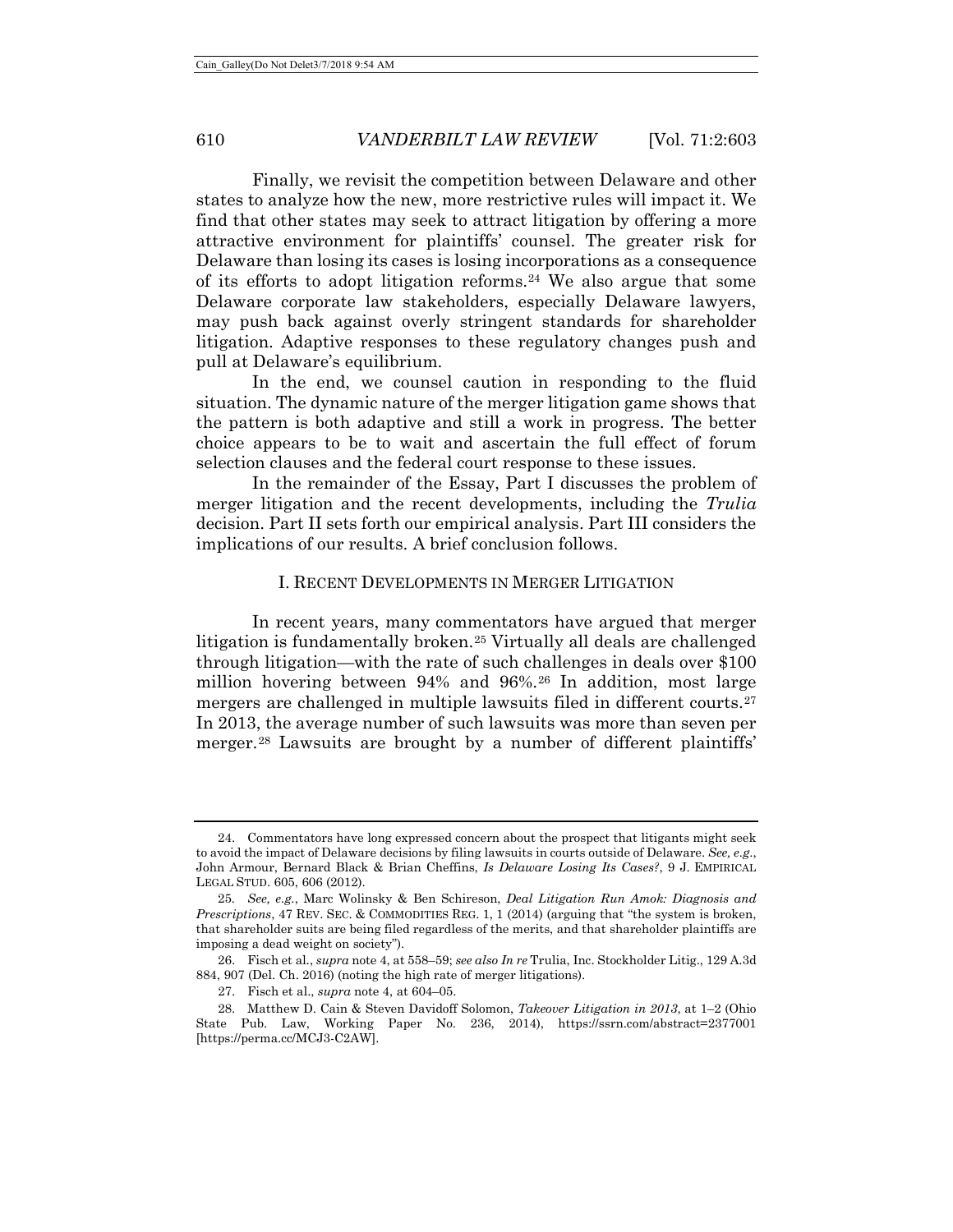<span id="page-8-9"></span>firms that then compete with each other over control of the case and receipt of a fee award.<sup>[29](#page-8-0)</sup>

There are several legal bases for challenging a merger.<sup>[30](#page-8-1)</sup> Most merger lawsuits include claims for breach of fiduciary duty, including allegations that the board failed to adhere to its duty under *Revlon* to maximize shareholder value[.31](#page-8-2) These claims are commonly linked with a claim that the merger documents failed to make adequate disclosure[.32](#page-8-3) Plaintiffs may also challenge the disclosures made in a merger by filing a proxy fraud claim under section 14(a) of the Securities Exchange Act of 1934.[33](#page-8-4) Finally, if the merger involves a controlling shareholder, a management buy-out, or other conflict of interest, the plaintiff may allege a violation of the duty of loyalty.[34](#page-8-5)

<span id="page-8-8"></span>Although mergers are subject to frequent challenges, the benefits from this litigation to the plaintiff class, in many cases, are limited. To be sure, some merger lawsuits identify serious misconduct and produce substantial monetary recoveries.[35](#page-8-6) In addition, some lawsuits result in a change in the merger terms, such as a reduction in the amount of a break-up fee.[36](#page-8-7) These decisions have an impact beyond a single case in that they announce standards of conduct that guide

<span id="page-8-2"></span><span id="page-8-1"></span>30. Plaintiffs also have the right to dissent from the merger and seek a judicial determination of the fair value of their shares under the Delaware appraisal statute. DEL. CODE ANN. tit. 8, § 262 (West 2017).

- 31. Revlon, Inc. v. MacAndrews & Forbes Holdings, Inc., 506 A.2d 173, 182–83 (Del. 1986).
- 32. Fisch et al., *supra* note [4,](#page-2-0) at 564.
- 33. 15 U.S.C. § 78n(a) (2012).

<span id="page-8-5"></span><span id="page-8-4"></span><span id="page-8-3"></span>34*. See, e.g.*, Kahn v. M&F Worldwide Corp., 88 A.3d 635, 644–45 (Del. 2014) (alleging violation of the duty of loyalty in the context of a controlling stockholder freeze-out merger).

<span id="page-8-6"></span>35*. See, e.g.*, *In re* Dole Food Co. Stockholder Litig., No. 9079-VCL, 2015 Del. Ch. LEXIS 223, at \*83 (Aug. 27, 2015) (imposing liability of \$148 million for breaches of the duty of loyalty); *In re* Activision Blizzard, Inc. Stockholder Litig., 124 A.3d 1025, 1030 (Del. Ch. 2015) (approving \$275 million settlement); *In re* Rural/Metro Corp. Stockholders Litig., 102 A.3d 205, 224 (Del. Ch. 2014) (entering judgment against financial advisor for \$76 million); *see also* Joel Edan Friedlander, *Vindicating the Duty of Loyalty: Using Data Points of Successful Stockholder Litigation as a Tool for Reform*, 72 BUS. LAW. 623, 626 (2017) (identifying data points of successful stockholder litigation and arguing that these data points should inform the discussion of stockholder litigation reform).

<span id="page-8-7"></span>36. These are known as amendment settlements and are viewed as superior to disclosureonly settlements as they offer some substantive changes. *See* Fisch et al., *supra* note [4,](#page-2-0) at 576 ("[B]ecause amendments should improve the terms of the merger or the quality of the procedures used in reaching a final agreement, amendment settlements should increase shareholder voting in favor of the merger.").

<span id="page-8-0"></span><sup>29</sup>*. See* Minor Myers, *Fixing Multi-Forum Shareholder Litigation*, 2014 U. ILL. L. REV. 467, 469 (explaining that counsel "regularly file identical claims in more than one forum and then compete with each other for position in settling with defendants"). The prospect that class counsel will engage in a reverse auction in which they agree to cheaply settle a case in order to receive a fee award has long been recognized as a risk in class action litigation that is not unique to merger cases. *See, e.g.*, Rhonda Wasserman, *Dueling Class Actions*, 80 B.U. L. REV. 461, 473 (2000) (describing the problem of a reverse auction).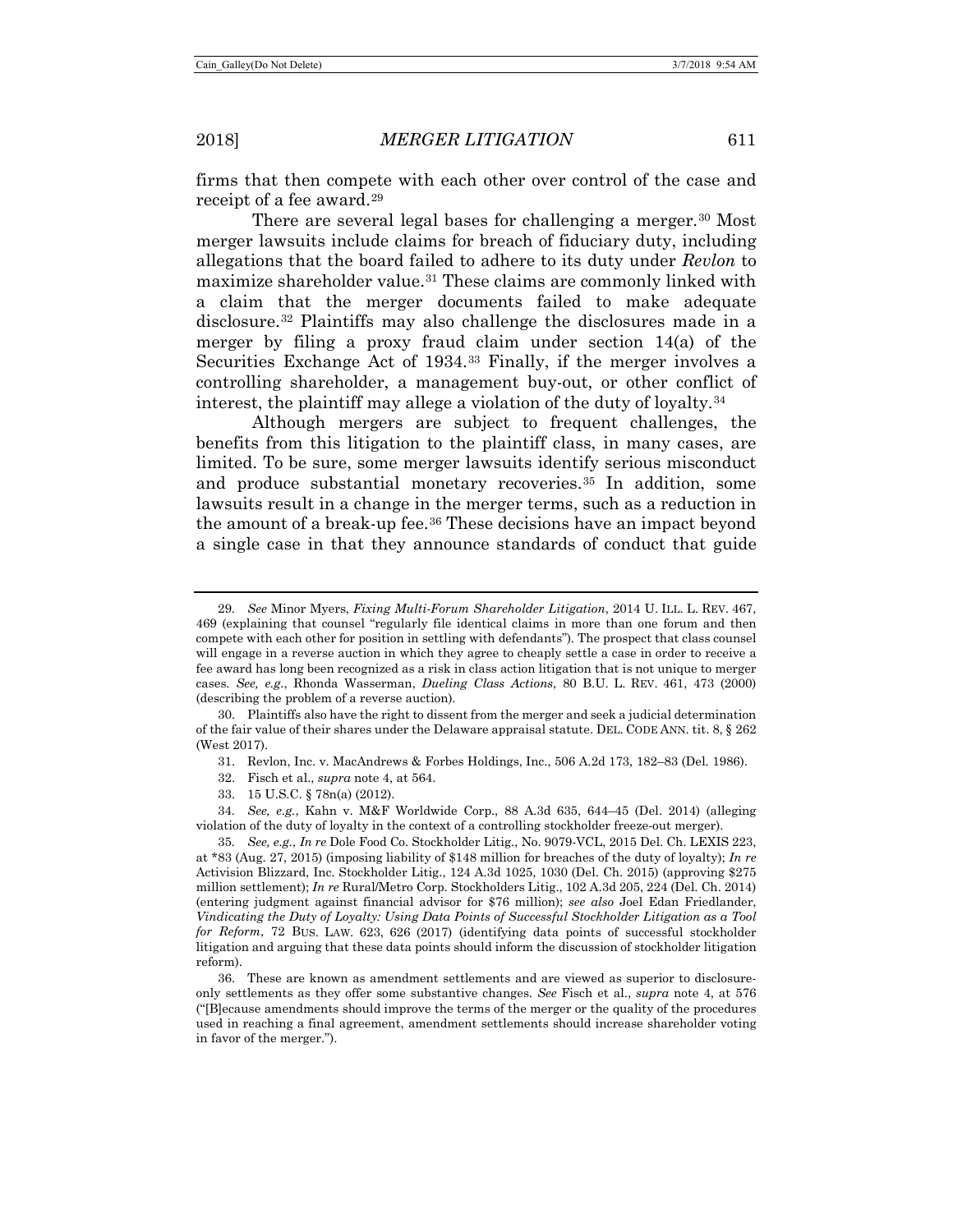participants in future transactions. They may also influence the terms on which challenges are settled in the absence of a reported judicial opinion.[37](#page-9-3)

The vast majority of merger challenges, however, are resolved through a settlement in which the target company agrees to make additional disclosures in the proxy statement and not to oppose a request by plaintiffs' counsel for a fee award.<sup>[38](#page-9-4)</sup> The settlement also includes a release of all possible merger-related claims, thereby insulating the merger from further attack. Although corrective disclosures can, in theory, provide value to the plaintiff class, they often do not.[39](#page-9-5)

<span id="page-9-2"></span><span id="page-9-1"></span><span id="page-9-0"></span>A related development is the increase in Delaware appraisal litigation.[40](#page-9-6) Although class actions alleging a breach of fiduciary duty have traditionally been the dominant litigation strategy, $41$  both the frequency and size of appraisal claims have grown dramatically in the last several years.[42](#page-9-8) Commentators have argued that this trend was due, in part, to the fact that the appraisal statute mandated that courts award interest in appraisal cases at a statutory rate that, in recent years, has substantially exceeded the market rate.[43](#page-9-9) The opportunity to collect the statutory interest rate at relatively low risk has led some to characterize appraisal litigation as "appraisal arbitrage" and to warn that the practice is having an adverse effect on merger activity.<sup>[44](#page-9-10)</sup>

<span id="page-9-3"></span><sup>37.</sup> *See* Friedlander, *supra* note [35,](#page-8-8) at 626 (describing opinion in J.L. Schiffman & Co., Inc. Profit Sharing Tr. v. Standard Indus., Inc., No. 11267, 1993 WL 271441 (Del. Ch. July 19, 1993), in which the court sought to memorialize the value to plaintiffs of the unopposed settlement of a shareholder suit).

<span id="page-9-4"></span><sup>38</sup>*. See* Matthew D. Cain & Steven Davidoff Solomon, Takeover Litigation in 2015, at 5 (Jan. 14, 2016) (unpublished manuscript) (on file with the Berkeley Center for Law, Business and the Economy), http://ssrn.com/abstract=2715890 [https://perma.cc/C9N2-67MS] (documenting the limited number of cases that are resolved other than through a disclosure-only settlement).

<span id="page-9-5"></span><sup>39</sup>*. See, e.g.*, *In re* Walgreen Co. Stockholder Litig., 832 F.3d 718, 724 (7th Cir. 2016) ("The type of class action illustrated by this case—the class action that yields fees for class counsel and nothing for the class—is no better than a racket.").

<span id="page-9-6"></span><sup>40</sup>*. See* Charles R. Korsmo & Minor Myers, *Appraisal Arbitrage and the Future of Public Company M&A*, 92 WASH. U. L. REV. 1551, 1553 (2015) (describing a tenfold increase in appraisal litigation from 2004 to 2013).

<span id="page-9-7"></span><sup>41</sup>*. See* Craig Boyd, *Appraisal Arbitrage: Closing the Floodgates on Hedge Funds and Activist Shareholders*, 65 KAN. L. REV. 497, 502 (2016) ("Over the past decade, appraisal claims have had a limited presence in Delaware courts and have been insignificant in terms of Delaware legislative reform.").

<sup>42.</sup> Korsmo & Myers, *supra* not[e 40,](#page-9-0) at 1572–74.

<span id="page-9-9"></span><span id="page-9-8"></span><sup>43</sup>*. See* Wei Jiang, Tao Li, Danqing Mei & Randall Thomas, *Appraisal: Shareholder Remedy or Litigation Arbitrage?*, 59 J.L. & ECON. 697, 721 (2016) (finding evidence that the surge in appraisal rights is attributable in part to the high interest rate paid on claims).

<span id="page-9-10"></span><sup>44.</sup> Boyd, *supra* note [41,](#page-9-1) at 522. *But see* Jiang et al., *supra* note [43,](#page-9-2) at 698 (documenting growth in use of appraisal but defending its importance as a corporate governance remedy).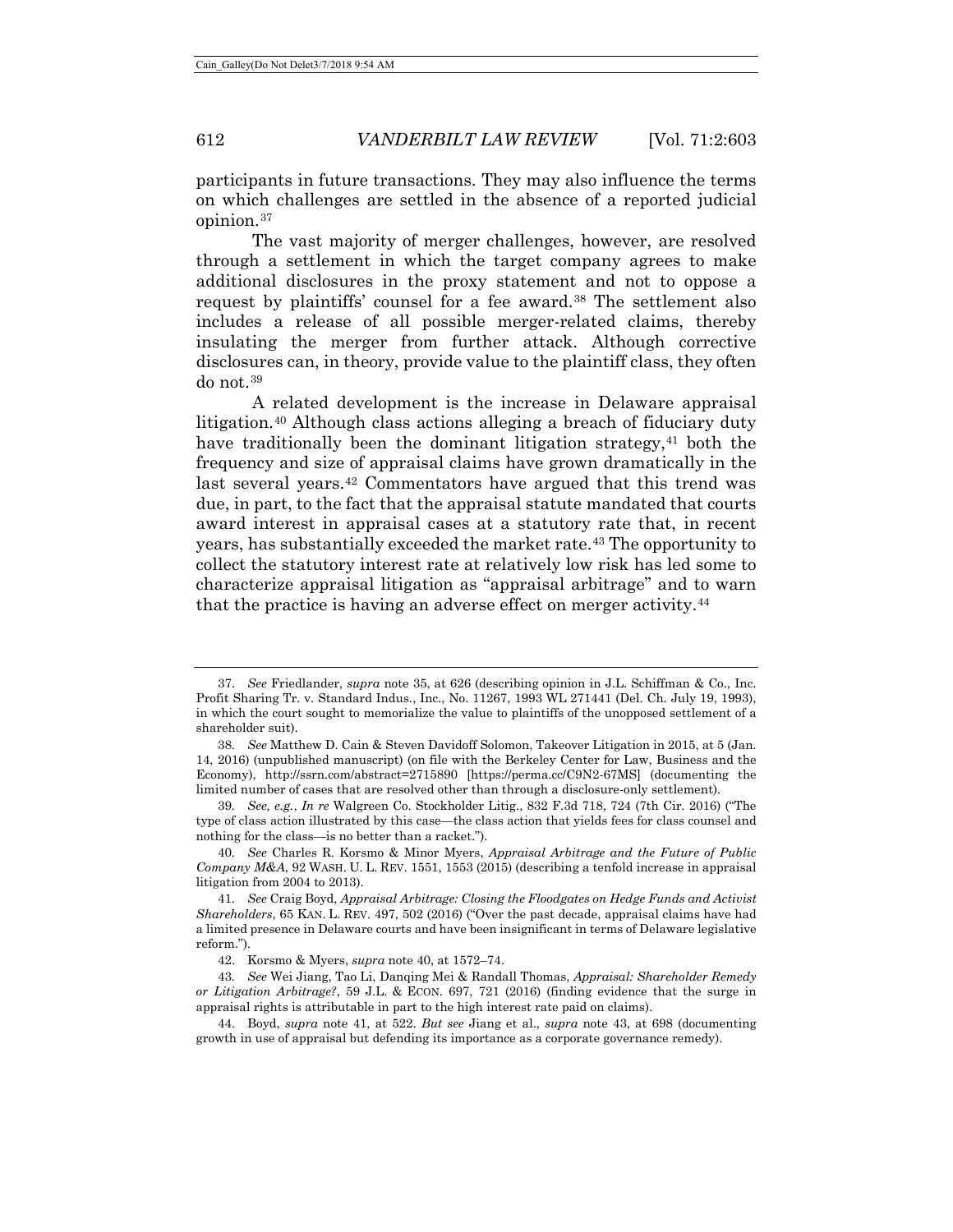The rise in merger litigation led the Delaware legislature in 2016 to make two significant changes to the appraisal statute. First, the legislature restricted appraisal filings to cases involving a minimum collective stake of \$1 million, or 1% of the outstanding stock of the company. Second, the statute permitted issuers to reduce their exposure to the statutory interest rate by tendering some or all of the merger consideration to plaintiffs before the resolution of the case.<sup>[45](#page-10-0)</sup>

The appraisal amendments have been criticized, however, as insufficient.[46](#page-10-1) Moreover, they appear to have done nothing to stop the flow of appraisal rights cases in Delaware.<sup>[47](#page-10-2)</sup> In 2015, for instance, thirty-three deals were targeted with fifty-one appraisal petitions. By comparison, in 2016, forty-eight deals were challenged by seventy-seven appraisal petitions. Both 2015 and 2016 were record years with respect to both the number of deals challenged and number of petitions filed.

The Delaware courts recognized the problems with merger litigation and, in the past several years, they began to take steps both to reduce the substantive scope of director liability in merger litigation and the incentives to plaintiffs' counsel for bringing litigation challenges.[48](#page-10-3) The most recent development with respect to the substantive scope of director liability was the Delaware Supreme Court's 2015 decision in *Corwin v. KKR*.[49](#page-10-4) In *Corwin*, the court held that the business judgment rule is the proper standard of review in a postclosing action for damages when the transaction has been approved by a fully informed majority of disinterested shareholders. The court expressly noted that the heightened standards of review under cases

<sup>45.</sup> Boyd, *supra* not[e 41,](#page-9-1) at 508.

<span id="page-10-1"></span><span id="page-10-0"></span><sup>46.</sup> *See* Stanley Onyeador, Note, *The Chancery Bank of Delaware: Appraisal Arbitrageurs Expose Need to Further Reform Defective Appraisal Statute*, 70 VAND. L. REV. 339 (2017). *But see*  Jiang et al., *supra* note [43,](#page-9-2) at 700 (arguing that statutory changes should mitigate appraisal litigation problems).

<span id="page-10-2"></span><sup>47.</sup> Michael Greene, *M&A Deal Price Challenges Spiking in Delaware*, BLOOMBERG: BNA (Jan. 13, 2017), https://www.bna.com/ma-deal-price-n73014449766/ [https://perma.cc/7PNQ-ZTPA].

<span id="page-10-3"></span><sup>48.</sup> The Delaware Supreme Court had previously held that the deferential business judgment rule rather than the more demanding entire fairness standard could be applied, in certain cases, to litigation challenges to freeze-out mergers (i.e., mergers where a controlling stockholder acquires the remaining minority interest). In *MFW*, the court held that the business judgment rule was the appropriate standard of review "where the merger is conditioned *ab initio* upon both the approval of an independent, adequately-empowered Special Committee that fulfills its duty of care; and the uncoerced, informed vote of a majority of the minority stockholders." Kahn v. M&F Worldwide Corp., 88 A.3d 635, 644 (Del. 2014). The court also held in *Leal v. Meeks* (*In re Cornerstone Therapeutics, Inc.*), 115 A.3d 1173, 1180 (Del. 2015), that a plaintiff must plead nonexculpated claims against a defendant director to survive a motion to dismiss, regardless of the underlying standard of review, and that a board could satisfy its *Revlon* duties without conducting a market check in *C&J Energy Services v. City of Miami General Employees' & Sanitation Employees' Retirement Trust*, 107 A.3d 1049, 1071 (Del. 2014).

<span id="page-10-4"></span><sup>49.</sup> Corwin v. KKR Fin. Holdings LLC, 125 A.3d 304, 305–06 (Del. 2015).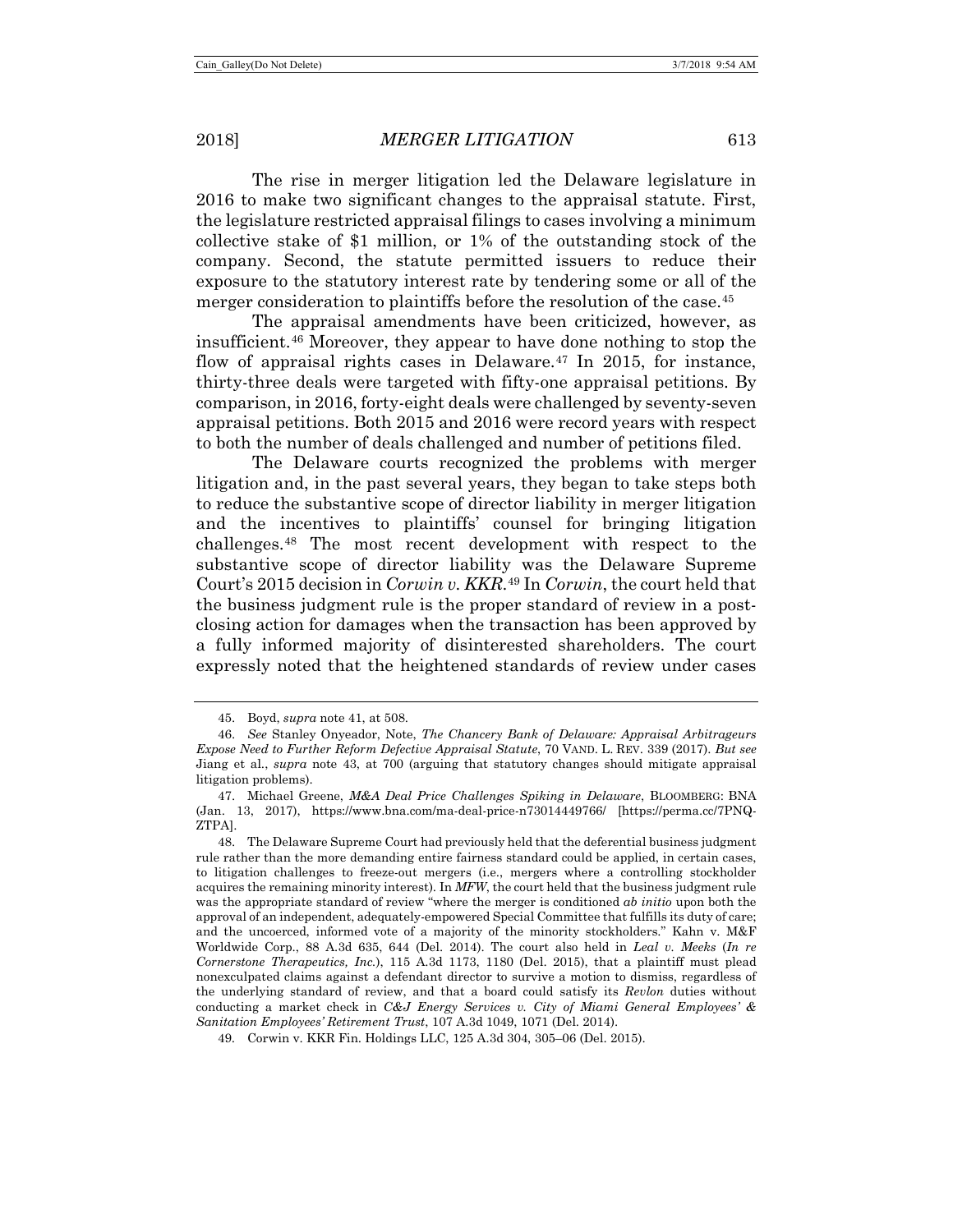such as *Revlon* and *Unocal* were only appropriate in actions for injunctive relief and were "not tools designed with post-closing money damages claims in mind."[50](#page-11-0) The effect of *Corwin* was to provide a streamlined basis for a court facing a claim for damages in a third-party merger to dismiss the case on the pleadings.<sup>[51](#page-11-1)</sup>

At the same time, several decisions expressly questioned the practice of approving disclosure-only settlements of merger cases, noting the limited value provided by the corrective disclosures, the broad releases generated by the settlement, and the absence of an adversarial process by which to test the adequacy of the settlement terms.[52](#page-11-2) These concerns culminated in Chancellor Bouchard's January 2016 decision *In re Trulia, Inc. Stockholder Litigation*.[53](#page-11-3) *Trulia* focused specifically on the appropriate legal standard for judicial approval of a disclosure-only settlement of a lawsuit challenging a merger. Chancellor Bouchard observed that the courts' historic practice of approving disclosure-only settlements of "marginal value" and awarding plaintiffs' counsel an attorneys' fee in such cases was a component of the "dynamics that have fueled disclosure settlements of deal litigation.["54](#page-11-4) Consequently, the court announced its intent to exercise greater vigilance in analyzing the reasonableness of a proposed disclosure-only settlement.<sup>[55](#page-11-5)</sup> The court explained that

practitioners should expect that disclosure settlements are likely to be met with continued disfavor in the future unless the supplemental disclosures address a plainly material misrepresentation or omission, and the subject matter of the proposed release is narrowly circumscribed to encompass nothing more than disclosure claims and fiduciary duty claims concerning the sale process, if the record shows that such claims have been investigated sufficiently.[56](#page-11-6)

In *Trulia*, Chancellor Bouchard recognized that plaintiffs could respond to these doctrinal developments in several ways. One option, if

<sup>50.</sup> *Id.* at 312.

<span id="page-11-1"></span><span id="page-11-0"></span><sup>51.</sup> Subsequent decisions reaffirmed *Corwin* and applied it to mergers accomplished by means of a tender offer. *See* Singh v. Attenborough, 137 A.3d 151, 151–52 (Del. 2016) (explaining that "[w]hen the business judgment rule standard of review is invoked because of a vote, dismissal is typically the result"); *In re* Volcano Corp. Stockholder Litig., 143 A.3d 727, 743 (Del. Ch. 2016) (explaining that "the policy considerations underlying the holding in *Corwin* do not provide any basis for distinguishing between a stockholder vote and a tender offer"); *In re* Zale Corp. Stockholders Litig., No. 9388-VCP, 2015 Del. Ch. LEXIS 274, at \*8 (Oct. 29, 2015) (holding that "after the merger has been approved by a majority of disinterested stockholders in a fully informed vote, the standard for finding a breach of the duty of care under BJR is gross negligence").

<span id="page-11-5"></span><span id="page-11-4"></span><span id="page-11-3"></span><span id="page-11-2"></span><sup>52</sup>*. See, e.g.*, *In re* Aruba Networks, Inc. Stockholder Litig., No. 10765-VCL (Del. Ch. Oct. 9, 2015); *In re* Riverbed Tech., Inc. Stockholders Litig., No. 10484-VCG, 2015 Del. Ch. LEXIS 241 (Sept. 17, 2015).

<sup>53</sup>*. In re* Trulia, Inc. Stockholder Litig*.*, 129 A.3d 884 (Del. Ch. 2016).

<sup>54</sup>*. Id.* at 891, 894.

<span id="page-11-6"></span><sup>55</sup>*. Id.* at 898.

<sup>56</sup>*. Id.*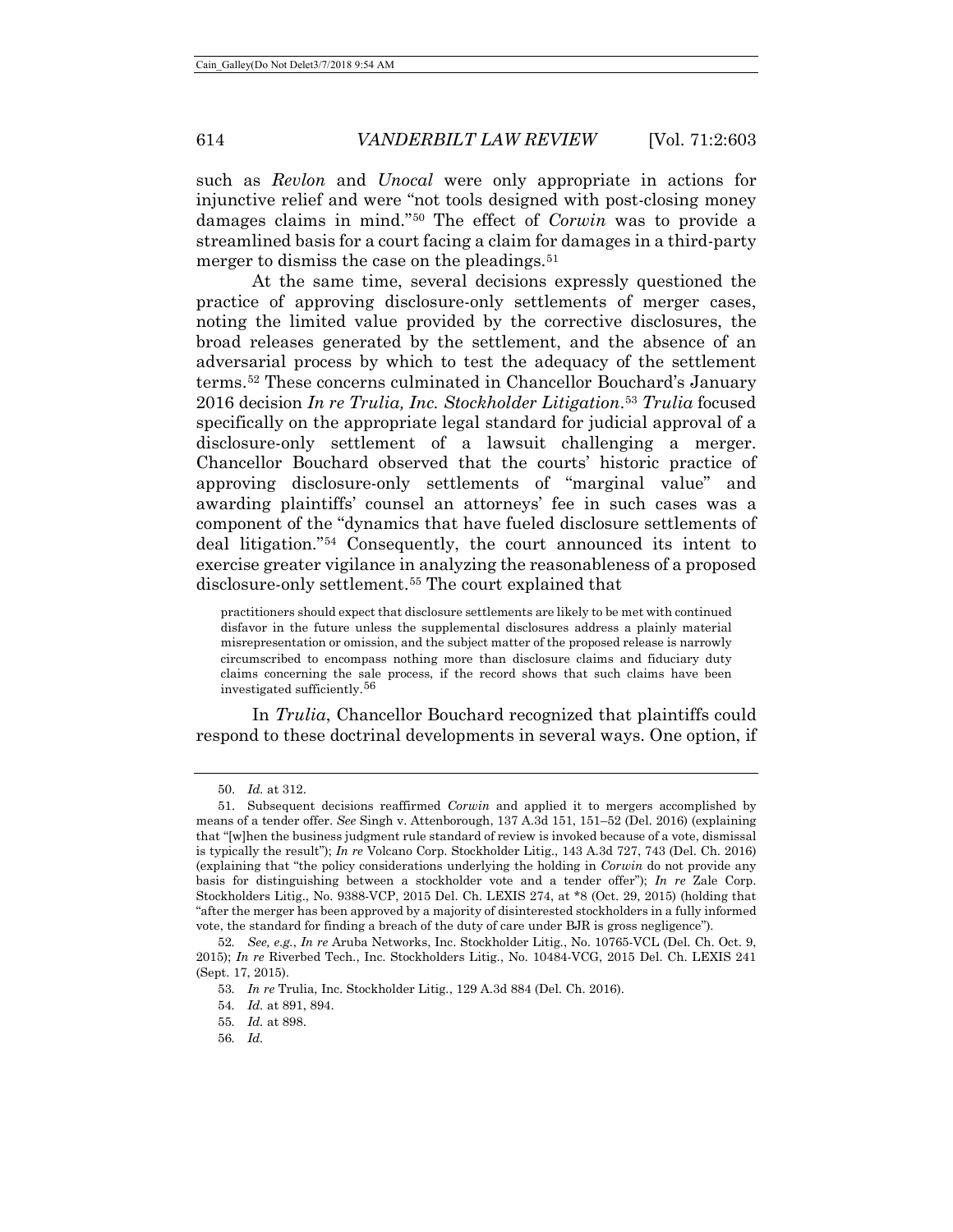the litigation involved plainly material disclosure deficiencies, was to seek injunctive relief prior to the closing of the merger.[57](#page-12-0) Although the Delaware courts have been reluctant to provide injunctive relief that would interfere with the shareholders' ability to participate in an economically beneficial transaction,[58](#page-12-1) an injunction that is limited to corrective disclosure does not present that concern.[59](#page-12-2)

<span id="page-12-7"></span>Another option is to dismiss the case on mootness grounds with the defendants voluntarily agreeing to pay counsel a mootness fee.<sup>[60](#page-12-3)</sup> The extent to which mootness fees can be justified under a lesser standard than "plainly material" is unclear.[61](#page-12-4) In a post-*Trulia* opinion, Vice Chancellor Glasscock struggled with this question and ultimately awarded plaintiffs' counsel a \$50,000 mootness fee, reasoning that a fee could be justified even if the disclosures were merely "helpful" because the dismissal did not bind the stockholder class or result in a class-wide release.[62](#page-12-5)

A third option, not discussed by the *Trulia* opinion, is for counsel to seek to avoid the application of the recent Delaware decisions by filing in another jurisdiction. $63$  As discussed above, plaintiffs already frequently challenge mergers by filing suit in state courts outside of Delaware or in federal court.

The extent to which other courts will follow these Delaware cases is unclear. To the extent that plaintiffs bring fiduciary duty claims outside of Delaware against Delaware directors, Delaware substantive

60*. Trulia*, 129 A.3d at 897.

<sup>57</sup>*. Id.* at 896.

<span id="page-12-1"></span><span id="page-12-0"></span><sup>58</sup>*. See, e.g.*, *In re* Delphi Fin. Grp. S'holder Litig., No. 7144-VCG, 2012 Del. Ch. LEXIS 45, at \*7, \*66–73 (Mar. 6, 2012) (refusing to enjoin merger where plaintiffs had demonstrated a reasonable likelihood of success on the merits of some claims "because the deal represents a large premium over market price").

<span id="page-12-2"></span><sup>59</sup>*. See, e.g.*, *In re* Pure Res., Inc. S'holders Litig., 808 A.2d 421, 452–53 (Del. Ch. 2002) ("[A]lthough I recognize that this court rightly hesitates to deny stockholders an opportunity to accept a tender offer, I believe that the risks of an injunction are outweighed by the need for adequate disclosure . . . .").

<span id="page-12-4"></span><span id="page-12-3"></span><sup>61.</sup> One report finds that "[p]laintiffs' lawyers who have sought mootness fees have faced mixed but mostly negative results." Keenan Lynch & Edward Micheletti, *Key Developments in Delaware Corporation Law in 2016*, JDSUPRA (Feb. 3, 2017), http://www.jdsupra.com/ legalnews/key-developments-in-delaware-43114/ [https://perma.cc/VQX4-24WK] (reporting "the court only granted amounts of \$50,000 and \$100,000, if any at all").

<span id="page-12-5"></span><sup>62</sup>*. In re* Xoom Corp. Stockholder Litig., No. 11263-VCG, 2016 Del. Ch. LEXIS 117, at \*10, \*15 (Aug. 4, 2016).

<span id="page-12-6"></span><sup>63</sup>*. See, e.g.*, Armour et al., *supra* note [24,](#page-7-5) at 607 (presenting statistics showing that an increasing percentage of cases involving Delaware corporations are being litigated outside of Delaware); Ted Mirvis, *Anywhere but Chancery: Ted Mirvis Sounds an Alarm and Suggests Some Solutions*, M&A J., May 2007, at 17, 17 (reporting statistics indicating that it had become "twice as likely as it was previous that the litigation will be brought and litigated outside of Delaware").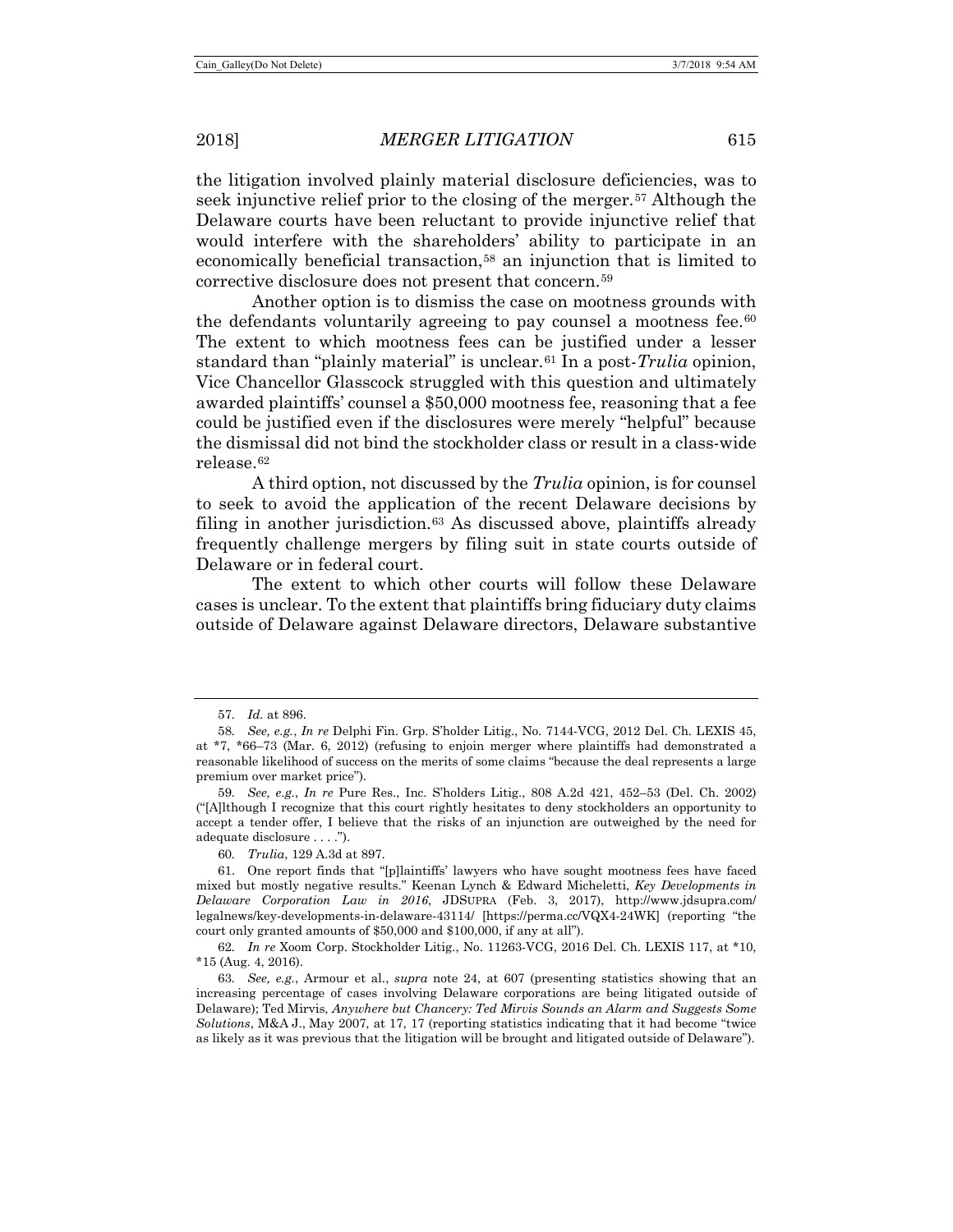law, such as *Corwin*, should govern those claims.[64](#page-13-0) On the other hand, the nonadversarial context of a proposed settlement and request for attorneys' fees may dissuade a non-Delaware court from rejecting the proposed settlement on the grounds that the case might have been dismissed pursuant to *Corwin*. Similarly, courts in other states may not be willing to follow *Trulia* in evaluating the reasonableness of the settlement terms.<sup>[65](#page-13-1)</sup>

<span id="page-13-6"></span>Indeed, a New York court recently refused to apply *Trulia* to a Delaware corporation, instead imposing an easier to meet standard for approval of disclosure-only settlements.[66](#page-13-2) In *Gordon v. Verizon Communications, Inc.*[,67](#page-13-3) the New York appellate court rejected the *Trulia* test and instead applied its own standard to approve a proposed settlement of litigation challenging the 2013 acquisition by Verizon for \$130 billion of a 45% stake in Verizon Wireless held by Vodafone. The settlement required additional disclosure and allowed for the payment of an attorneys' fee of \$2 million. Although the lower court concluded that the additional disclosure was "unnecessary surplusage" and refused to award the requested fee, the appellate court reversed.<sup>[68](#page-13-4)</sup> Applying its own test instead of *Trulia*, even though Verizon Wireless was a Delaware company, the court examined whether the proposed settlement was in the best interest of "shareholders" and the class as well as the "corporation."[69](#page-13-5) The court found that although the disclosure provided "some . . . albeit minimal" benefit to the company, a settlement avoided "having to incur the additional legal fees and expenses of a

<span id="page-13-0"></span><sup>64</sup>*. See, e.g.*, *In re* Crown Castle Int'l Corp., 247 S.W.3d 349, 352–53 (Tex. App. 2008) (holding that Delaware substantive corporate law, including pleading requirements that Delaware courts had characterized as substantive, applied to corporations incorporated in Delaware); *see also* Quinn v. Knight, No. 3:16-cv-610, 2016 U.S. Dist. LEXIS 151346, at \*10 (E.D. Va. Nov. 1, 2016) (citing to Corwin v. KKR Fin. Holdings LLC, 125 A.3d 304 (Del. 2015), in the context of a Virginia corporation).

<span id="page-13-1"></span><sup>65</sup>*. See* Myers, *supra* not[e 29,](#page-8-9) at 471 (explaining that other state courts may "compete to offer the most shareholder-friendly interpretations of Delaware law or the most attractive procedures for pressing claims").

<span id="page-13-2"></span><sup>66.</sup> Gordon v. Verizon Commc'ns, Inc., 148 A.D.3d 146, 161–62, 164 (N.Y. App. Div. 2017) (approving a \$2 million disclosure settlement and promulgating a multifactor test for consideration of such settlements). Prior to the *Gordon* decision, several New York trial courts had refused to approve disclosure-only settlements. *See, e.g.*, *In re* Allied Healthcare S'holder Litig., No. 652188/2011, 2015 WL 6499467, at \*3 (N.Y. Sup. Ct. Oct. 23, 2015); City Trading Fund v. Nye, No. 651668/2014, 2015 WL 93894, at \*19 (N.Y. Sup. Ct. Jan. 7, 2015).

<sup>67.</sup> 148 A.D.3d at 149, 161–62.

<span id="page-13-5"></span><span id="page-13-4"></span><span id="page-13-3"></span><sup>68.</sup> Gordon v. Verizon Commc'ns, Inc., No. 653084/13, 2014 WL 7250212, at \*7 (N.Y. Sup. Ct. Dec. 19, 2014), *rev'd*, 148 A.D.3d 146 (N.Y. App. Div. 2017).

<sup>69</sup>*. Gordon*, 148 A.D.3d at 159.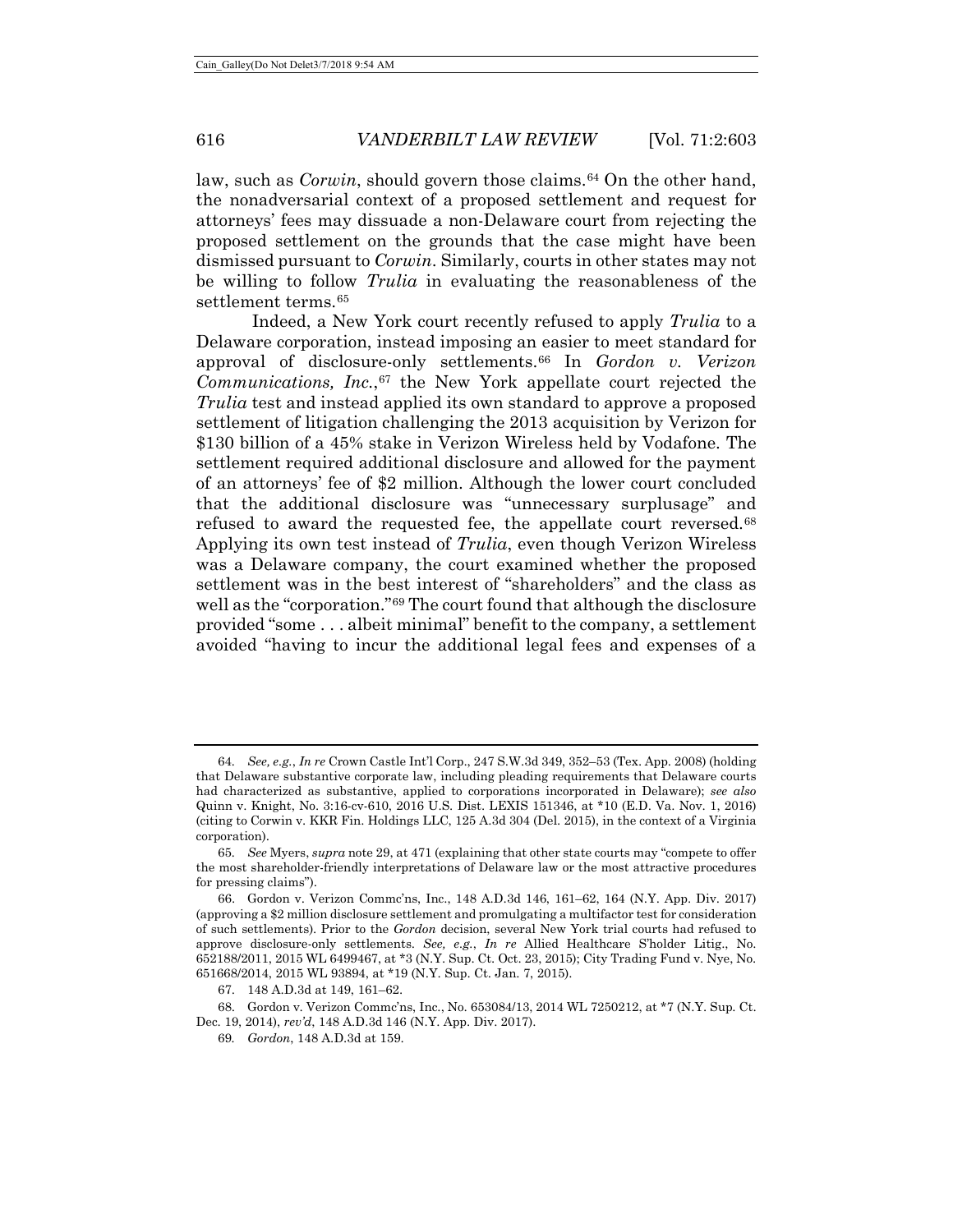trial."[70](#page-14-0) The court also considered the time and labor involved in the action and awarded the full \$2 million fee to the attorneys.[71](#page-14-1)

Similarly, a Nevada attorney has written that Nevada offers issuers the opportunity to resolve strike suits "efficiently and effectively" by permitting these cases to be resolved through the traditional disclosure-only settlement coupled with a release and fee award, citing a number of decisions approving such settlements and, in at least one case, the award of a substantial attorneys' fee.[72](#page-14-2) Whether other courts will follow these decisions is unclear. Indeed, even prior to *Trulia*, Texas had adopted another method of discouraging disclosureonly settlements.[73](#page-14-3)

<span id="page-14-8"></span>In federal court, Judge Posner explicitly endorsed the *Trulia* standard for the Seventh Circuit Court of Appeals in *In re Walgreen Co. Stockholder Litigation*[.74](#page-14-4) Although Delaware law does not govern the substance of federal proxy fraud claims, the scope of such claims is focused on disclosure rather than substantive fairness and is therefore more limited than traditional merger litigation.<sup>[75](#page-14-5)</sup> In addition, the federal securities laws contain a number of safeguards to permit early dismissal of nonmeritorious claims.[76](#page-14-6)

<span id="page-14-9"></span>Plaintiffs' ability to avoid the impact of the Delaware decisions by filing in courts outside of Delaware will depend on another complication—the increasing adoption of forum selection provisions.[77](#page-14-7) Forum selection provisions enable a corporation to designate the

74. 832 F.3d 718, 725 (7th Cir. 2016).

<span id="page-14-5"></span><span id="page-14-4"></span>75*. See* Santa Fe Indus., Inc. v. Green, 430 U.S. 462, 477–78 (1977) (holding that "the fairness of the terms of the transaction is at most a tangential concern of the [federal] statute").

<span id="page-14-6"></span>76*. See* Fisch et al., *supra* note [4,](#page-2-0) at 613 (describing procedural safeguards including heightened pleading standard and discovery stay).

<sup>70</sup>*. Id.* at 159–61.

<span id="page-14-1"></span><span id="page-14-0"></span><sup>71</sup>*.* It is unclear how broadly the holding of *Gordon* will be applied. In a recent New York case, *City Trading Fund v. Nye*, No. 651668/2014, 2018 WL 792283 (N.Y. Sup. Ct. Feb. 8, 2018), a New York lower court interpreted *Gordon*'s "some benefit" standard to be equivalent to the standard for a mootness fee in Delaware and refused to approve a settlement that included "the payment of counsel fees in exchange for worthless supplemental disclosures." *Id.* at \*19.

<span id="page-14-2"></span><sup>72.</sup> Jeffrey S. Rugg, *Strike Suit Certainty Remains the Status Quo in Nevada*, LAW360 (Aug. 11, 2015), http://www.law360.com/articles/689917/strike-suit-certainty-remains-the-status-quoin-nevada [https://perma.cc/VA3Q-3MAV].

<span id="page-14-3"></span><sup>73.</sup> Texas law prohibits courts from awarding attorneys' fees in a case in which there is no monetary recovery for the plaintiff class. Fisch et al., *supra* note [4,](#page-2-0) at 613. Although the provision was adopted to address coupon settlements in consumer class actions, a Texas appellate court applied it to merger litigation. Kazman v. Frontier Oil Corp., 398 S.W.3d 377, 387 (Tex. App. 2013).

<span id="page-14-7"></span><sup>77.</sup> Some issuers also responded to the concerns about excessive litigation by adopting feeshifting bylaws, which impose liability for the corporation's attorneys' fees on unsuccessful plaintiffs. Although the Delaware Supreme Court upheld the validity of fee-shifting bylaws in *ATP Tour, Inc. v. Deutscher Tennis Bund*, 91 A.3d 554, 557 (Del. 2014), the Delaware legislature subsequently amended the statute to prohibit both fee-shifting bylaws and charter provisions. *See* DEL. CODE ANN. tit. 8, §§ 102(f), 109(b) (West 2017).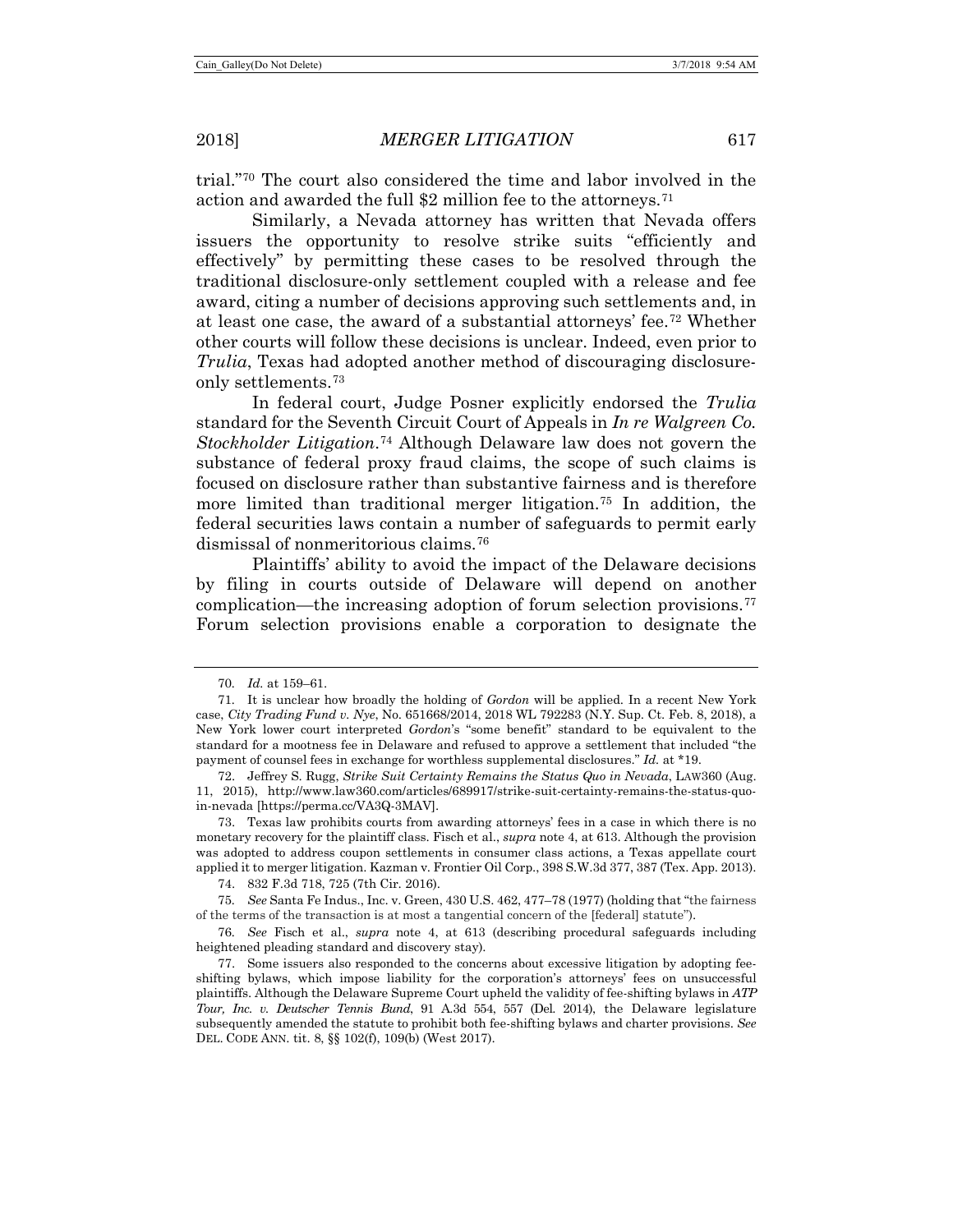<span id="page-15-0"></span>jurisdiction in which shareholder suits must be filed; for Delaware corporations, that jurisdiction is typically Delaware.[78](#page-15-1) Vice Chancellor Laster first suggested approval of forum selection charter provisions in 2010.[79](#page-15-2) For some years, the validity of such provisions was questionable.[80](#page-15-3) In 2013, however, then-Chancellor Strine upheld their validity in *Boilermakers Local 154 Retirement Fund v. Chevron Corp*.[81](#page-15-4) The Delaware legislature subsequently ratified his decision and explicitly authorized Delaware corporations to adopt both forum selection charter and bylaw provisions.<sup>[82](#page-15-5)</sup>

As of August 2014, 746 U.S. public companies had adopted forum selection provisions.[83](#page-15-6) In theory, such provisions should prevent plaintiffs from evading the impact of the recent Delaware merger cases by filing in another jurisdiction. The typical forum selection provision, however, is not mandatory—the board has the authority to waive its application.[84](#page-15-7) As a result, it is possible even for issuers with a forum selection provision to be sued and settle litigation outside of Delaware if the board agrees to that action.

What has been the initial impact of these developments on Delaware merger litigation? The situation is clearly still a work in progress, as judges and litigants work through the implications of the new legal climate. As one commentator noted: "It remains to be seen whether stockholder plaintiffs will experiment with new strategies and recalibrate, or if the trends of 2016 will lead to permanent changes in deal litigation practice."[85](#page-15-8) Although it is too early to evaluate the longterm effects, we present in the next Part some preliminary statistics.

<span id="page-15-1"></span><sup>78.</sup> The 2015 legislation requires that forum selection provisions for Delaware corporations designate a Delaware forum, but that designation need not be exclusive. §§ 102(f), 109(b).

<span id="page-15-2"></span><sup>79</sup>*. See In re* Revlon, Inc. S'holders Litig., 990 A.2d 940, 960 (Del. Ch. 2010) ("[I]f boards of directors and stockholders believe that a particular forum would provide an efficient and valuepromoting locus for dispute resolution, then corporations are free to respond with charter provisions selecting an exclusive forum for intra-entity disputes.").

<span id="page-15-4"></span><span id="page-15-3"></span><sup>80.</sup> Roberta Romano & Sarath Sanga, *The Private Ordering Solution to Multiforum Shareholder Litigation* 10 (Eur. Corp. Governance Inst., Law Working Paper No. 295/2015, 2015), http://ssrn.com/abstract=2624951 [https://perma.cc/MVD3-9489].

<sup>81.</sup> 73 A.3d 934 (Del. Ch. 2013).

<sup>82.</sup> §§ 102(f), 109(b).

<sup>83.</sup> Romano & Sanga, *supra* not[e 80,](#page-15-0) at 2.

<span id="page-15-8"></span><span id="page-15-7"></span><span id="page-15-6"></span><span id="page-15-5"></span><sup>84</sup>*. See* Paul J. Collins & Michael J. Kahn, *Deal Litigation After "*Trulia,*"* DEL. BUS. CT. INSIDER (Apr. 27, 2016), http://www.gibsondunn.com/publications/Documents/Collins-Kahn-Deal-Litigation-After-Trulia-DBCI-4-27-16.pdf [https://perma.cc/V55Z-ZY9U] (observing that "at least some companies [are waiving the application of a forum selection bylaw] to obtain the certainty associated with settlement").

<sup>85.</sup> Lynch & Micheletti, *supra* note [61.](#page-12-7)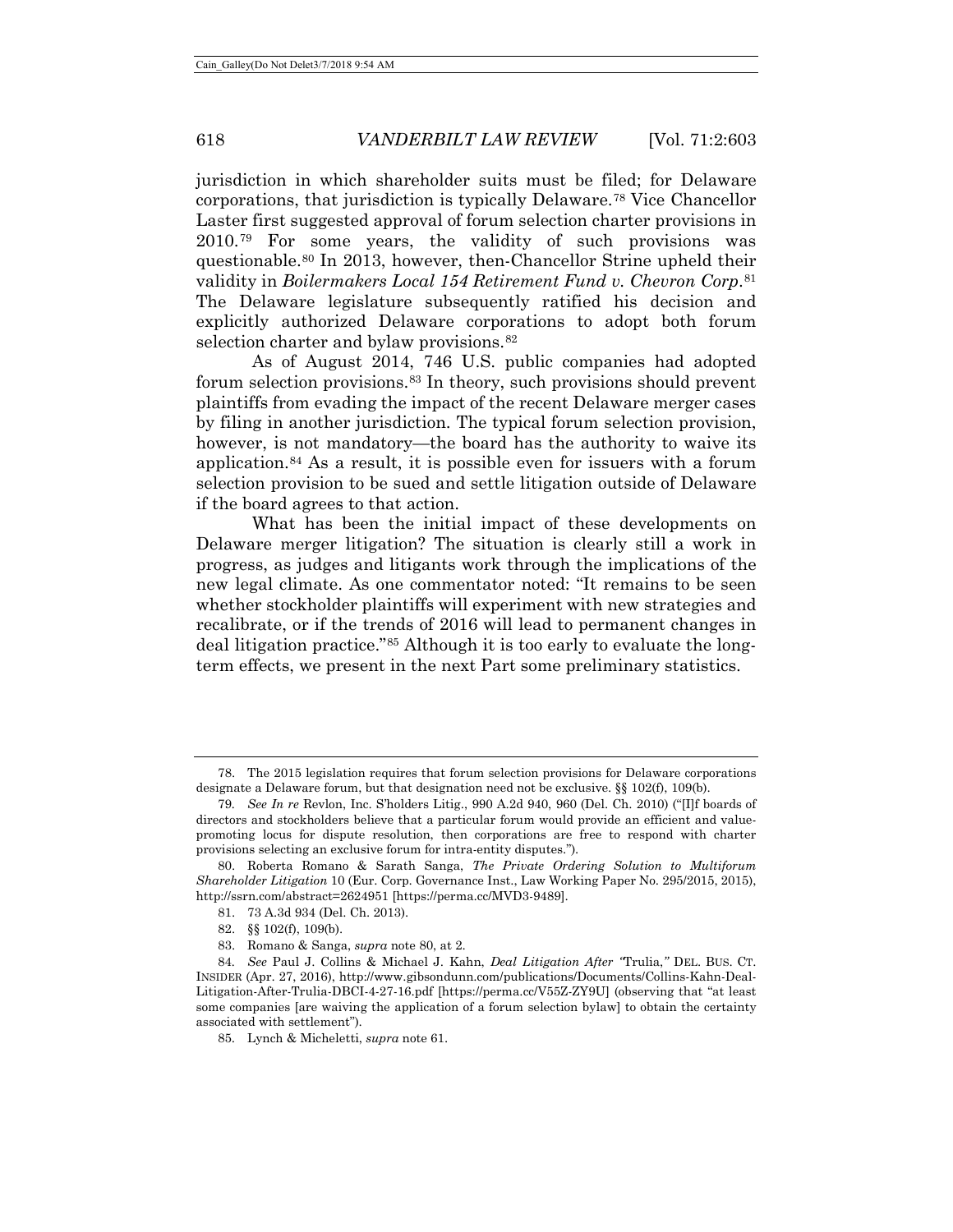#### II. DATA AND EMPIRICAL ANALYSIS

#### *A. Data Set*

Our sample contains all the transactions listed in the FactSet MergerMetrics<sup>[86](#page-16-0)</sup> database and announced from 2003 through 2017 that meet the following criteria: (1) the target is a U.S. firm publicly traded on the New York Stock Exchange, American Stock Exchange, or NASDAQ; (2) the transaction size is at least \$100 million; (3) the offer price is at least five dollars per share; (4) a merger agreement is signed and publicly disclosed through a filing with the Securities and Exchange Commission ("SEC"); and (5) the transaction has been completed as of October 20, 2017. This constitutes 2,101 unique deals.

We then review by hand merger proxy statements and tender offer documents filed with the SEC to determine if litigation is brought with respect to the transaction. We document all class action litigation brought in connection with a merger, finding that litigation is brought in 1,355 transactions, or 64% of our sample. For litigation outcomes, attorneys' fees, and settlement terms, we review public filings and obtain actual court filings. Court filings are obtained directly from the court, from public filings on the LexisNexis File and Serve Database, or Bloomberg Law and are also reviewed by hand.<sup>[87](#page-16-1)</sup>

#### *B. Empirical Analysis*

We begin by setting forth in Chart 1 the total number of deals and associated litigation completed in each year over our sample period from 2003 to 2017.[88](#page-16-2) The sample includes all mergers with an aggregate value exceeding \$100 million wherever the target corporation is incorporated.

<span id="page-16-0"></span><sup>86.</sup> More information about the database can be found at *Bifurcated Termination Fees and Common Termination Events*, FACTSET MERGERS (Sept. 3, 2014), [https://www.mergermetrics.com](https://www.mergermetrics.com/) [http://perma.cc/7U34-82CR].

<span id="page-16-1"></span><sup>87.</sup> The data collection here is taken in part from a database compiled for a prior study by two of the coauthors. *See* Cain & Davidoff Solomon, *supra* note [16,](#page-4-3) at 487 (stating that the court filings are obtained directly from the court and from public filings on the LexisNexis File and Serve Database or on Bloomberg Law and are also reviewed by hand).

<span id="page-16-2"></span><sup>88.</sup> This chart records deals by date of completion. A transaction announced in 2014 and completed in 2015 would be marked in this chart as a 2015 transaction; the remaining tables follow the same convention. The numbers for 2017 are annualized figures.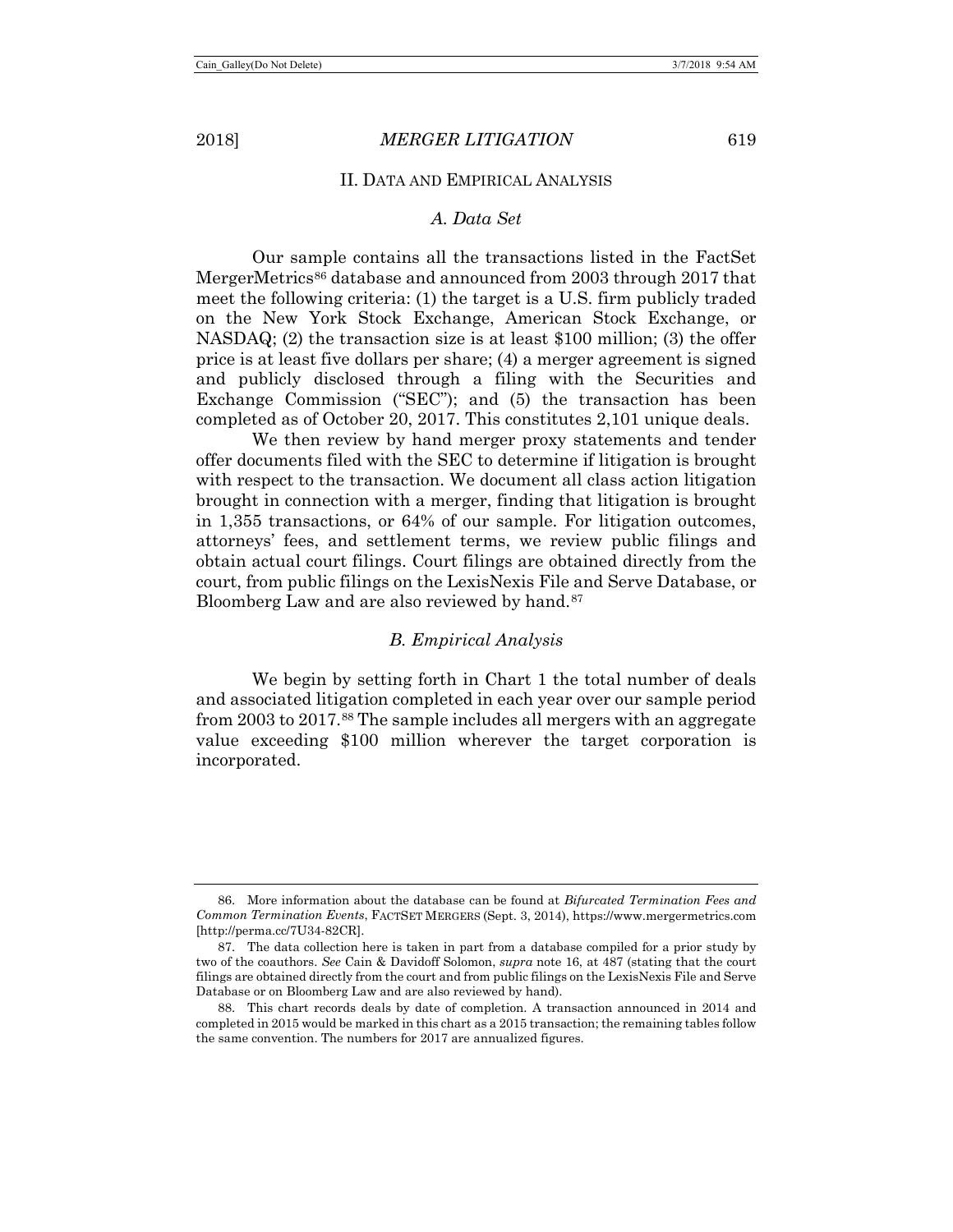

Chart 1 also sets forth the percentage of completed deals attracting litigation for each year. The number of completed deals in our sample reached a high point of 287 in 2007, falling to 58 in 2009. In 2015 and 2016, the number of completed deals was 142 and 166, respectively, a slight rise from 2010 to 2014, during which time the number of completed deals ranged from 117 to 134 deals. Litigation rates have fluctuated substantially over our sample period. From 2003 to 2008, litigation challenges ranged from 33% of completed deals (2004) to 43% of completed deals (2008). There was a sharp rise in the litigation rate in 2009 to 76% of completed deals. This rise continued in 2010 when 90% of completed deals attracted litigation.

Litigation then peaked in 2013 at an astounding rate of 96% of all completed deals. In 2015, the litigation rate was 89%, but the rate was 92% for deals announced in the first half of 2015 and 85% in the second half of 2015 as the Delaware courts began to crack down on disclosure-only settlements. In 2016, the litigation rate fell to 73% of all completed deals, below the 2009 rate, and rose slightly to 85% during the first ten months of 2017.

The rise in overall litigation rates was accompanied by a sharp rise in multijurisdictional litigation. Table 1 sets forth the percentage of cases filed in Delaware, other states, and the federal courts during our sample period. The final column reports the percentage of cases filed in more than one jurisdiction.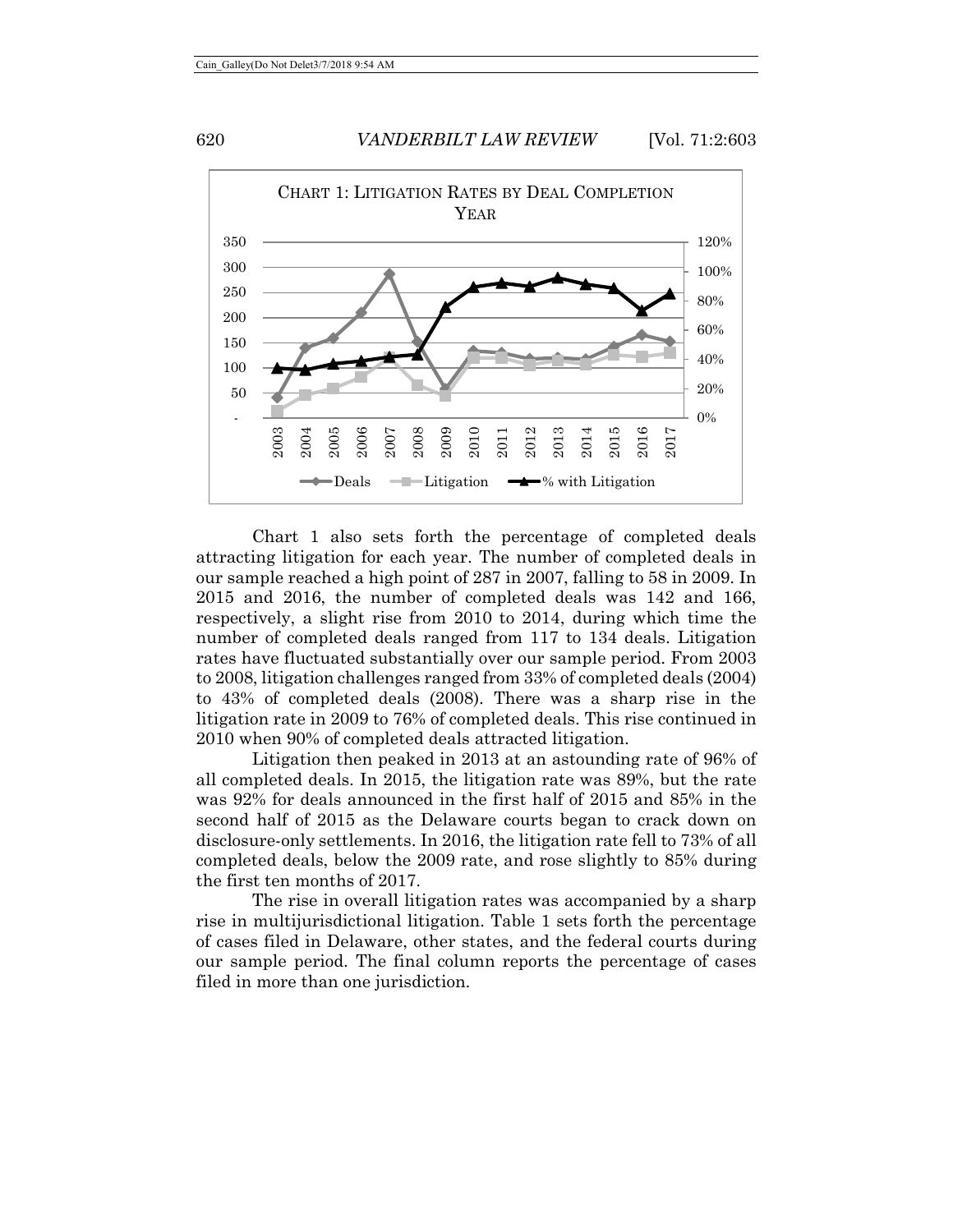|       | Deals | % with<br>Litigation | % Delaware* | % Other<br>States* |     | % Filed in<br>Multiple<br>% Federal* Jurisdictions |
|-------|-------|----------------------|-------------|--------------------|-----|----------------------------------------------------|
| 2003  | 41    | 34%                  | 7%          | 100%               | 7%  | 7%                                                 |
| 2004  | 140   | 33%                  | 43%         | 78%                | 0%  | 33%                                                |
| 2005  | 159   | 37%                  | 39%         | 66%                | 7%  | 14%                                                |
| 2006  | 210   | 39%                  | 21%         | 82%                | 12% | 17%                                                |
| 2007  | 287   | 42%                  | 28%         | 86%                | 13% | 35%                                                |
| 2008  | 152   | 43%                  | 23%         | 92%                | 21% | 31%                                                |
| 2009  | 58    | 76%                  | 34%         | 98%                | 20% | 50%                                                |
| 2010  | 134   | 90%                  | 49%         | 88%                | 26% | 53%                                                |
| 2011  | 130   | 92%                  | 51%         | 88%                | 39% | 63%                                                |
| 2012  | 118   | 90%                  | 56%         | 88%                | 34% | 69%                                                |
| 2013  | 120   | 96%                  | 52%         | 83%                | 32% | 61%                                                |
| 2014  | 117   | 91%                  | 55%         | 73%                | 15% | 41%                                                |
| 2015  | 142   | 89%                  | 60%         | 51%                | 20% | 31%                                                |
| 2016  | 166   | 73%                  | 34%         | 61%                | 39% | 33%                                                |
| 2017  | 127   | 85%                  | 9%          | 18%                | 87% | 22%                                                |
| Total | 2,101 | 64%                  | 41%         | 74%                | 28% | 42%                                                |

TABLE 1: FILINGS BY DEAL COMPLETION YEAR

\* Note: Percentages sum to > 100% each year due to multijurisdictional filings.

The percentages of filings in Delaware, other states, and the federal courts do not sum to 100% because of the fact that a single deal can be challenged by a lawsuit in Delaware, a lawsuit in another state, and a lawsuit in federal court. However, these numbers show that the number of filings in Delaware has fluctuated substantially. Most notably, filings in Delaware fell by almost 50% in 2016 and are down below 10% during the first ten months of 2017. In 2006, 21% of completed deals with litigation had a suit brought in Delaware, while 82% of such deals had filings in other states and 12% had a federal complaint brought. The fall in Delaware filings from 2006 through 2008 led to some assertions that plaintiffs' lawyers were filing suit out of Delaware in order to seek better outcomes and that Delaware was "losing its cases."[89](#page-18-0) As litigation rates increased starting in 2009, cases migrated back to Delaware, however. Delaware filings peaked in 2015,

<span id="page-18-0"></span><sup>89</sup>*. See* Armour et al., *supra* note [24](#page-7-5) (finding that in a period from 1994 to 2010, Delaware courts were losing market share in lawsuits).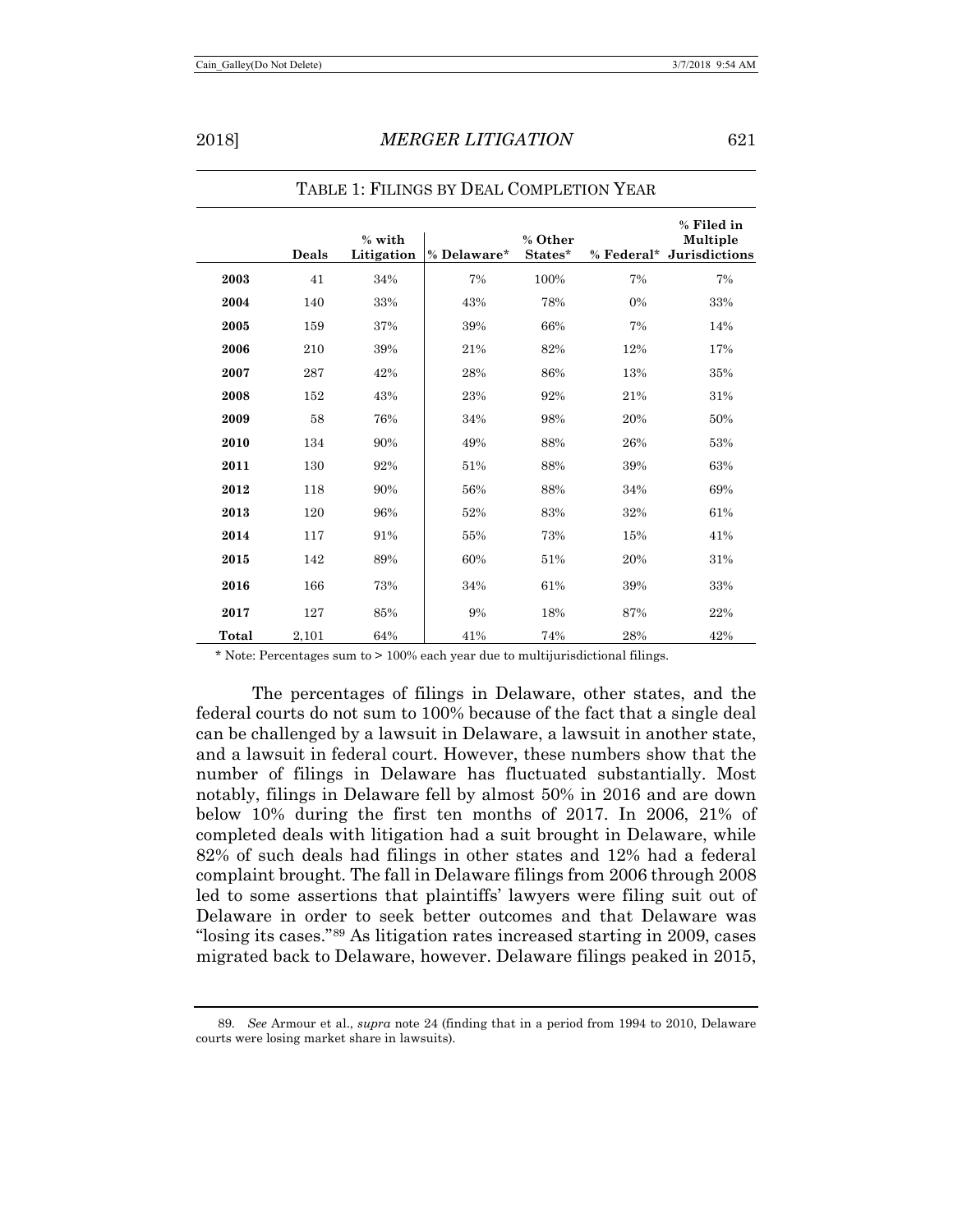when 60% of completed deals had a Delaware filing, compared with a rate of other state filings of 51%.<sup>[90](#page-19-0)</sup>

The 2016–2017 filing numbers show the immediate impact of *Trulia* and its cohort. In addition to the fact that 2016 filings in Delaware are half the 2015 number, other state filings have increased from 51% to 61%. The most significant shift in filings is in federal court, which increased from 20% of filings in 2015 to 87% of filings in 2017 by far the highest percentage rate for federal filings in our sample period. If this trend continues, merger litigation seems likely to become a matter largely for the federal courts.

In Table 2 we further explore the effects of the *Trulia* decision and its cohort by examining litigation settlements over our sample period. The first column represents the total number of deals with litigation for which we located data on the case outcome (settled or dismissed).

<span id="page-19-0"></span><sup>90.</sup> Not all firms in our sample are Delaware incorporated or headquartered, and so the number of Delaware filings can never reach 100%. Instead, the number of Delaware-incorporated or Delaware-headquartered targets is 65% of the sample, and so the 2015 rate is near the maximum litigation rate for Delaware.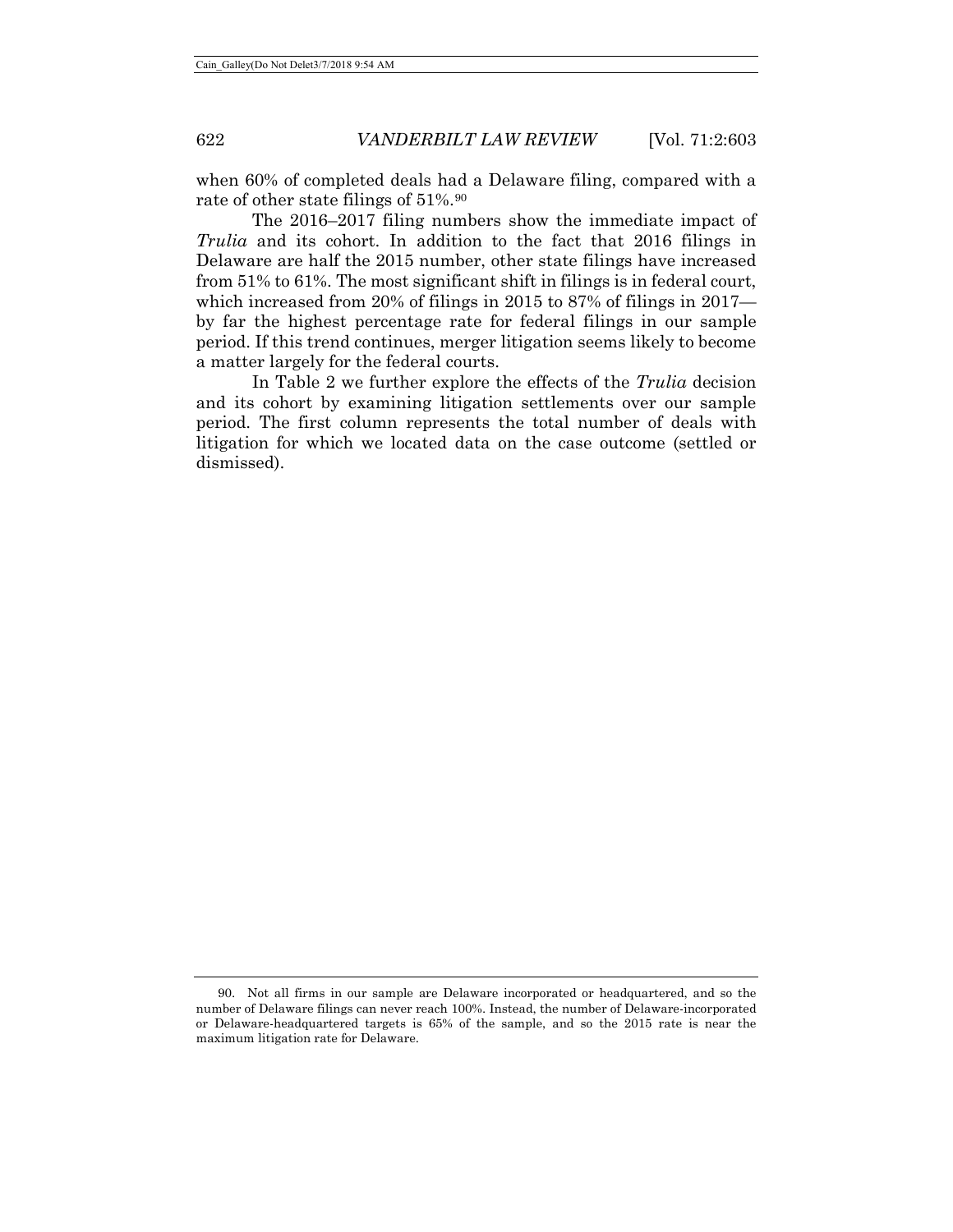|      | Deals with<br>Litigation* | <b>Settled</b> | Dismissed | <b>Settlement Mootness</b><br>Rejected** | Fees*** | $%$ of<br><b>Settlements</b><br>that are<br>Disclosure-Only |
|------|---------------------------|----------------|-----------|------------------------------------------|---------|-------------------------------------------------------------|
| 2003 | 11                        | 55%            | 45%       | $\overline{0}$                           | $0\%$   | 83%                                                         |
| 2004 | 44                        | 66%            | 34%       | $\overline{0}$                           | 0%      | 41%                                                         |
| 2005 | 56                        | 54%            | 46%       | $\mathbf{1}$                             | 0%      | 63%                                                         |
| 2006 | 78                        | 71%            | 29%       | $\overline{0}$                           | 0%      | 58%                                                         |
| 2007 | 109                       | 68%            | 32%       | $\overline{0}$                           | 0%      | 68%                                                         |
| 2008 | 65                        | 69%            | 31%       | $\overline{0}$                           | 0%      | 82%                                                         |
| 2009 | 41                        | 73%            | 27%       | $\overline{0}$                           | 0%      | 90%                                                         |
| 2010 | 111                       | 82%            | 18%       | $\overline{0}$                           | 0%      | 78%                                                         |
| 2011 | 110                       | 80%            | 20%       | $\overline{0}$                           | 0%      | 69%                                                         |
| 2012 | 100                       | 78%            | 22%       | $\mathbf{1}$                             | 1%      | 85%                                                         |
| 2013 | 109                       | 77%            | 23%       | $\mathbf{1}$                             | 0%      | 76%                                                         |
| 2014 | 104                       | 63%            | 38%       | $\overline{2}$                           | 3%      | 74%                                                         |
| 2015 | 117                       | 45%            | 55%       | $\overline{2}$                           | 14%     | 85%                                                         |
| 2016 | 97                        | 43%            | 57%       | $\mathbf 1$                              | 22%     | 98%                                                         |
| 2017 | 91                        | 11%            | 89%       | $\boldsymbol{0}$                         | 75%     | 90%                                                         |

#### TABLE 2: LITIGATION OUTCOMES BY DEAL COMPLETION YEAR

\* Total number of deals with litigation for which data on the case outcome (settled or dismissed) is available.

\*\* Subset of dismissals. Includes effective rejections due to out-of-court mootness fee settlements.

\*\*\* Percentage of all cases. Subset of dismissals.

Settlement numbers lag filings since litigation can be time consuming and span years before a settlement or disposition occurs. In particular, trials or settlements providing money damages often occur several years after the initial filing. As a result, these outcomes may be underrepresented in our outcomes for recent deals. Nonetheless, the effects of *Trulia* and other decisions that have affected the ability to settle cases for a disclosure-only outcome are clear. The rate of dismissals has already risen sharply in 2017 to an astounding 89% of all cases.

The rise of the mootness fee is also documented in Table 2. Litigation outcomes resulting in the payment of a mootness fee are near 0% of cases prior to 2014, but in the wake of *Trulia* these cases became more significant. They comprised 14% of cases in 2015 and rose to 75% of cases by 2017. The payment of mootness fees for cases from 2015 and 2016 can be largely explained as payment made to plaintiffs' lawyers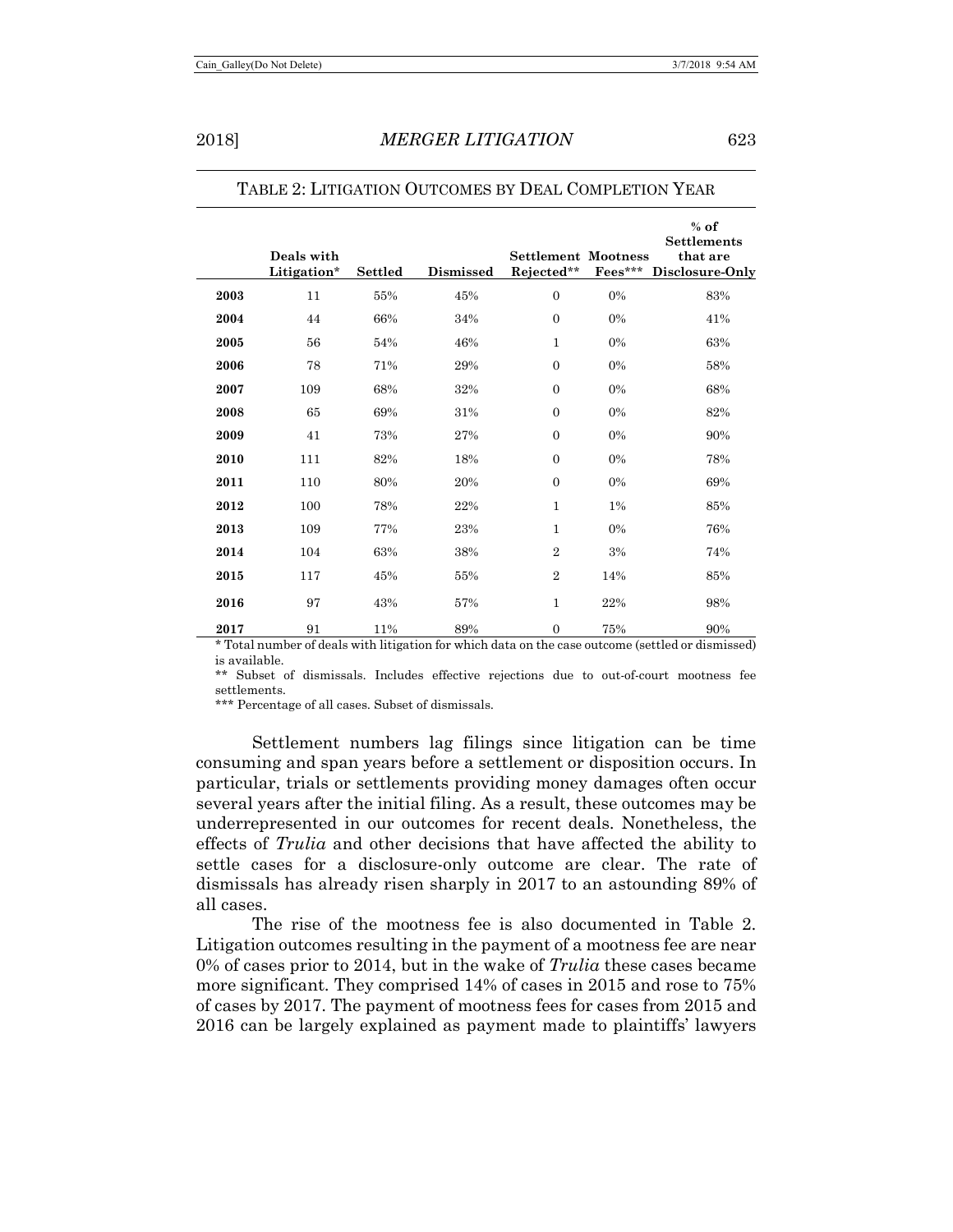abandoning already existing settlements that were negotiated prior to *Trulia*. However, in late 2016 and 2017 there were very significant numbers of mootness fee payments and accompanying case dismissals. Accordingly this appears to be an adaptive litigation strategy of plaintiffs.[91](#page-21-0)

A final development related to Table 2 is the decline of the amendment settlement, a settlement that changes the terms of the agreement.[92](#page-21-1) In 2016 there were only 2% of amendment settlements compared to 24% of settlements for deals completed in 2013. It may be the case that, like monetary settlements, settlements that involve an amendment to the merger terms are lagged and will not show up for transactions completed in 2015–2017 until future years, although this seems unlikely as the deals at issue have already been completed (and many cases have been dismissed). We asked a number of prominent M&A lawyers about the reasons for this development. They uniformly attributed the decrease to better drafting by transaction lawyers and the lack of extreme terms existent in prior years which justified such a settlement, an explanation that we have no way to test with our current data. Notably, however, the parties do not appear to be seeking to evade the effect of *Trulia* by shifting from disclosure-only settlements to amendment settlements, a trend that some had predicted would occur if Delaware courts limited their willingness to approve disclosure-only settlements.<sup>[93](#page-21-2)</sup>

In Table 3 we examine the effect of *Trulia* on attorneys' fees in merger litigation.

<span id="page-21-2"></span><span id="page-21-1"></span><span id="page-21-0"></span><sup>91</sup>*. See also* Richard L. Renck, *Court of Chancery Critically Reviewing "Mootness" Fee Applications*, LEXOLOGY (Aug. 10, 2016), https://www.lexology.com/library/detail.aspx?g=29b6aab8-a7ab-498f-9eb7-22e5f2f2a162 [https://perma.cc/U46V-Z4V9] (describing recent decisions evaluating mootness fee applications).

<sup>92</sup>*. See* Fisch et al., *supra* not[e 4,](#page-2-0) at 576 (describing amendment settlements).

<sup>93</sup>*. See id.* at 610 (discussing this possibility).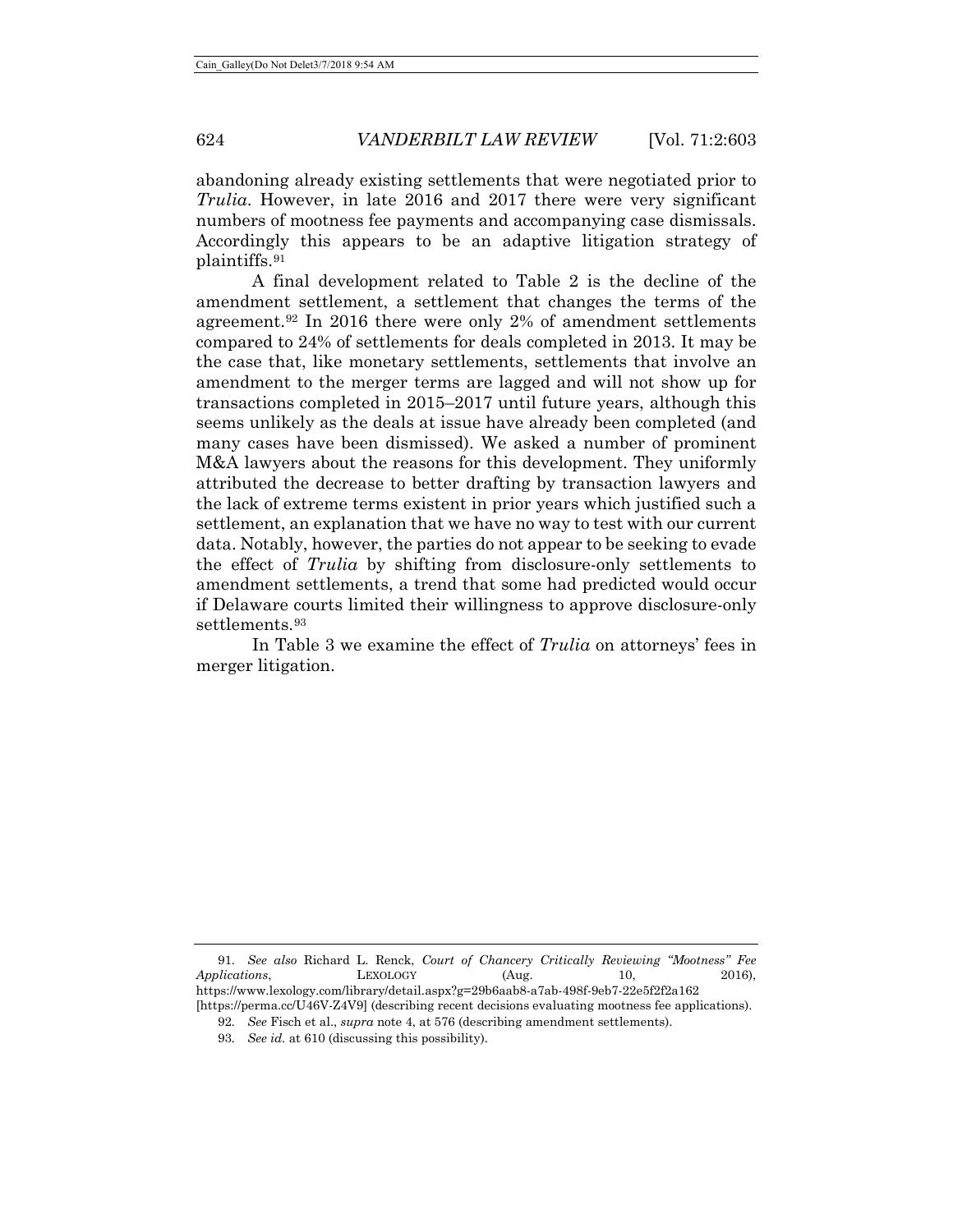|      | # of<br>Non-<br>Zero<br>Fees | All Non-<br>Zero<br>Fees | <b>Nondisclosure</b><br>Settlement | Disclosure-<br>Only<br>Settlement | <b>Mootness</b><br>Fee |
|------|------------------------------|--------------------------|------------------------------------|-----------------------------------|------------------------|
| 2003 | $\overline{4}$               | \$425                    | \$450                              | \$499**                           | N/A                    |
| 2004 | 25                           | \$785                    | \$1,050                            | \$350                             | N/A                    |
| 2005 | 30                           | \$400                    | \$588                              | \$395                             | N/A                    |
| 2006 | 52                           | \$505                    | \$1,118                            | \$435                             | N/A                    |
| 2007 | 68                           | \$643                    | \$2,925                            | \$525                             | N/A                    |
| 2008 | 41                           | \$500                    | \$893                              | \$485                             | N/A                    |
| 2009 | 29                           | \$575                    | \$3,050                            | \$575                             | N/A                    |
| 2010 | 89                           | \$600                    | \$1,375                            | \$531                             | N/A                    |
| 2011 | 78                           | \$600                    | \$1,750                            | \$500                             | N/A                    |
| 2012 | 73                           | \$500                    | \$1,940                            | \$450                             | $$4,000*$              |
| 2013 | 57                           | \$490                    | \$2,400                            | \$450                             | N/A                    |
| 2014 | 49                           | \$500                    | \$900                              | \$435                             | \$450                  |
| 2015 | 54                           | \$373                    | \$825                              | \$400                             | \$200                  |
| 2016 | 20                           | \$263                    | N/A                                | \$320                             | \$238                  |
| 2017 | 11                           | \$280                    | N/A                                | \$300                             | \$265                  |

# TABLE 3: MEDIAN ATTORNEYS' FEES BY DEAL COMPLETION YEAR AND LITIGATION OUTCOME (IN THOUSANDS)

Note: \$4 million mootness fee in 2012 for *Ancestry.com*.

\*\* Note: Disclosure-only fees in 2003 are higher than nondisclosure settlement fees.

The first two columns of Table 3 report median attorneys' fees for all settlements by year of deal completion. Again, because of a lag in consideration settlements, figures are lower for immediate years. However, median attorneys' fees in disclosure-only settlements decline from a high of \$575,000 in 2009, to \$300,000 in 2017. The drop may be attributable to judges viewing disclosure-only settlements as providing lower value to the shareholders in the wake of *Trulia* and its progeny.

The final column of Table 3 reports mootness fees. The \$4 million fee for a deal completed in 2012 is an outlier, reflecting a large settlement in the *Ancestry.com* case.<sup>[94](#page-22-0)</sup> But for 2016 and 2017, median

<span id="page-22-0"></span><sup>94</sup>*. In re* Ancestry.com S'holder Litig., No. 7988-CS, 2012 Del. Ch. LEXIS 294 (Nov. 27, 2012). *Ancestry.com* was not a typical litigation case; it involved a don't ask/don't waive standstill and was one of the first decisions to challenge this type of arrangement. Accordingly, the fee was proportionately higher and an outlier. *See* Brian M. Lutz & Jefferson E. Bell, *Chancery Court Provides Guidance on 'Don't Ask, Don't Waive' Standstill Provisions*, DEL. BUS. CT. INSIDER (Jan. 16, 2013), http://www.gibsondunn.com/publications/Documents/LutzBell-ChanceryCourtProvidesGuidance.pdf [https://perma.cc/R8W3-54VB] (describing early cases evaluating the propriety of don't ask/don't waive provisions).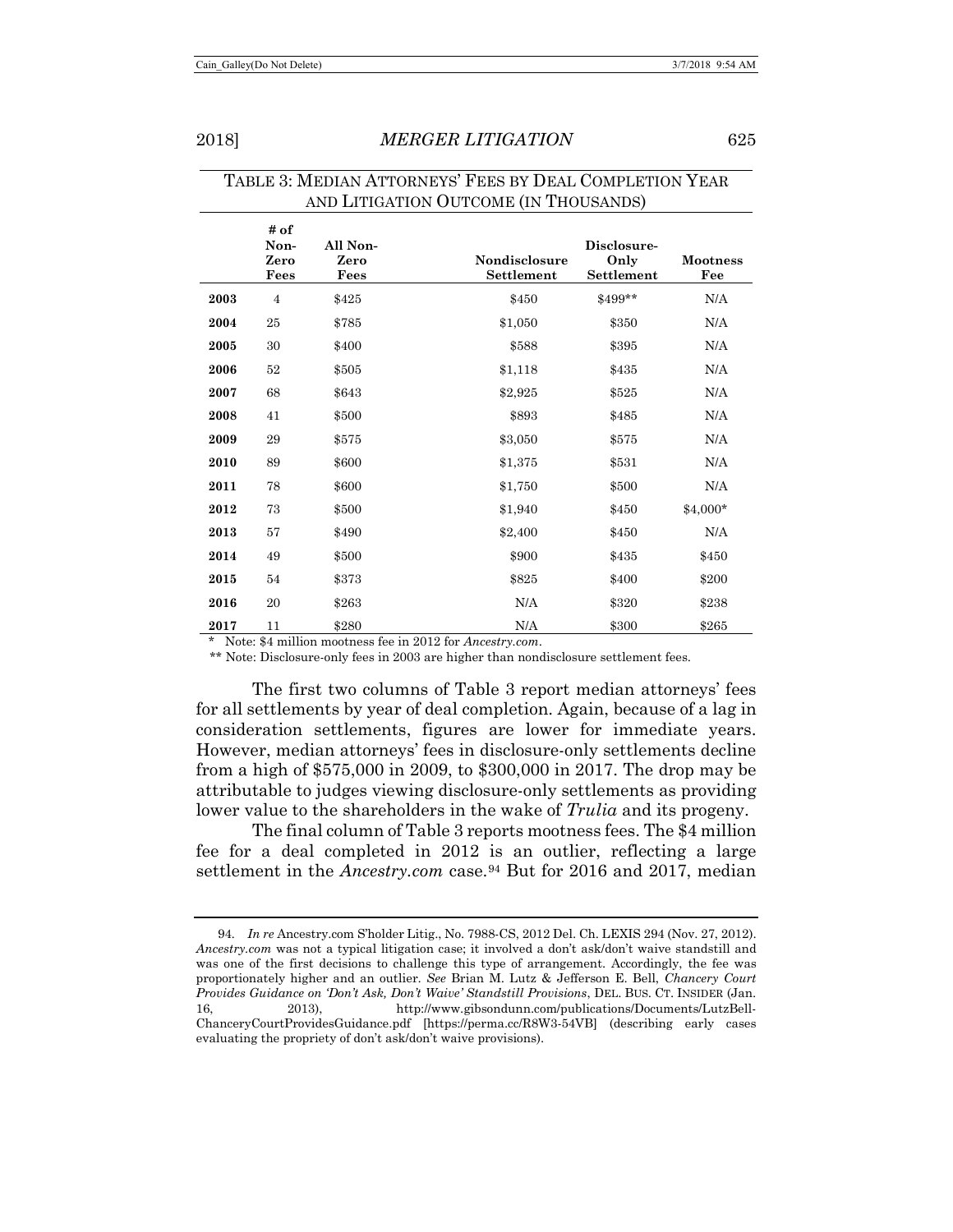mootness fees were \$238,000 and \$265,000, respectively. These numbers are below the medians for disclosure-only settlements and it is questionable whether they are sufficient to sustain a litigation practice in this area.

Table 4 further analyzes how the *Trulia* change has affected Delaware litigation.

| TABLE 4: DELAWARE CASES AND ATTORNEYS' FEES BY DEAL<br><b>COMPLETION YEAR</b> |                        |         |        |                                                        |  |  |  |  |
|-------------------------------------------------------------------------------|------------------------|---------|--------|--------------------------------------------------------|--|--|--|--|
|                                                                               | Attorneys' Fees (\$k)  |         |        |                                                        |  |  |  |  |
|                                                                               | % Cases Going<br>to DE | Mean    | Median | Median Attorneys'<br>Fees (\$k) for<br>Disclosure-Only |  |  |  |  |
| 2003                                                                          | 0%                     | N/A     | N/A    | N/A                                                    |  |  |  |  |
| 2004                                                                          | 44%                    | \$1,724 | \$725  | \$331                                                  |  |  |  |  |
| 2005                                                                          | 52%                    | \$602   | \$400  | \$353                                                  |  |  |  |  |
| 2006                                                                          | 16%                    | \$410   | \$330  | \$328                                                  |  |  |  |  |
| 2007                                                                          | 43%                    | \$2,698 | \$530  | \$415                                                  |  |  |  |  |
| 2008                                                                          | 28%                    | \$1,040 | \$850  | \$750                                                  |  |  |  |  |
| 2009                                                                          | 48%                    | \$1,627 | \$550  | \$500                                                  |  |  |  |  |
| 2010                                                                          | 49%                    | \$1,739 | \$710  | \$525                                                  |  |  |  |  |
| 2011                                                                          | 58%                    | \$3,098 | \$600  | \$400                                                  |  |  |  |  |
| 2012                                                                          | 41%                    | \$1,797 | \$475  | \$440                                                  |  |  |  |  |
| 2013                                                                          | 46%                    | \$3,165 | \$450  | \$414                                                  |  |  |  |  |
| 2014                                                                          | 55%                    | \$749   | \$473  | \$330                                                  |  |  |  |  |
| 2015                                                                          | 41%                    | \$1,337 | \$350  | \$315                                                  |  |  |  |  |
| 2016                                                                          | 10%                    | N/A     | N/A    | N/A                                                    |  |  |  |  |
| 2017                                                                          | N/A                    | N/A     | N/A    | N/A                                                    |  |  |  |  |

*Trulia*'s consequences are reflected in the first column, which records those cases that are settled in Delaware as a percentage of deals involving Delaware-incorporated target corporations for which litigation is brought and can potentially be brought in Delaware. This drops to 10% in 2016 from 55% in 2014 and 41% in 2015. This drop documents that plaintiffs' attorneys are avoiding Delaware for their settlements and dispositive litigation.

In Table 4, we also denote changes in aggregate attorneys' fees over the years. The findings in Table 4 are consistent with a prior paper by Cain and Davidoff which finds that overall, Delaware awards higher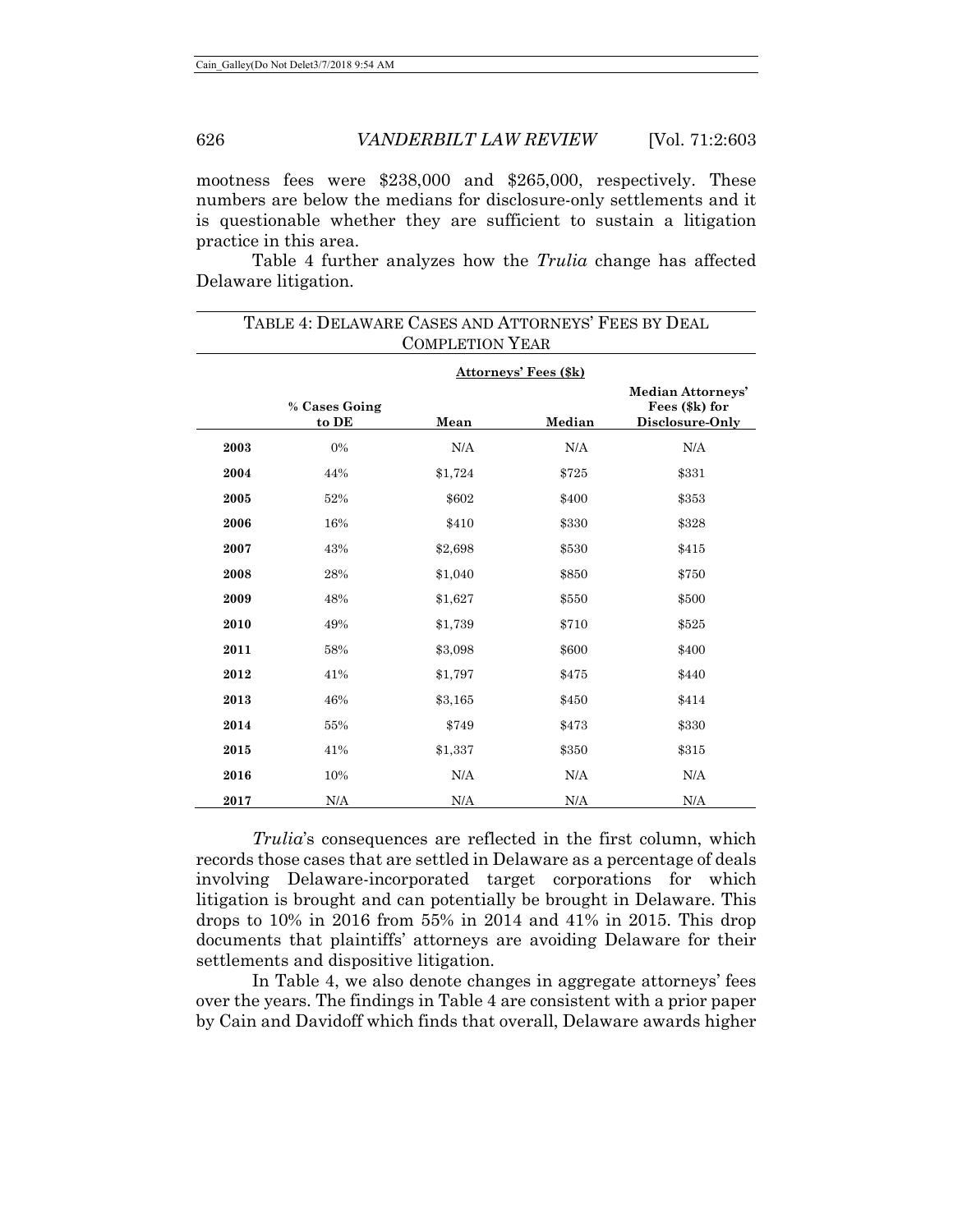attorneys' fees and dismisses more cases than other states, perhaps to compensate for this dismissal rate.[95](#page-24-0) This is reflected in Table 4, as median fees for disclosure-only cases declined from \$440,000 to \$315,000 between 2012 and 2015. Figures for 2016 and 2017 are incomplete due to the lack of observations in which attorneys' fees have been awarded because of the lag in time between such settlements and fee awards.

Table 5 examines in more detail the use of federal courts as an alternative forum to Delaware.

|       | TABLE 5: PERCENTAGE OF CASES GOING TO FEDERAL<br>COURTS BY DEAL COMPLETION YEAR |                                                       |                                                               |                                     |  |  |
|-------|---------------------------------------------------------------------------------|-------------------------------------------------------|---------------------------------------------------------------|-------------------------------------|--|--|
|       | # of Federal<br><b>Settlements</b>                                              | % of All Settled<br>Cases in<br><b>Federal Courts</b> | % of Mootness<br><b>Fees Paid in</b><br><b>Federal Courts</b> | <b>Nondisclosure</b><br>Settlements |  |  |
| 2003  | $\overline{0}$                                                                  | $0\%$                                                 | N/A                                                           | N/A                                 |  |  |
| 2004  | $\Omega$                                                                        | 0%                                                    | N/A                                                           | N/A                                 |  |  |
| 2005  | $\overline{2}$                                                                  | 6%                                                    | N/A                                                           | 50%                                 |  |  |
| 2006  | 3                                                                               | 6%                                                    | N/A                                                           | 0%                                  |  |  |
| 2007  | $\Omega$                                                                        | 0%                                                    | N/A                                                           | N/A                                 |  |  |
| 2008  | $\Omega$                                                                        | 0%                                                    | N/A                                                           | N/A                                 |  |  |
| 2009  | $\Omega$                                                                        | 0%                                                    | N/A                                                           | N/A                                 |  |  |
| 2010  | 3                                                                               | 3%                                                    | N/A                                                           | 33%                                 |  |  |
| 2011  | 1                                                                               | $1\%$                                                 | N/A                                                           | 100%                                |  |  |
| 2012  | 6                                                                               | 8%                                                    | N/A                                                           | 33%                                 |  |  |
| 2013  | 6                                                                               | 8%                                                    | N/A                                                           | 17%                                 |  |  |
| 2014  | $\overline{5}$                                                                  | 8%                                                    | 0%                                                            | 20%                                 |  |  |
| 2015  | 10                                                                              | 18%                                                   | 0%                                                            | 0%                                  |  |  |
| 2016  | 14                                                                              | 32%                                                   | 71%                                                           | $0\%$                               |  |  |
| 2017  | $\overline{4}$                                                                  | 44%                                                   | 100%                                                          | $0\%$                               |  |  |
| Total | 54                                                                              | 7%                                                    | 90%                                                           | 13%                                 |  |  |

Table 5 shows a substantial uptick in cases settled in federal courts. In unreported figures we also note that 2015 saw 25 federal lawsuits, 2016 saw 47, and 2017 is on track to see 113 federal lawsuits if the trend during the first ten months continues throughout the year. Accompanying that trend, Table 5 shows significant increases in the percentages of all settled cases that are in federal court. Cases settled

<span id="page-24-0"></span><sup>95.</sup> Cain & Davidoff Solomon, *supra* note [16,](#page-4-3) at 469.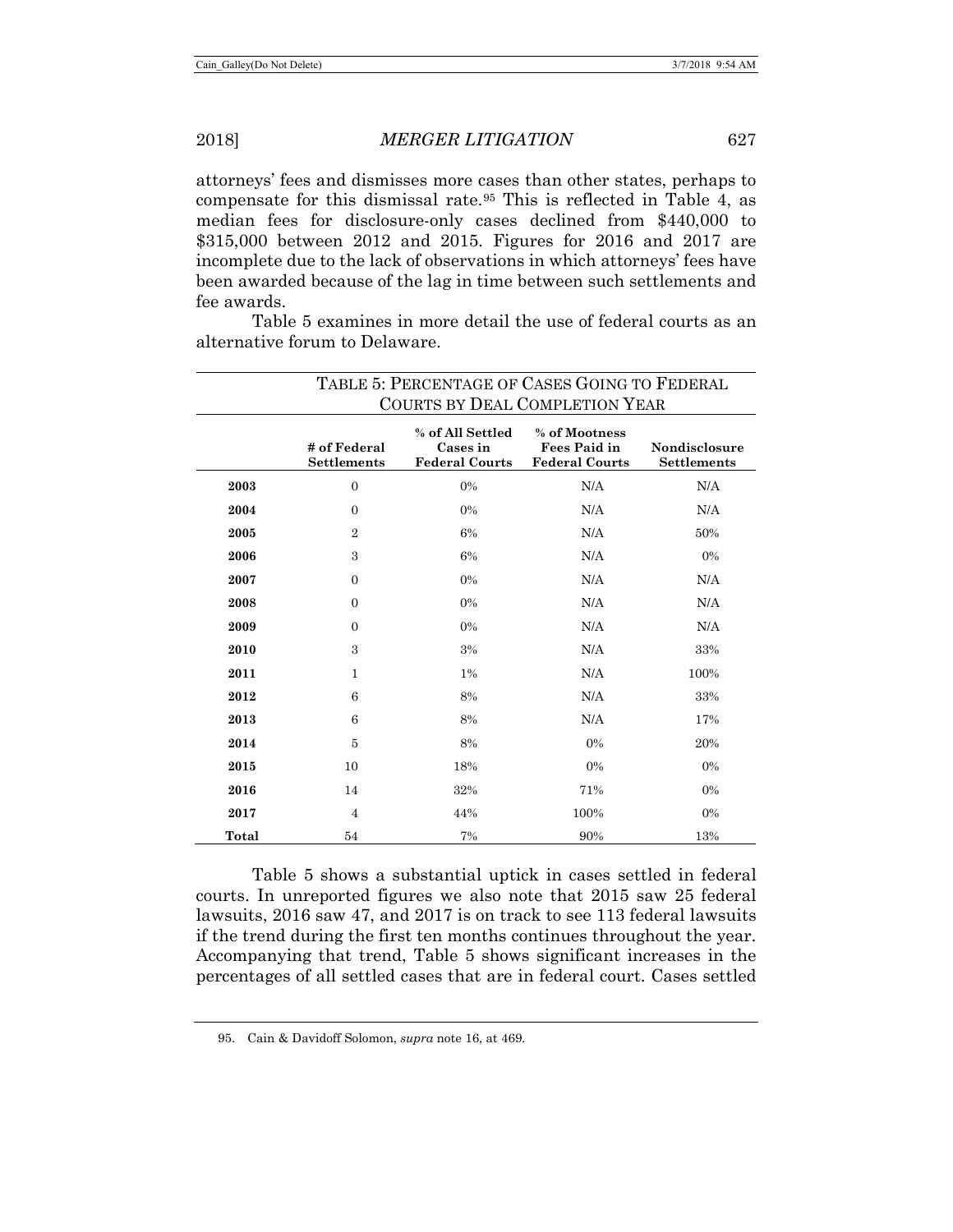in federal court represented 0% of cases resolved in 2009. In contrast, in 2017, 44% of all settlements were in federal court.

Table 5 also documents that the primary driver of the federal court shift is a rise in mootness fee payments. In 2017, all mootness fee payments were in federal court cases. None of the federal court cases settled in 2015 through 2017 were nondisclosure settlements, meaning that all of these additional federal settlements were disclosure ones. These statistics are not surprising; filings in federal court must generally allege a disclosure violation as a basis for jurisdiction, and a federal court that rejects a disclosure claim need not exercise supplemental jurisdiction over any state law fiduciary duty claims. Therefore, we would expect to see federal court litigation focus primarily on disclosure issues. Two of us argued in another article that this focus is appropriate because federal law has developed a specialized jurisprudence for addressing disclosure claims.<sup>[96](#page-25-0)</sup> The federal courts' expertise in this area suggests that they will be able to work through these cases proficiently.

The question is whether federal courts will be more receptive to disclosure claims, disclosure-only settlements, and mootness fee payments than the Delaware state courts. At least two federal courts have adopted the reasoning of the *Trulia* decision.<sup>97</sup> If other federal courts follow these decisions, we would expect to see the rate of federal court filings decline in the future.<sup>[98](#page-25-2)</sup>

<span id="page-25-3"></span>Table 5 also allows us to explore, in a preliminary fashion, the possibility that plaintiffs' lawyers and defendants are deliberately colluding to settle suits outside of Delaware. By collusion, we mean cases in which an issuer with a Delaware forum selection provision is sued in another state court and the board waives or otherwise fails to invoke the forum selection provision and instead settles the case. To explore this possibility, we examine 2016 announced deals with litigation completed by February 2017. The issuers in 59.32% of these cases (n=35) have forum selection clauses that select Delaware as the exclusive forum for state litigation. The issuers in 11.9% of these cases (n=7) have forum selection clauses that name a jurisdiction other than

<sup>96.</sup> Fisch et al., *supra* note [4,](#page-2-0) at 596–98.

<span id="page-25-1"></span><span id="page-25-0"></span><sup>97.</sup> *See In re* Walgreen Co. Stockholder Litig., 832 F.3d 718, 725 (7th Cir. 2016); Bushansky v. Remy Int'l, Inc., 262 F. Supp. 3d 742, 752–53 (S.D. Ind. 2017) (denying request for over \$400,000 in attorneys' fees and applying the *Trulia* standard); *see also supra* note [73](#page-14-8) and accompanying text.

<span id="page-25-2"></span><sup>98.</sup> As this Essay goes to press, we are collecting data on additional federal court filings and resolutions. Our early results suggest a substantial increase in the number of cases that are dismissed as moot and that result in the payment of a mootness fee to plaintiffs' counsel. We intend to document this result and discuss its implications in a subsequent article.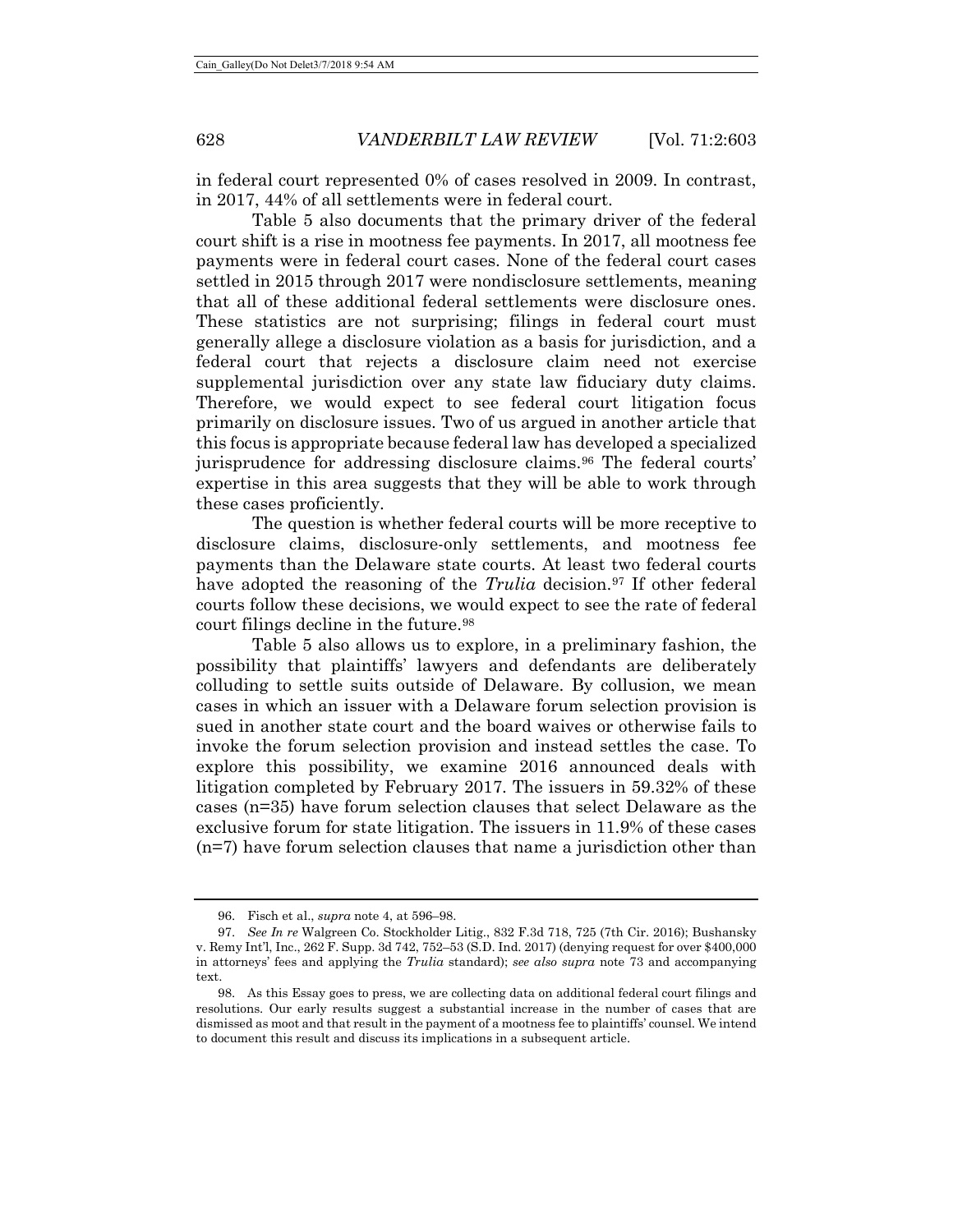Delaware. Of these cases, four were settled in a forum not specified by the forum selection clause, but all four cases involved federal court litigation which is permitted by all forum selection clauses. Notably, in no case was a Delaware forum selection clause ignored to reach a state court settlement.

We note, however, that in five cases from this time period in 2016 involving litigation filed outside of Delaware against an issuer that had a Delaware forum selection clause, a mootness fee was paid to plaintiffs' counsel. The payment of a mootness fee does not directly evade *Trulia*; indeed, Delaware judges have approved the payment of mootness fees in post-*Trulia* cases. Moreover, five cases are not a trend, but Table 5 also reveals that in 2016 71% of all mootness fees involved cases litigated in federal courts. This number rose to 100% in 2017. These cases thus suggest that continued scrutiny of litigation outside Delaware is required to determine the extent to which this practice provides a viable way for plaintiffs' counsel to collect fees in weak merger cases.

|                                    | TABLE 6: MEAN NUMBER OF SUITS FILED (2015-2017) |              |                                    |                                |     |                       |         |  |  |
|------------------------------------|-------------------------------------------------|--------------|------------------------------------|--------------------------------|-----|-----------------------|---------|--|--|
| Mean#<br>Suits, for<br>Filings in: | DE<br>Only                                      | $DE+$<br>Fed | DE+Fed<br>$+Other$<br><b>State</b> | $DE+$<br>Other<br><b>State</b> | Fed | Other<br><b>State</b> | Overall |  |  |
| 2015                               | 3.7                                             | 4.5          | 9.8                                | 4.9                            | 3.0 | 3.0                   | 4.3     |  |  |
| [N]                                | 47                                              | 6            | $\overline{4}$                     | 16                             | 1   | $\overline{7}$        | 83      |  |  |
| 2016                               | 2.4                                             | 5.0          | 6.0                                | 3.9                            | 2.3 | 2.3                   | 2.7     |  |  |
| [N]                                | 25                                              | 5            | $\mathfrak{D}$                     | 9                              | 13  | 18                    | 82      |  |  |
| 2017                               | 2.7                                             | 3.3          | 7.0                                | N/A                            | 2.5 | 1.3                   | 2.7     |  |  |
| [N]                                | 3                                               | 6            | 1                                  | 0                              | 55  | 3                     | 71      |  |  |

In Table 6, we look at the number of suits filed in 2015, 2016, and 2017 for firms that are either headquartered or incorporated in Delaware.

*Average number of suits filed, by venue and deal completion year.*

*Sample includes only Delaware-incorporated (or headquartered, but not both) firms.*

The number of suits filed is a good measure of plaintiffs' attorneys' belief in their ability to bring cases that are sufficiently successful to warrant a reasonable fee award, either on the merits or through a settlement. Historically, the number of suits filed is also a good measure of law firm interest in merger litigation. The number of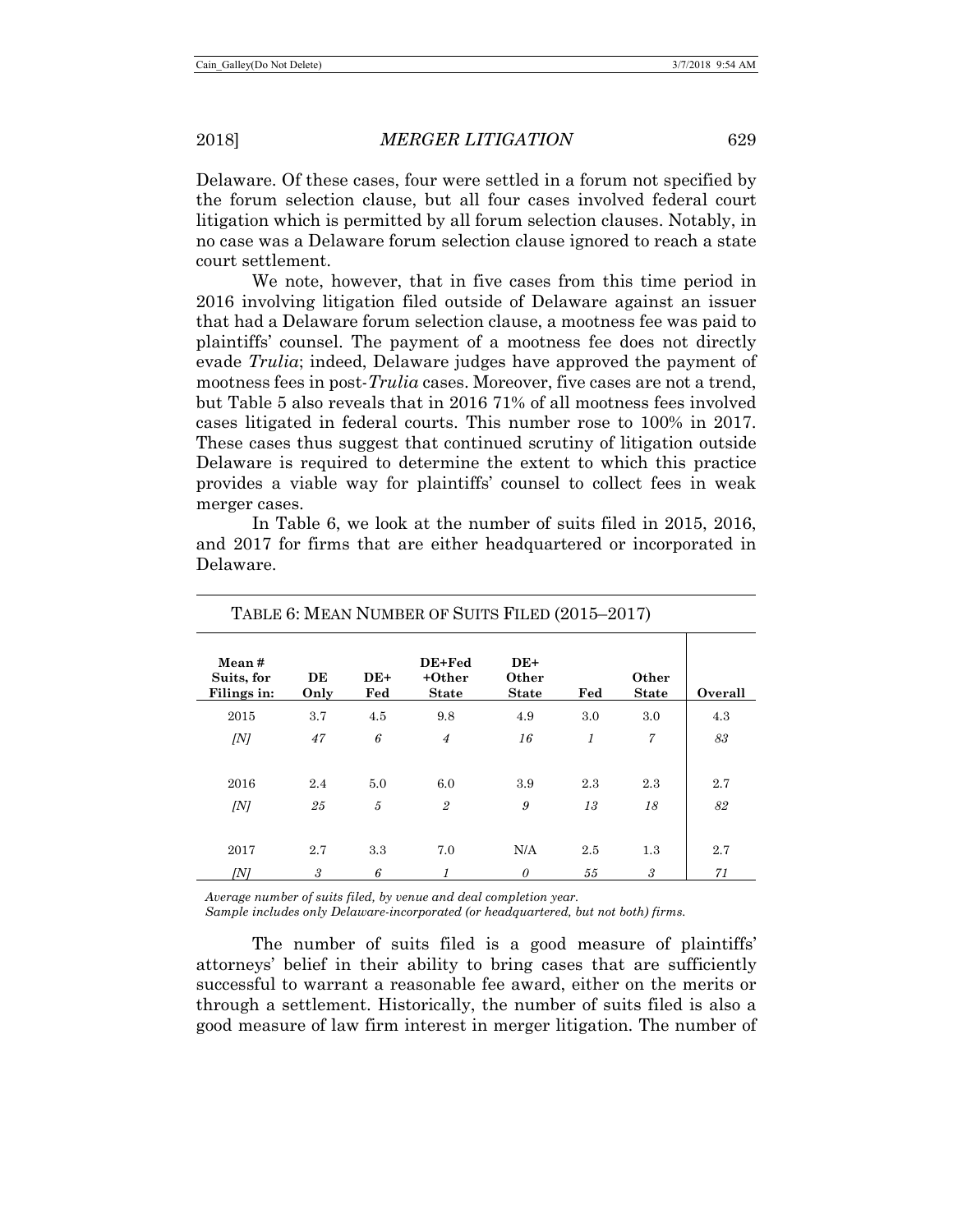lawsuits peaked in 2011 with a mean of 5.8 suits filed per case involving a Delaware firm. Table 6 shows a shift in plaintiffs' lawyers' suit rate and likely their belief in the prospects for a successful merger litigation suit. The overall average number of suits per transaction with litigation for all jurisdictions dropped from 4.3 in 2015 to 2.7 in 2017. Delawareonly suits dropped from an average of 3.7 suits to 2.7 suits per completed deal. Meanwhile, in multijurisdictional litigation involving Delaware and federal court, the number rose from 4.5 to 5.0 suits in 2016. This rise further reflects the shift to federal court evidenced in other tables and is likely attributable to plaintiffs' lawyers' belief that they are more likely to get a disclosure-only settlement approved in these jurisdictions. It appears also that forum selection clauses are limiting litigation.

Ultimately, our findings reveal a significant shift in merger litigation practice post-*Trulia*. There are fewer suits brought, particularly in Delaware. There is an outflow of filings from Delaware towards federal court to avoid forum selection clauses and *Trulia*. There is a substantial rise in the percentage of cases with mootness fee awards, but an overall reduction in the size of attorneys' fee awards. There also appear to be higher dismissal rates for cases generally. In summary, *Trulia* and other recent changes in Delaware law have brought a tidal wave of change to the merger litigation industry.

### III. IMPLICATIONS OF OUR FINDINGS

# <span id="page-27-2"></span>*A. Litigation Practices Are Responsive to Changes in the Law*

Representative shareholder litigation is shaped by two important characteristics: (1) shareholders' power to sue is based on multiple sources of substantive legal rules; and (2) representative litigation inevitably involves self-appointed agents acting for the investor group.[99](#page-27-0) One result of these forces' interaction is that the importance of different venues for bringing these cases changes over time, and the relative strength of different forms of shareholder litigation is dynamic as well.[100](#page-27-1) If one avenue for vindicating investor rights shuts down, entrepreneurial agents in the plaintiffs' bar will seek

<span id="page-27-0"></span><sup>99.</sup> Randall S. Thomas & Robert B. Thompson, *A Theory of Representative Shareholder Suits and Its Application to Multijurisdictional Litigation*, 106 NW. U. L. REV. 1753, 1755 (2012).

<span id="page-27-1"></span><sup>100</sup>*. See* Hillary A. Sale & Robert B. Thompson, *Market Intermediation, Publicness, and Securities Class Actions*, 93 WASH. U. L. REV. 487 (2015) (discussing the evolution of securities fraud litigation to enforce state law fiduciary principles).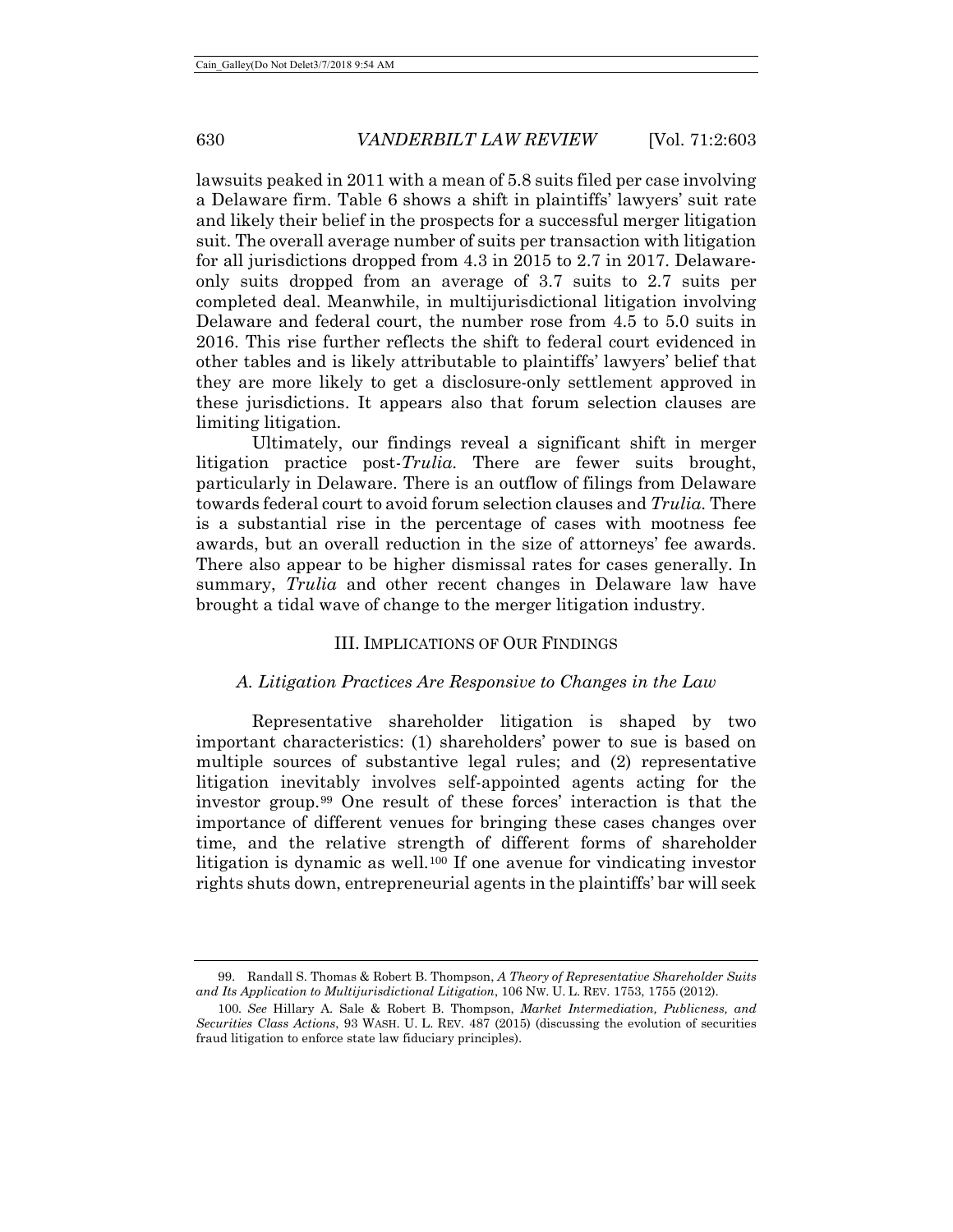others, while defendants' attorneys will in turn react to those changes in their own way.[101](#page-28-0)

# 1. Deal Litigation Moves to Other Jurisdictions

Our results demonstrate that, as expected, plaintiffs' attorneys respond to litigation incentives that affect deal litigation. When Delaware law changed to reduce the likelihood of success in M&A cases, plaintiffs' counsel reacted by filing fewer deal cases in Delaware. When Delaware law reduced the size of the expected attorneys' fee awards in these cases, plaintiffs' counsel again responded by filing fewer deal cases in Delaware. At least in the short run, the efforts by Delaware courts to reduce the volume of litigation have been successful—these trends are particularly apparent in Delaware, with both filing rates and settlement rates dropping in 2016 and 2017.

The changes in Delaware have had some spillover effects as well. One practical response to multiforum litigation is for a Delaware company to adopt a forum selection bylaw choosing Delaware as the appropriate forum. Companies are incentivized to make this choice in order to limit litigation and appear to be doing so at significant rates. Forum selection bylaws have funneled litigation that might otherwise have been filed elsewhere into the Delaware courts. They have also discouraged plaintiffs' counsel from bringing cases outside Delaware, since plaintiffs' lawyers do not want to engage in costly and generally fruitless litigation over the validity of forum selection bylaws.

The ability of plaintiffs to avoid *Trulia* may be limited still more by the continued adoption and use of these forum selection provisions. When *Trulia* is combined with the widespread adoption of forum selection clauses, it is likely to leave the merger litigation venue choice as between Delaware and federal court.

The substantive impact of *Trulia* has not been confined to Delaware either. Some courts outside of Delaware are looking more closely at disclosure-only settlements and dismissing more of them.[102](#page-28-1) Thus, overall merger litigation levels are down, and plaintiffs' success rates in these cases seem to be declining.

Plaintiffs' law firms are adjusting to this new reality. A significant number of merger lawsuits that these firms might once have filed as deal litigation in Delaware have instead been initiated in federal court or to a lesser extent in other states' courts. In federal

<span id="page-28-1"></span><span id="page-28-0"></span><sup>101</sup>*. See* Cain & Davidoff Solomon, *supra* note [16,](#page-4-3) at 487–96 (empirically documenting the actions and reactions of plaintiffs' attorneys to shifting legal standards).

<sup>102</sup>*. See supra* notes [66](#page-13-6)[–73,](#page-14-8) [76](#page-14-9) and accompanying text.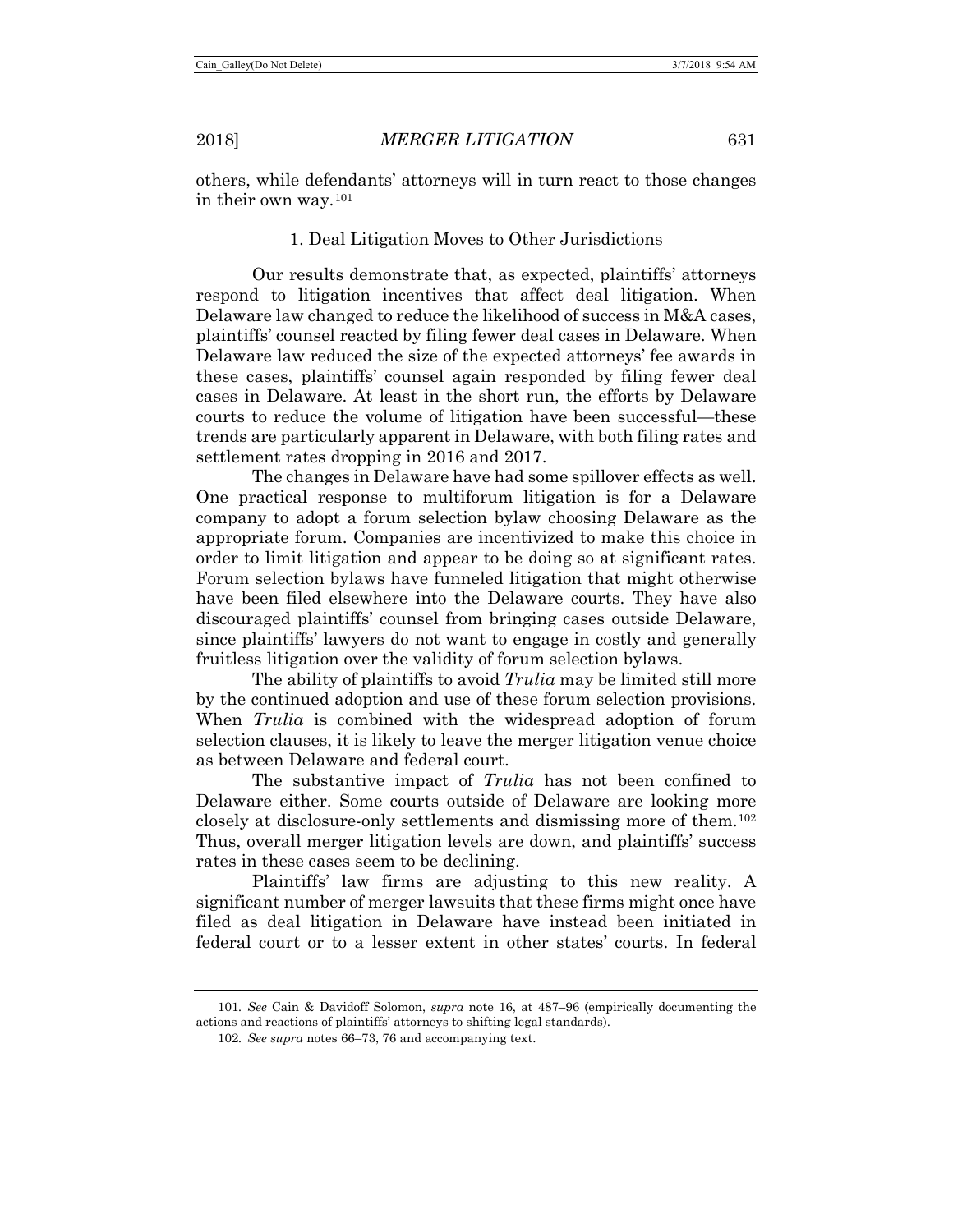courts, these cases are brought as Rule 14a-9 disclosure cases. For corporations without forum selection bylaws, plaintiffs can file deal litigation in the state court of the state where the target corporation is headquartered.

As plaintiffs have adjusted their tactics, so have defendants. It has become common for defendants' counsel to seek to dismiss deal litigation, and the number of dismissed cases has risen sharply. The most worrisome development to date is the sharp increase in federal court cases that are being litigated as mootness cases.<sup>[103](#page-29-0)</sup> Although these cases are being dismissed without a release, reflecting the likelihood that they are largely nuisance suits, they appear to be generating the payment of mootness settlement fees, creating an incentive for plaintiffs' lawyers to continue to file them. These cases appear to indicate that plaintiffs' counsel may be extracting rents by seeking low cost payments to "go away." Mootness fee payments thus likely warrant a more thoughtful response by the federal courts.[104](#page-29-1)

If Delaware is trying to reduce the amount of deal litigation, these adjustments by the lawyers involved in them may make Delaware's task more difficult. For example, if non-Delaware courts prove, in the long run, to be more receptive forums, either because they do not follow Delaware's restrictions on the scope of merger duties or because they approve settlements and fee awards more liberally, then Delaware's ability to curtail the amount of merger litigation will be limited.

The full effect of forum selection provisions remains unclear, however. Although the number of issuers adopting forum selection clauses is growing, to date, many companies have not adopted them. In addition, even those issuers that adopt a forum selection provision may waive its application in order to enter into a settlement on terms that would not have been permitted by a Delaware court. We find no evidence of this behavior in our sample. Indeed, there are a number of specific instances where companies have successfully brought motions to dismiss litigation based on these clauses.[105](#page-29-2) Nonetheless, it is far too soon to reject this possibility.

<sup>103.</sup> *See supra* not[e 97](#page-25-3) and accompanying text.

<span id="page-29-1"></span><span id="page-29-0"></span><sup>104.</sup> We plan to provide details on the increase in mootness settlements and outline a potential federal court response in a subsequent article.

<span id="page-29-2"></span><sup>105</sup>*. See, e.g.*, Petit-Frere v. Office Depot, Inc., No. 502015, 2015 WL 10521805 (Fla. Cir. Ct. May 15, 2015) (upholding forum selection bylaw of a Delaware corporation).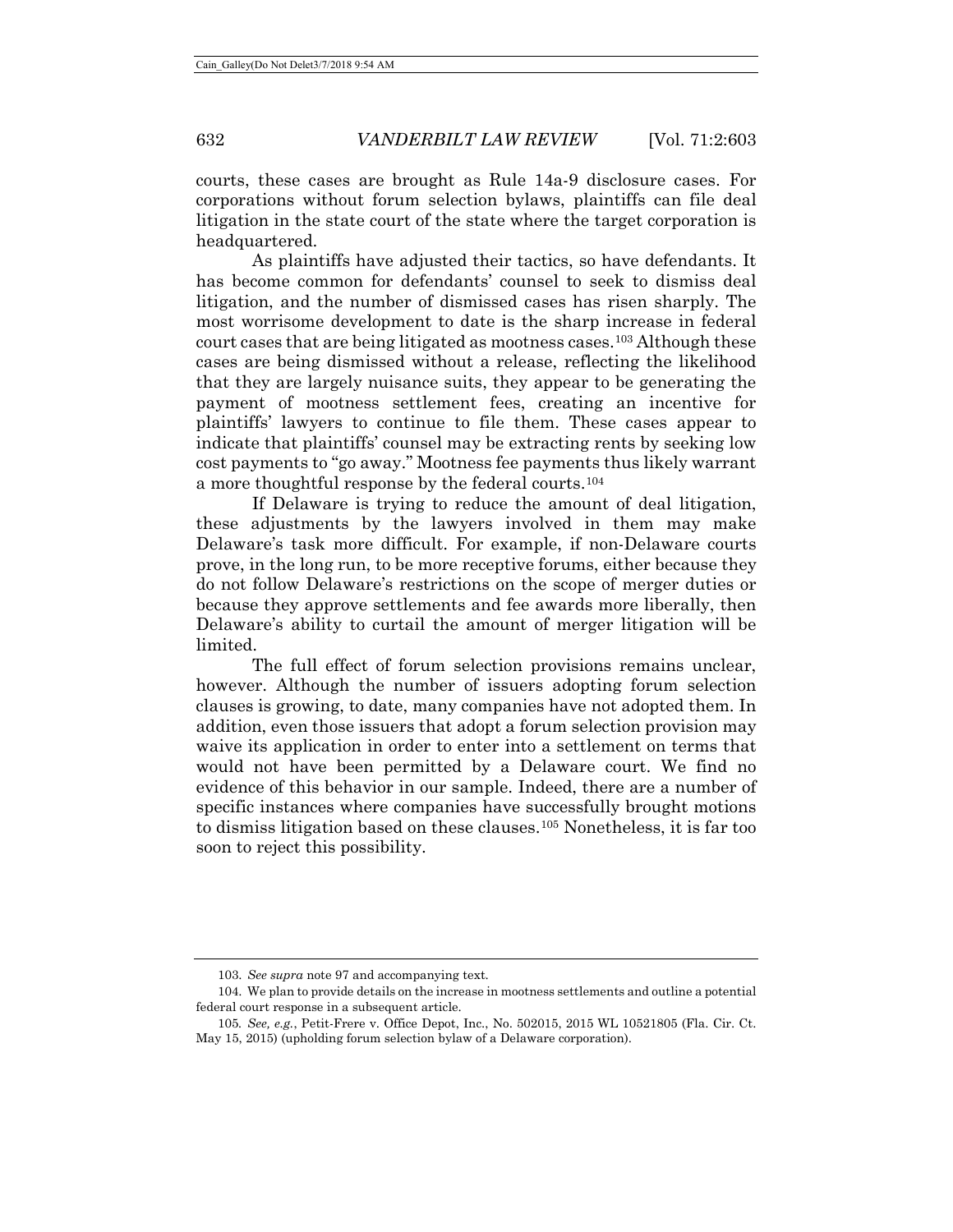# 2. Plaintiffs Shift Resources into Other Forms of Litigation

If the barriers to deal litigation grow, we would expect to see the plaintiffs' bar shift more resources into other forms of shareholder litigation.[106](#page-30-0) Many of the same plaintiffs' law firms that file deal litigation also are major players in bringing derivative lawsuits and federal securities class actions. From the plaintiffs' perspective, there is little reason to think that corporate misconduct is going to disappear, so investors will continue to seek legal avenues to redress it. If deal litigation is no longer a viable way to address wrongdoing, these firms will find alternative forms of shareholder litigation.

The desire of shareholders and their lawyers to seek viable legal alternatives to traditional merger litigation is a plausible explanation for the significant increase in appraisal filings in Delaware in 2016. This increase occurred against the backdrop of the recent legislative changes to the appraisal statute that defendants' law firms pushed for aggressively.[107](#page-30-1) These reforms eliminated cases where the claims made totaled less than \$1 million and also gave defendants the option of distributing the merger consideration to claimants as a method of cutting off prejudgment interest accruals. In both instances, the winning argument for reforms was to cut back on strike suits using the appraisal statute.[108](#page-30-2)

While these reforms addressed some of the underlying motives for the earlier upsurge in appraisal cases, the most recent filing statistics suggest that the new popularity of appraisal litigation is being driven by other factors. The most likely explanation is that cases that in earlier years would have been filed as deal challenges are no longer viable after *Corwin*, *Volcano*, and *Trulia*, so plaintiffs' attorneys are choosing to file them as appraisal actions today.

New developments in Delaware, however, could bring an abrupt halt to this shift in filing patterns. In several recent cases, Delaware courts determined that the merger price is fair value for purposes of the

<sup>106</sup>*. See* Thomas & Thompson, *supra* not[e 99,](#page-27-2) at 1756.

<span id="page-30-1"></span><span id="page-30-0"></span><sup>107.</sup> This earlier round of reform measures is another example of the way that law firms adjust to new litigation patterns. Jiang et al., *supra* note [43,](#page-9-2) at 698. In the mid-2000s, a small group of hedge funds began to take advantage of the Delaware appraisal statute by filing a rapidly increasing number of actions seeking damages. As the numbers climbed, signs emerged that some of these actions, particularly smaller ones, appeared to be strike suits. *Id.* Seven Wall Street law firms then petitioned the Delaware legislature to amend the appraisal statute to eliminate smaller cases and to reduce the prejudgment interest rate awarded, among other things. Ultimately, the Delaware legislature did make some, but not all, of the changes requested. *Id.*

<span id="page-30-2"></span><sup>108.</sup> *Section 262 Appraisal Amendments*, LOWENSTEIN SANDLER (Mar. 6, 2015), https://www.lowenstein.com/files/upload/DGCL%20262%20Proposal%203-6-15%20Explanatory %20Paper.pdf [https://perma.cc/RYE6-2PGQ].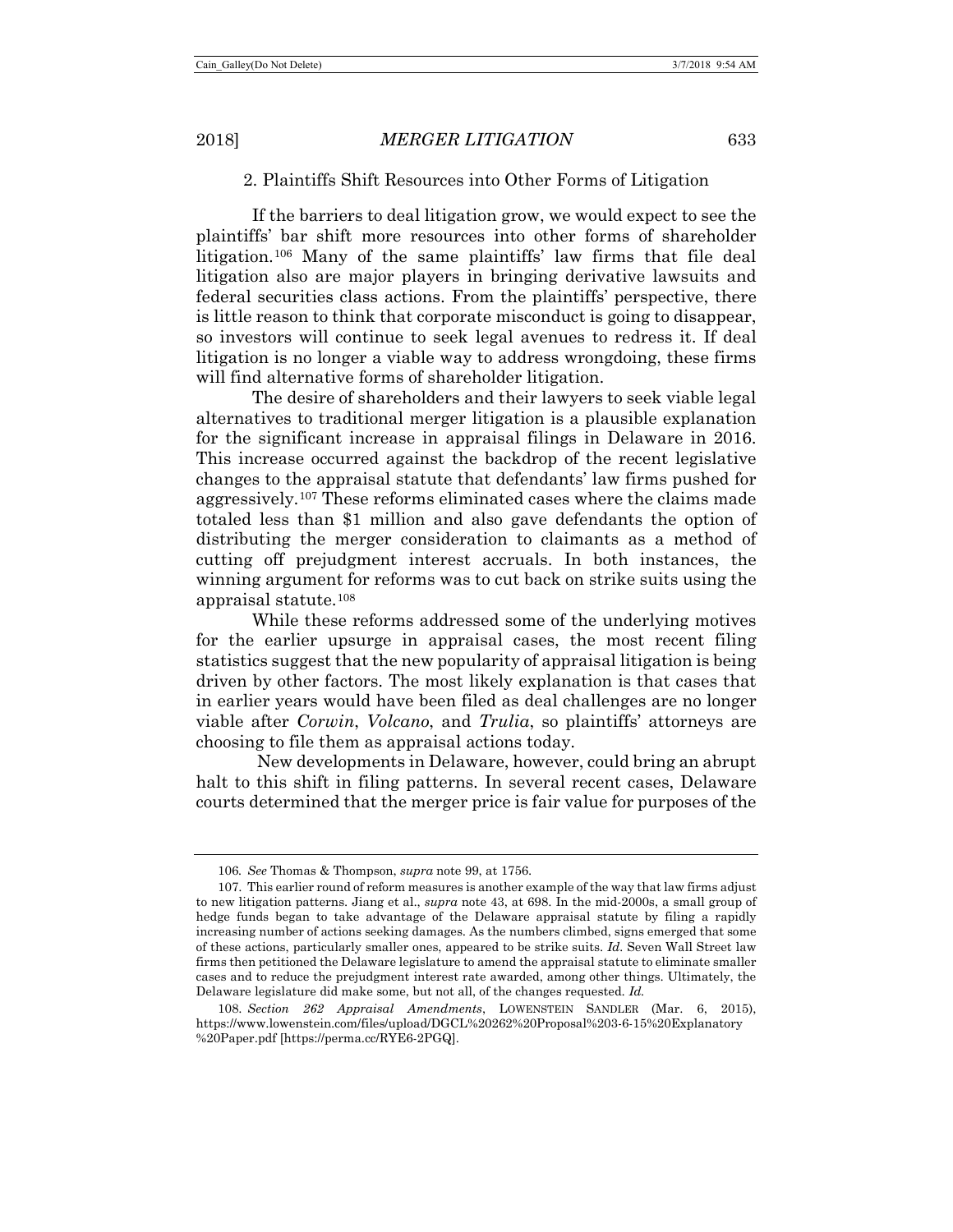appraisal proceeding.[109](#page-31-0) This approach was recently considered by the Delaware Supreme Court in *DFC Global Corp. v. Muirfield Value Partners, LP*.[110](#page-31-1) The *DFC Global* court declined to adopt a presumption that, in cases involving a robust market check and a fair sales process, the deal price is the best evidence of fair value, concluding that the adoption of such a presumption should be a legislative decision.<sup>[111](#page-31-2)</sup> Nonetheless, the court emphasized the importance that deal price should play in a court's fair value determination.[112](#page-31-3) The *DFC Global* decision, coupled with a recent decision appraising a company's stock at a value that was less than half of the deal price,  $113$  may signal a conservative trend by the Delaware courts that reduces the attractiveness of appraisal litigation to plaintiffs and their counsel and that reduces the volume of future appraisal cases as an alternative to litigating process issues in a traditional fiduciary duty claim.

Our analysis suggests that, rather than adopting a broad presumption either in favor or against deal price in appraisal litigation, the Delaware Supreme Court should be cautious. Unless and until the scope of traditional merger litigation has had the opportunity to respond to *Trulia*, *Corwin*, and the adoption of forum selection bylaws and reach a new equilibrium, we cannot be sure how these changes in the law will affect litigation practices. Equally importantly, cutting too big a swath out of shareholders' potential remedies for corporate malfeasance opens up the possibility that managerial wrongdoing will go undetected. In other words, a broad appraisal remedy may be a necessary additional safeguard to protect shareholder interests. We develop this argument more fully in the next Section.

#### *B. Type I Versus Type II Error*

The Delaware courts and legislature have been engaged in an aggressive campaign to stamp out frivolous shareholder litigation—this was undoubtedly the driving force behind forum selection bylaws

<span id="page-31-0"></span><sup>109</sup>*. See, e.g.*, Merion Capital L.P. v. Lender Processing Servs., No. 9320-VCL, 2016 Del. Ch. LEXIS 189, at \*89 (Dec. 16, 2016) (giving "100% weight to the transaction price" where "[t]he Company ran a sale process that generated reliable evidence of fair value"); Huff Fund Inv. P'ship v. CKx, INC., No. 6844-VCG, 2013 Del. Ch. LEXIS 262, at \*49 (Oct. 31, 2013), *aff'd*, 2015 Del. LEXIS 77 (Feb. 12, 2015) (finding "the sales price to be the most relevant exemplar of valuation available").

<span id="page-31-1"></span><sup>110.</sup> DFC Glob. Corp. v. Muirfield Value Partners, L.P., No. 518, 2016, 2017 Del. LEXIS 324, at \*43–44 (Aug. 1, 2017).

<sup>111</sup>*. Id.*

<span id="page-31-3"></span><span id="page-31-2"></span><sup>112</sup>*. Id.* at \*48 ("[T]he basic economic concept of fair market value remains central to our statutory concept of fair value.").

<span id="page-31-4"></span><sup>113.</sup> ACP Master, Ltd. v. Sprint Corp*.,* Nos. 8508-VCL, 9042-VCL, 2017 Del. Ch. LEXIS 125, at \*2–3 (July 21, 2017).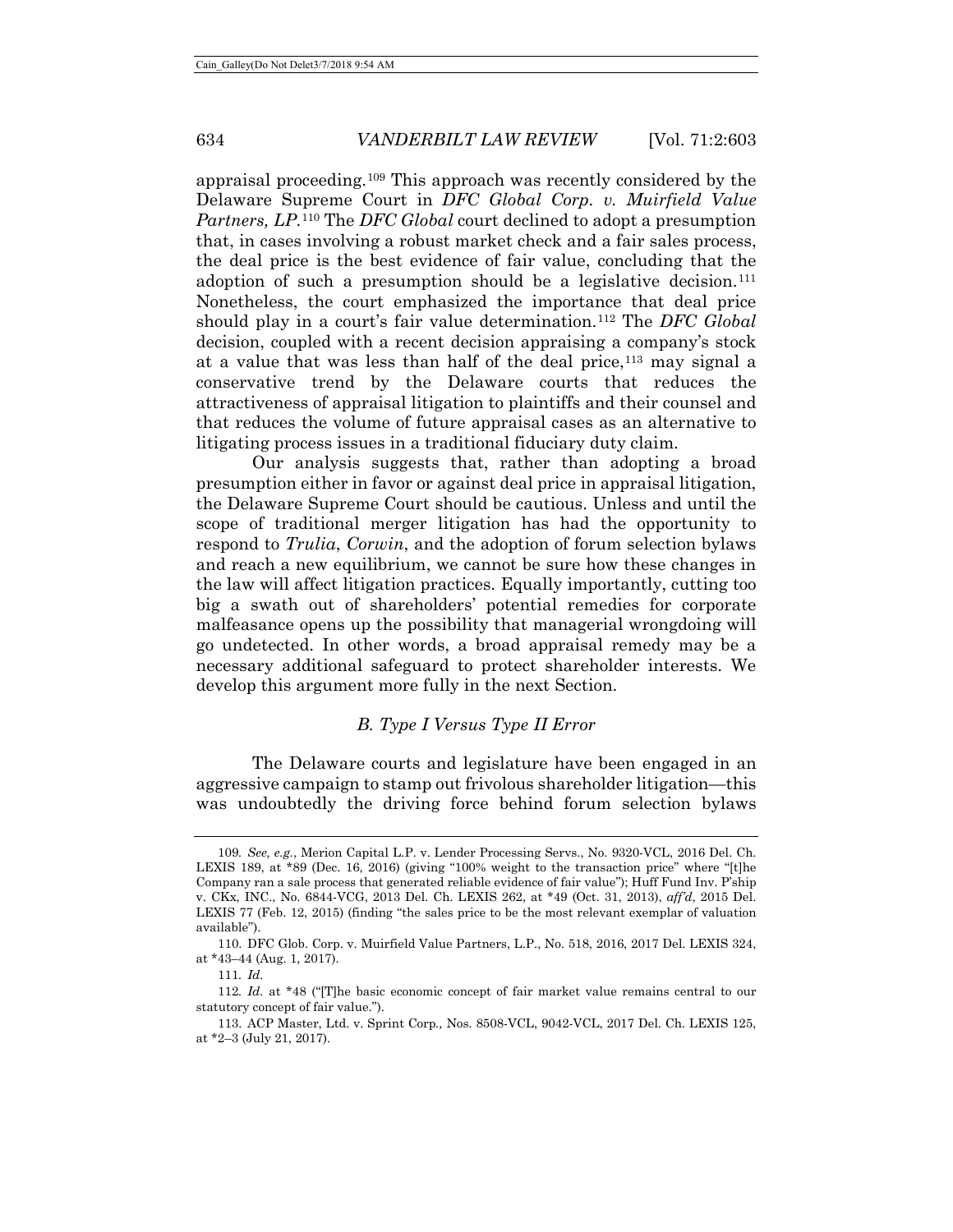(targeting multijurisdictional deal litigation), *Trulia* (attacking disclosure-only settlements), and the 2016 legislative amendments to the Delaware appraisal statute (eliminating small shareholder appraisal suits). While few, if any, commentators defend strike suits as valuable, the danger of closing all the courthouse doors is that injustices go undetected and unpunished. In other words, the price of getting rid of bad cases by cutting back on the scope of the law is often simultaneously getting rid of good cases that might have been brought under the old rules.[114](#page-32-1)

<span id="page-32-0"></span>Corporate law commentators have referred to this as the tradeoff between Type I error (false positives) and Type II error (false negatives).[115](#page-32-2) In the context of securities fraud class action litigation, this hypothesis has been applied to the passage of the Private Securities Litigation Reform Act ("PSLRA"), a statute that was implemented to address perceived strike suits.[116](#page-32-3) In this context, the PSLRA is claimed to have had two effects: it lowered Type I error by reducing the incidence of frivolous litigation, but in doing so it increased Type II error by blocking non-nuisance suits.[117](#page-32-4) One empirical study has confirmed that this trade-off occurred after the implementation of the PSLRA.[118](#page-32-5)

These trade-offs will also occur as Delaware cuts back on deal litigation through legislative and judicial interventions designed to eliminate strike suits. Certainly fewer bad suits will be brought (Type I error will decrease)—that is apparent from the data that we presented earlier in this paper. What will go undetected, but nevertheless be equally certain to occur, is that Type II error will also increase. In other words, fewer good cases that would result in substantial judgments against corporate wrongdoers will be filed and successfully prosecuted.

How many good cases will we lose, and what will the impact of their disappearance be? In 2015 alone, one commentator identified six major settlements in breach of fiduciary duty litigation in the range of \$70 to \$275 million in the Delaware Chancery Court.<sup>[119](#page-32-6)</sup> Collectively, these cases resulted in one year of over \$900 million in recoveries for

<span id="page-32-1"></span><sup>114</sup>*. See, e.g.*, Stephen J. Choi, *Do the Merits Matter Less After the Private Securities Litigation Reform Act?*, 23 J.L. ECON. & ORG. 598 (2007) (finding evidence that meritorious suits that might have previously been filed were deterred by the litigation barriers enacted through the Private Securities Litigation Reform Act).

<span id="page-32-6"></span><span id="page-32-5"></span><span id="page-32-4"></span><span id="page-32-3"></span><span id="page-32-2"></span><sup>115.</sup> Lynn A. Stout, *Type I Error, Type II Error, and the Private Securities Litigation Reform Act*, 38 ARIZ. L. REV. 711, 711 (1996).

<sup>116</sup>*. Id.*; Choi, *supra* note [114,](#page-32-0) at 603.

<sup>117.</sup> Choi, *supra* not[e 114,](#page-32-0) at 603.

<sup>118</sup>*. Id.* at 622–23.

<sup>119</sup>*. See* Friedlander, *supra* not[e 35,](#page-8-8) at 624–25.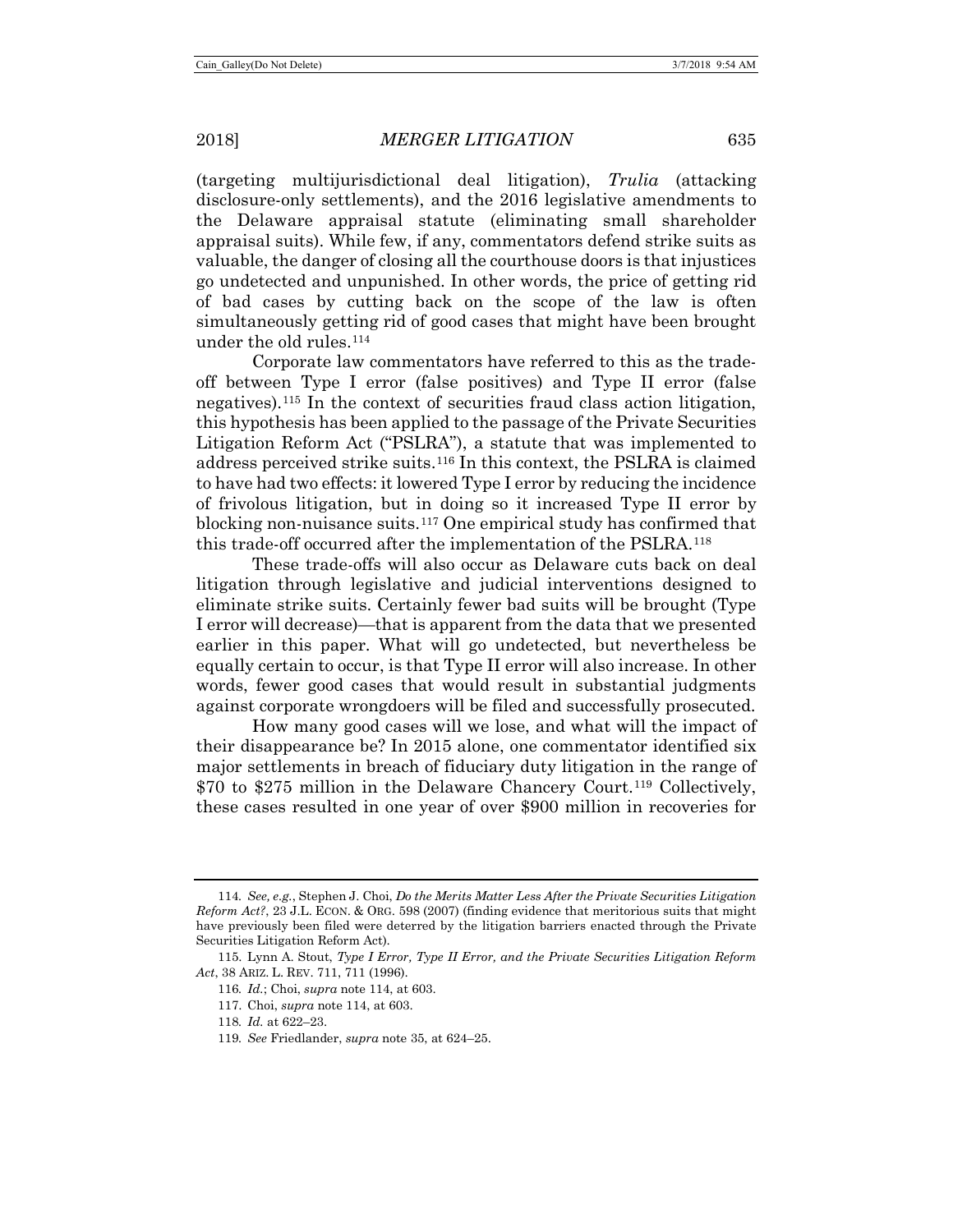the shareholders in these companies.<sup>[120](#page-33-0)</sup> There are other benefits to be gained from judicial sanctions against corporate misconduct as well. For instance, they provide courts with the opportunity to lay out the rules of the road for deals<sup>[121](#page-33-1)</sup> and give judges a pulpit from which they preach to corporate directors about the perils of wrongdoing.[122](#page-33-2) More generally, because transactions are negotiated in the shadow of potential litigation, the availability of a litigation remedy is likely to affect both the price and procedures of future mergers.[123](#page-33-3)

These trade-offs highlight the need to assess the costs and benefits of the litigation reform efforts in Delaware carefully before embarking on further cutbacks to shareholders' ability to challenge corporate directors' actions in mergers and acquisitions for fear we will inadvertently cut off valuable shareholder monitoring efforts. Litigation patterns will shift, and it will take time before their effects on corporate behavior become apparent. The dramatic shifts that our data show will stabilize in due course, and at that point it will become apparent if more (or less) needs to be done.

For example, some commentators have recently called for the immediate institution of a "loser pays" system in shareholder litigation, arguing that deal litigation patterns are evolving too slowly and that more needs to be done to stop frivolous litigation.<sup>[124](#page-33-4)</sup> They claim that deal litigation continues to be a significant problem for companies engaged in corporate transactions because forum selection bylaws and *Trulia* have only had a limited impact. They determine that "if *Trulia* fails to eradicate the problem of socially detrimental litigation, Delaware should reconsider its prohibition on fee-shifting bylaws."[125](#page-33-5)

<span id="page-33-0"></span><sup>120.</sup> Similar settlements have occurred in other years as well. For example, in 2012, the Delaware Supreme Court affirmed a \$1.263 billion judgment in a derivative lawsuit challenging Southern Peru Copper Corporation's acquisition of an affiliate. *See* Ams. Mining Corp. v. Theriault, 51 A.3d 1213, 1218–19 (Del. 2012).

<sup>121</sup>*. See* Davidoff Solomon & Thomas, *supra* not[e 9,](#page-3-6) at 10.

<span id="page-33-2"></span><span id="page-33-1"></span><sup>122.</sup> Edward B. Rock, *Saints and Sinners: How Does Delaware Corporate Law Work?*, 44 UCLA L. REV. 1009, 1016 (1997).

<span id="page-33-3"></span><sup>123</sup>*. See, e.g.*, Albert H. Choi & Eric L. Talley, *Appraising the "Merger Price" Appraisal Rule* (Va. Law & Econ., Research Paper No. 2017-01, 2017), https://ssrn.com/abstract=2888420 [https://perma.cc/WM4B-MWXS] (arguing that the scope of the appraisal remedy affects the negotiated deal price in mergers).

<span id="page-33-4"></span><sup>124.</sup> William B. Chandler III & Anthony A. Rickey, The Trouble with *Trulia*: Re-evaluating the Case for Fee-Shifting Bylaws as a Solution to the Overlitigation of Corporate Claims 1–2 (Apr. 4, 2017) (unpublished manuscript), https://papers.ssrn.com/sol3/papers.cfm?abstract\_id=2946477 [https://perma.cc/X2NE-JMHW].

<span id="page-33-5"></span><sup>125</sup>*. Id.*; *see also* Sean J. Griffith, *Private Ordering Post-*Trulia*: Why No Pay Provisions Can Fix the Deal Tax and Forum Selection Provisions Can't*, *in* THE CORPORATE CONTRACT IN CHANGING TIMES (Steven Davidoff Solomon & Randall S. Thomas eds., forthcoming 2018), https://ssrn.com/abstract=2855950 [https://perma.cc/5TF6-FPST] (proposing a charter or bylaw term prohibiting "corporations from paying attorneys' fees for specified litigation outcomes").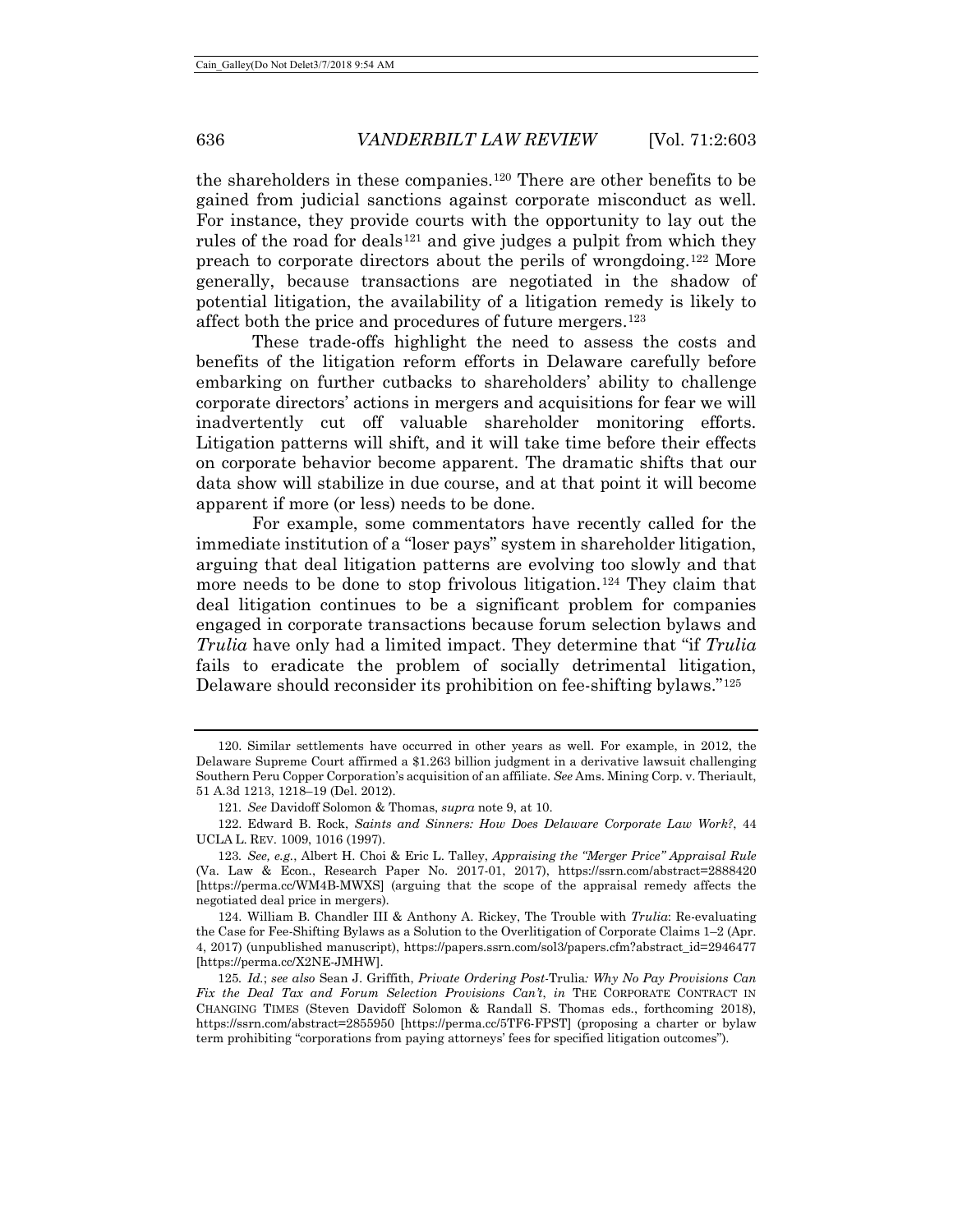In essence, what these commentators are calling for is an extreme trade-off between Type I and Type II error. Even if *Trulia* was 100% effective in stopping disclosure-only settlements, it would not eliminate Type I error since there could still be frivolous cases where the settlement included other elements besides disclosure changes. "Eradicating" Type I error is only possible by eliminating all forms of representative shareholder litigation, which may well be the effect of permitting fee-shifting bylaws. However, as we just discussed, eliminating all forms of representative litigation would also eliminate valuable cases that generate compensation to injured shareholders and deter future managerial wrongdoing.<sup>[126](#page-34-0)</sup>

# *C. Delaware's (Re-)Balancing Act*

These changes in deal litigation, and more broadly in shareholders' ability to sue to enforce their rights, have further implications in the age-old debate about Delaware's competition with other states both for corporate litigation and more broadly for corporate charters. The debate between Cary and Winter over whether Delaware law is leading a race to the bottom or a race to the top centers on whether corporate codes benefit shareholders.<sup>[127](#page-34-1)</sup> Many corporate law academics have contributed to this debate, and while there are many disagreements among these commentators about different aspects of the competition, there seems to be nearly universal agreement that Delaware has emerged victorious thus far in that competition.<sup>128</sup>

The shifting tides of merger litigation may be stirring up the waters of this competition again. The explosion in multijurisdictional deal litigation was one of the forces that stimulated the Delaware legislature to take action to validate forum selection bylaws. These bylaws were intended to funnel cases out of other states' courts into the Delaware Chancery Court. However, as the legal rules in Delaware got tougher on deal cases, the consequence was that plaintiffs looked to

<span id="page-34-0"></span><sup>126.</sup> Similarly, if the Delaware courts shut down appraisal litigation completely, it will result in fewer good cases being filed under the statute—that is, greater Type II error. In the appraisal area, there is a second negative effect on deterring misconduct as the discovery in these cases can uncover fraud and breaches of fiduciary duties as well. The Delaware courts have permitted the plaintiffs in these circumstances to pursue both actions. Cede & Co. v. Technicolor, Inc., 542 A.2d 1182, 1184–85 (Del. 1988).

<span id="page-34-2"></span><span id="page-34-1"></span><sup>127</sup>*. See* Jill E. Fisch, *The Peculiar Role of the Delaware Courts in the Competition for Corporate Charters*, 68 U. CIN. L. REV. 1061, 1064–65 (2000) (summarizing the Cary-Winter debate).

<sup>128</sup>*. See, e.g.*, ROBERTA ROMANO, THE GENIUS OF AMERICAN CORPORATE LAW (1993).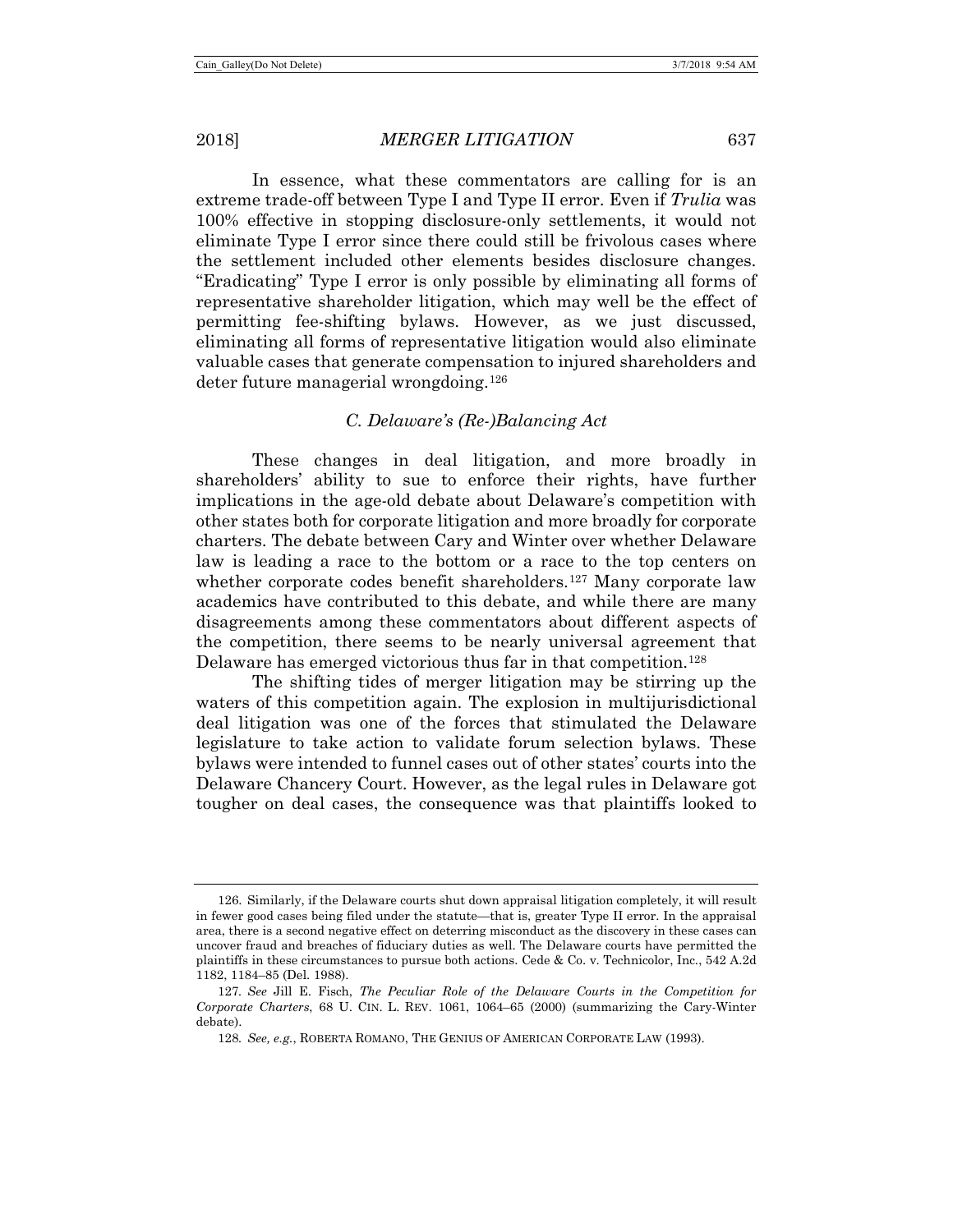other jurisdictions as safer havens. States that had lost out to Delaware in earlier times now may become preferred venues for shareholders.[129](#page-35-0)

The large number of plaintiffs' law firms and availability of alternative forums mean that litigation may migrate and that Delaware rules may not have foreclosing or *in toto* effects.[130](#page-35-1) In particular, Delaware's rules may not be adopted or may be circumvented in other jurisdictions, particularly to the extent they are viewed as procedural in nature. One court in New York, for example, went so far as to develop an alternative legal doctrine for assessing settlements in disclosureonly litigation.[131](#page-35-2)

Other stakeholders in the corporate law competition have much to gain or lose from these shifts. The Delaware bar, whose role as a key player in this competition was first explained by Professors Macey and Miller,[132](#page-35-3) might well be worried about Delaware law shifting too far towards the defense side viewpoint on shareholder litigation and the resulting demise, or outmigration, of corporate litigation. While many Delaware attorneys, even on the plaintiffs' side, supported cutting back on frivolous litigation outside of Delaware (and therefore supported forum selection bylaws), they were much less willing to back feeshifting bylaws when those came before the Delaware legislature.

The responsiveness of litigation trends to the foregoing legal developments highlights the delicate tightrope that Delaware walks in balancing the interests of shareholders in minimizing corporate wrongdoing against the interests of corporate management in avoiding strike suit deal litigation as well as any conflicts with interests of other stakeholders in the Delaware corporate law enterprise. If Delaware law in this area becomes too favorable to any set of these players, then it will get push back from the opposing set of actors. In setting up its corporate law rules and enforcement, Delaware must take all those

<span id="page-35-0"></span><sup>129.</sup> A number of papers predicted, as a matter of theory, that this would happen. *See, e.g.*, Armour et al., *supra* note [24,](#page-7-5) at 640 ("[B]oth for large M&A and LBO transactions, Delaware is increasingly being bypassed as a litigation venue."); Cain & Davidoff Solomon, *supra* not[e 16,](#page-4-3) at 499–500 ("[C]ertain states with an interest in attracting business litigation respond to this jurisdictional forum shopping by rewarding higher attorneys' fees and more favorable outcomes when these states have seen cases migrating towards other jurisdictions.").

<span id="page-35-1"></span><sup>130.</sup> *See* C.N.V. Krishnan, Steven Davidoff Solomon & Randall S. Thomas, *Who Are the Top Law Firms? Assessing the Value of Plaintiffs' Law Firms in Merger Litigation*, 18 AM. L. & ECON. REV. 122, 143 (2016) (concluding that top plaintiffs' firms "are significantly and positively associated with a higher probability of lawsuit success for plaintiffs").

<span id="page-35-2"></span><sup>131</sup>*. See* Gordon v. Verizon Commc'ns, Inc., 148 A.D.3d 146, 156–64(N.Y. App. Div. 2017) (setting forth an enhanced seven-part test to consider whether a proposed settlement merits approval).

<span id="page-35-3"></span><sup>132.</sup> Jonathan R. Macey & Geoffrey P. Miller, *Toward an Interest Group Theory of Corporate Law*, 65 TEX. L. REV. 469, 522–23 (1987).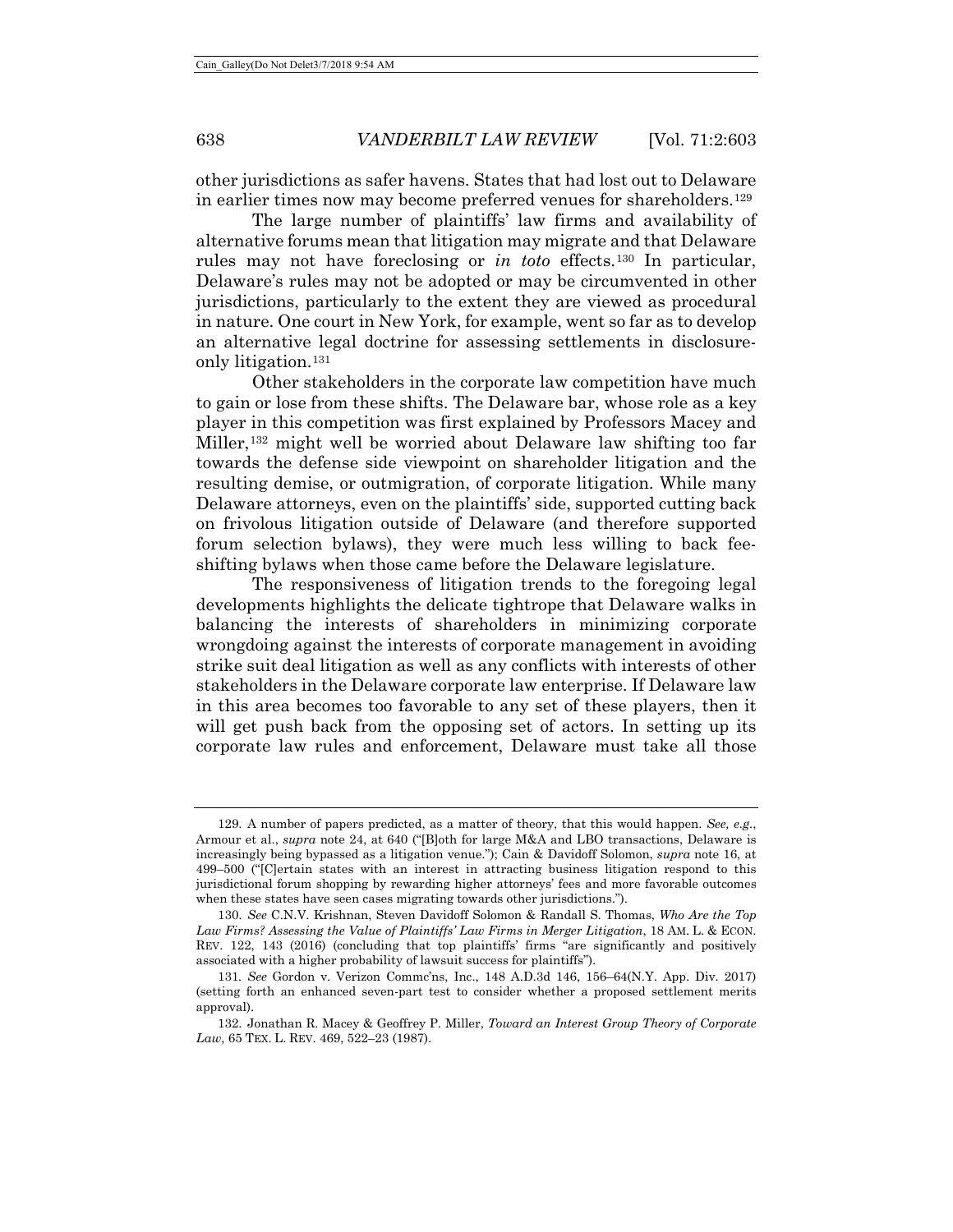interests into account or risk losing its dominant position in attracting corporate charters.

We do not suggest in this Essay that Delaware law has become too restrictive—indeed, the statistics on merger litigation suggest that the recent changes are quite modest and that the volume of litigation, at least to date, remains sufficient to discipline the merger process. The analysis is useful, however, in reinforcing the fact that the ultimate check on changes in Delaware corporate law is the desirability of Delaware as a state of incorporation.

# **CONCLUSION**

We examine the shifts in merger litigation following substantial developments in Delaware law regarding merger litigation, including the *Trulia* decision. We find that *Trulia* and its progeny have substantially disrupted merger litigation. Short-term effects include an increase in federal filings, a reduction in Delaware filings and settlements, and a rise in mootness fee payments. Moreover, while the overall volume of merger litigation has declined, it is still very high.

One reason for the continued high rate of litigation, at least in the short term, is that plaintiffs' lawyers are attempting to evade the restrictions of Delaware law by bringing claims elsewhere. Our empirical results demonstrate a high degree of responsiveness by plaintiffs' counsel in terms of venue shifts as well as shifts in the types of claims brought. We also see rapidly shifting tactics being employed by defense side firms. The responsiveness of the lawyers involved suggests that Delaware does not have complete freedom to adjust the merger litigation ecosystem. The Delaware courts and legislature must take this responsiveness into account.

Whether, however, these market-based responses will enable counsel to evade the effect of Delaware law remains unclear. Forum selection clauses may prove effective in limiting the ability of opportunistic plaintiffs to bring cases in other state courts. Federal courts may treat disclosure claims and settlements with similar skepticism to that shown by the *Trulia* decision. And mootness fees may not provide an adequate financial payoff to warrant the filing of lowvalue cases in the long term, despite the current sharp uptick of cases. Furthermore, shutting down all avenues for shareholders to stop managerial misconduct raises a strong likelihood of also cutting out valid cases that would expose unwanted behavior.

As a result, we argue that the Delaware courts and legislature should hold off on further litigation reforms. Instead, caution is warranted until the full impact of the recent changes has been